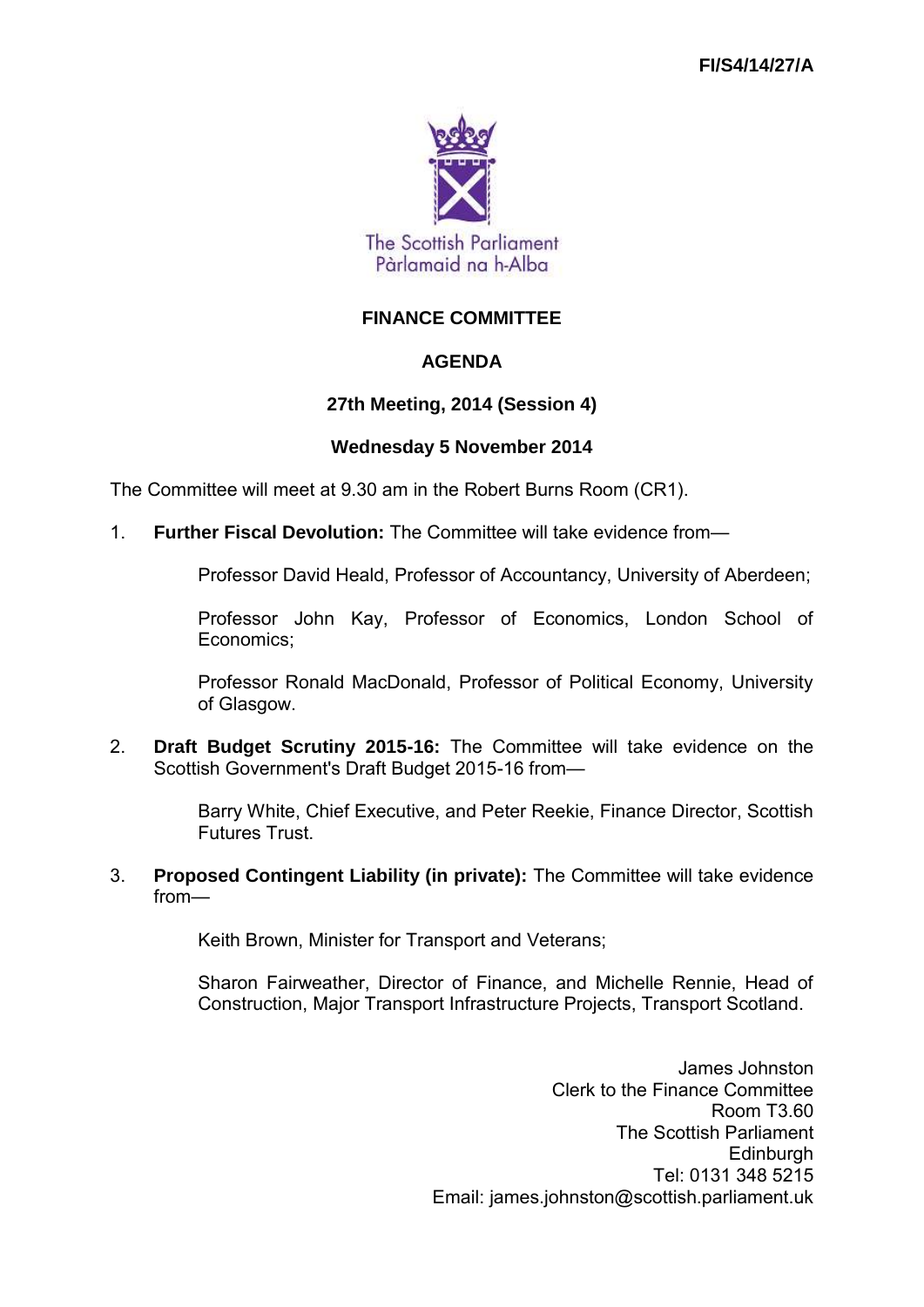The papers for this meeting are as follows—

# **Agenda Item 1**

| Note by the Clerk    | FI/S4/14/27/1     |
|----------------------|-------------------|
| <b>Agenda Item 2</b> |                   |
| Note by the Clerk    | FI/S4/14/27/2     |
| <b>Agenda Item 3</b> |                   |
| <b>PRIVATE PAPER</b> | FI/S4/14/27/3 (P) |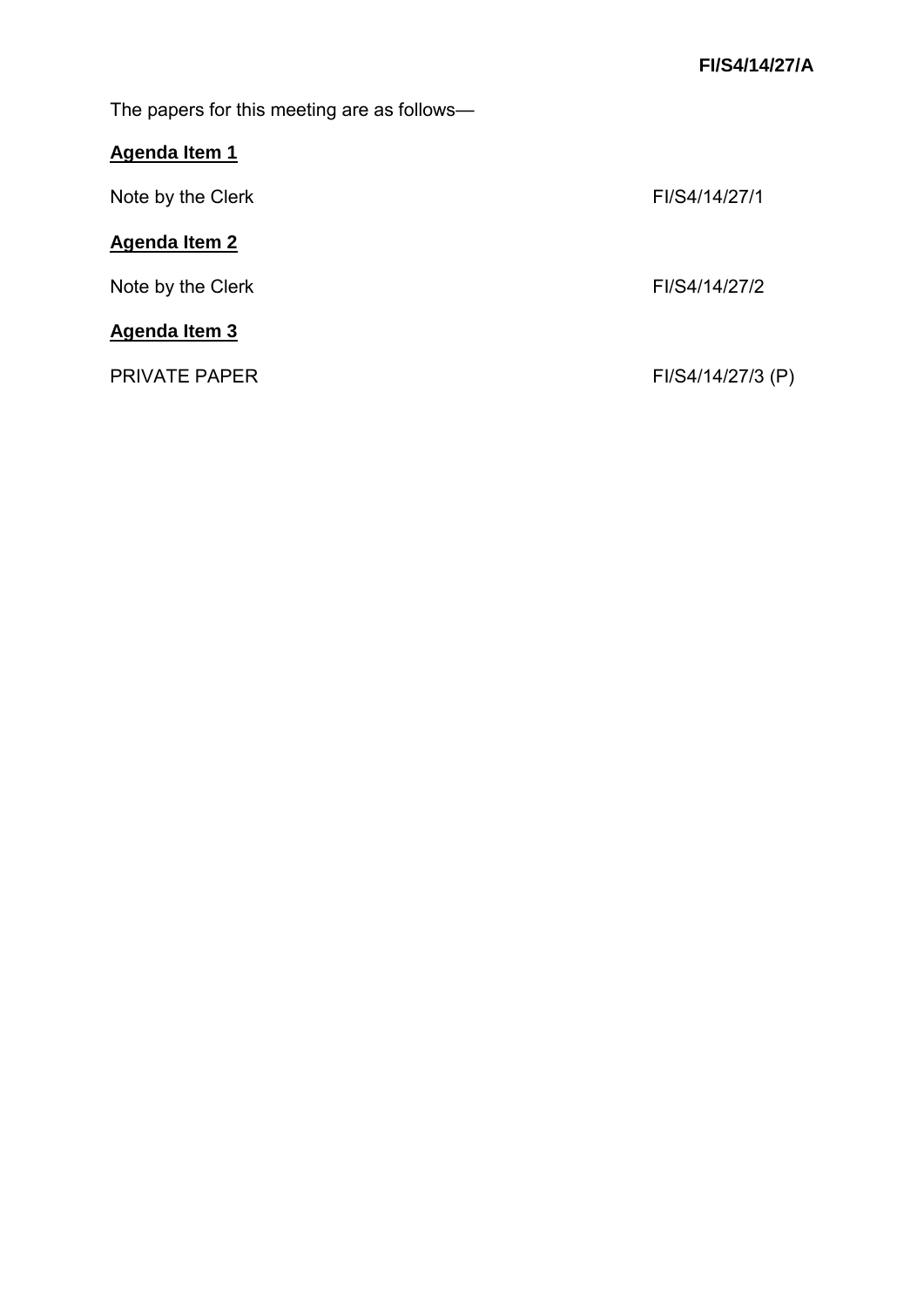# **Finance Committee**

# **27th Meeting, 2013 (Session 4), Wednesday 5 November 2014**

# **Further Fiscal Devolution**

### **Purpose**

1. At its meeting on 1 October 2014, the Committee agreed to undertake an inquiry into further fiscal devolution. The Smith Commission is currently considering what further powers should be devolved to the Scottish Parliament. The purpose of this inquiry is to enable the Committee to contribute to this debate by conducting an inquiry examining the options for the devolution of further financial powers to the Scottish Parliament and the impact of such powers on the block grant.

2. The Committee has issued a [call for evidence](http://www.scottish.parliament.uk/parliamentarybusiness/CurrentCommittees/82244.aspx) in relation to the inquiry and has agreed to take evidence at a number of meetings in up to December.

3. At this meeting, the Committee will take evidence from—

- Professor David Heald, University of Aberdeen:
- Professor John Kay, London School of Economics; and
- Professor Ronald MacDonald, University of Glasgow.

4. A written submission has been provided by Professor David Heald and this is attached as an annexe to this note. Written submissions from Professor John Kay and Professor Ronald MacDonald will be circulated to members in advance of the meeting.

> **Alan Hunter Assistant Clerk to the Committee**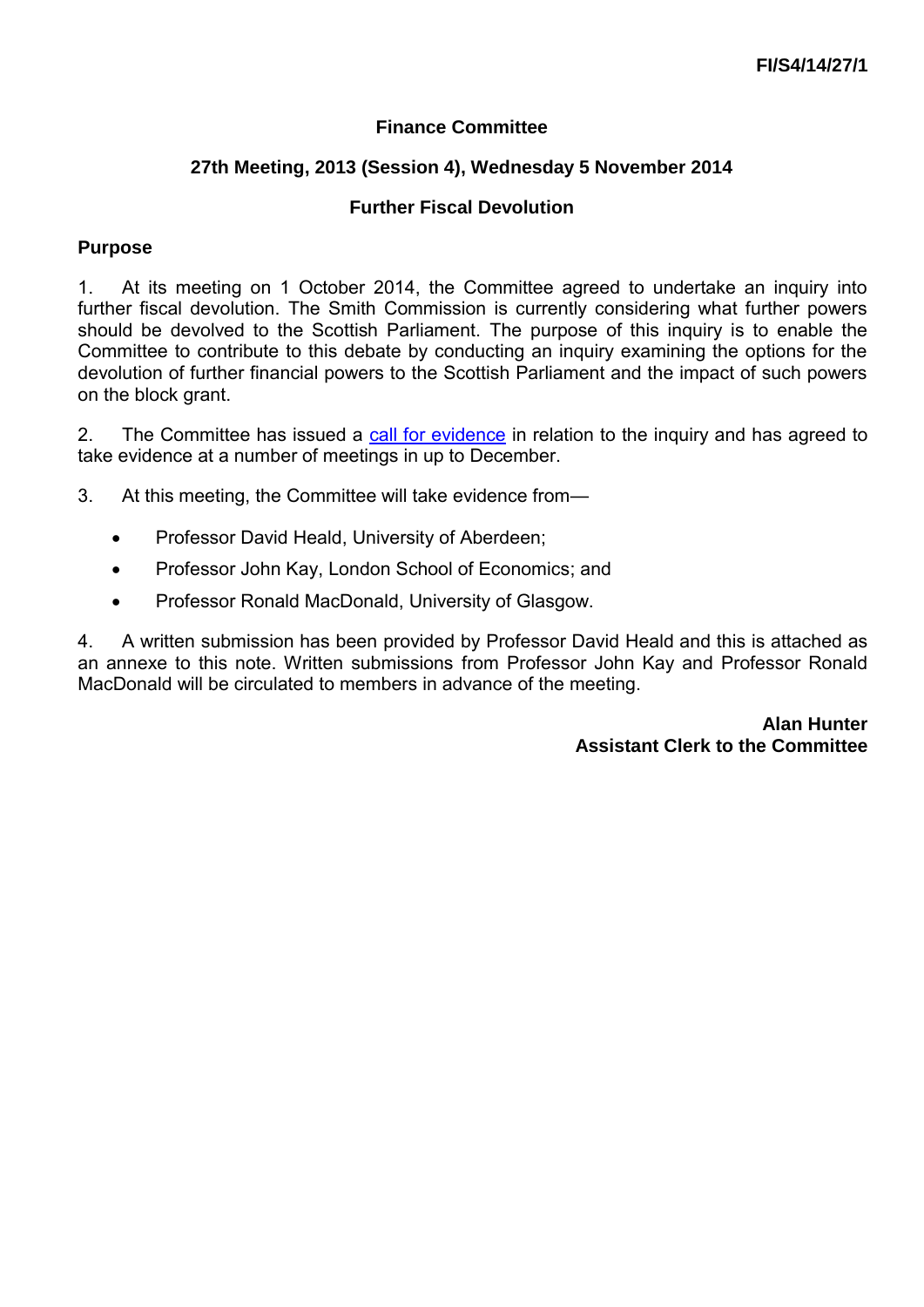### **Memorandum by Professor David Heald<sup>1</sup> to the Finance Committee of the Scottish Parliament**

### **THE FUTURE FINANCING OF THE SCOTTISH PARLIAMENT**

#### **INTRODUCTION**

- 1. The Committee's invitation to submit evidence lists six questions that witnesses should address. Each of these is considered in sections below. As these questions mostly refer to devolved taxes, this 'Introduction' places those in the broader political, constitutional and economic context. In June 2014 I provided both written and oral evidence (Heald, 2014b) to the Committee and, except where essential, I will not repeat such material.
- 2. The Scottish Independence Referendum provides the context for these discussions. Clearly momentum has built up that 'something dramatic' must be seen to be done, otherwise disenchantment is a likely response. A political auction has developed as to whose taxation proposals are the most far-reaching. Two cautions are vital: first, that some of the taxation issues are highly technical and poorly understood; and, second, that there are conflicting political objectives – making 'a New Union' (Jones, 2014) that will be durable, and demonstrating that nothing short of Independence will work.
- 3. Several issues are analytically distinct but in practice become interconnected:
	- a) **Whether all parts of the United Kingdom have access to the UK resource pool and can make claims based on territorial needs.** As well as the case for decentralisation within a state based on democratic accountability, decentralisation can be argued as a way of reducing the size of the state, by way of tax competition. The standard public finance argument is that redistribution is more effective when undertaken at the highest available level of government, but this runs into difficulty if political preferences about redistribution diverge across the state.
	- b) Which level of government decides the size of the state.<sup>2</sup> Both sides of the Referendum debate seemed to want to spend more. On the Yes side, this would be financed by the growth and productivity gains it was claimed Independence would bring. On the No side, there was inadequate recognition of the United Kingdom's existing fiscal deficit and of the present UK Government's plans to reduce 'public service spending' to its lowest level since 1948 (Johnson, 2014b). I have been an advocate of (partial) income tax

<sup>&</sup>lt;sup>1</sup> Professor of Accountancy at the University of Aberdeen.

 $2$  The controversy during the Referendum campaign about the future of the National Health Service (NHS) was confused. Since 2010, there have been strongly positive Barnett formula consequentials from increases in health spending in England, alongside large negative consequentials from other programmes. The Scottish Government has used its expenditure-switching discretion, for example, to mitigate the effects on local government services. Although the Scottish Government exercises legislative and political control over the NHS in Scotland, the overall level of funding for public services in Scotland is primarily determined by UK decisions.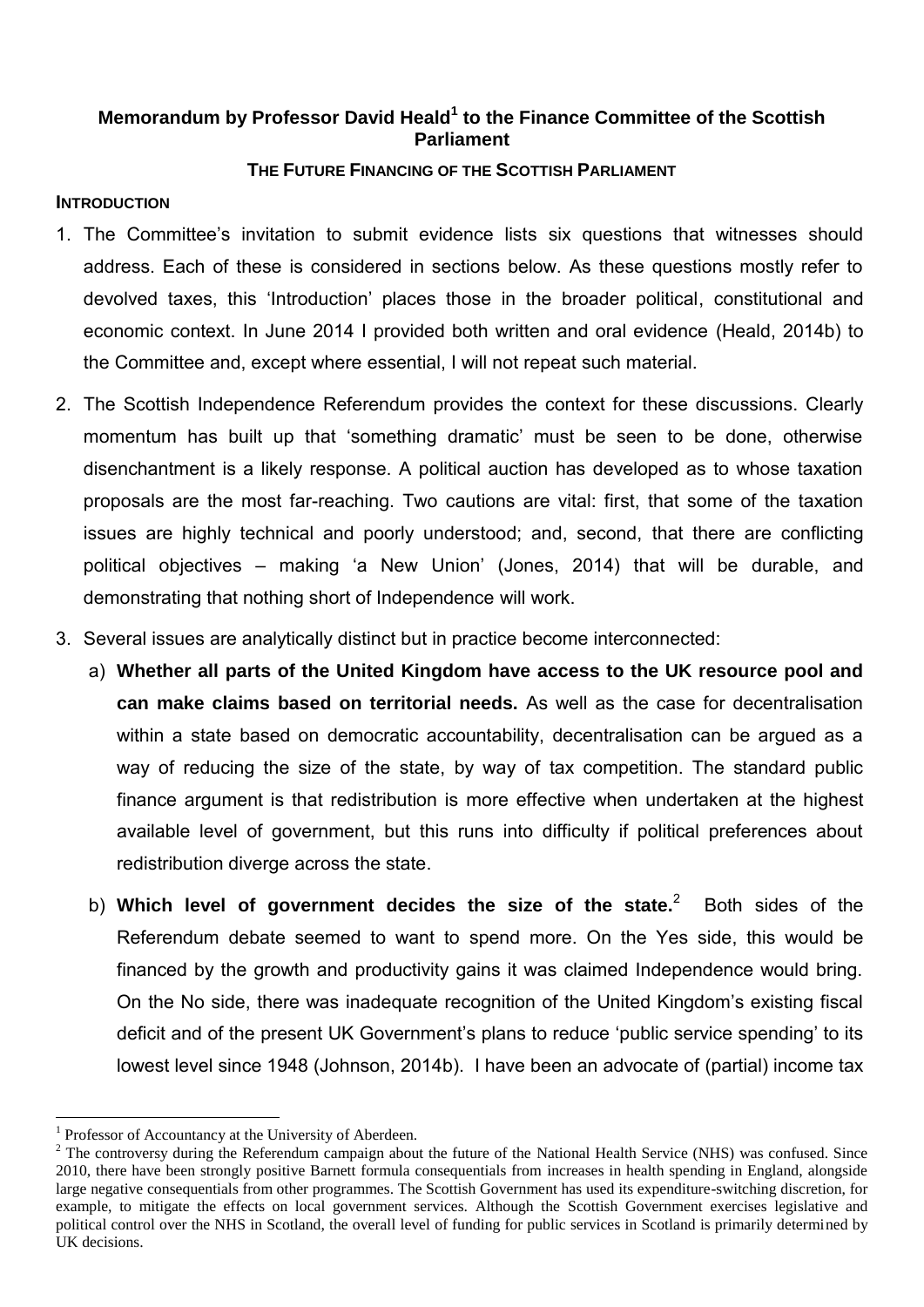devolution since 1976 (Heald, 1976), but recognise there are limits on the extent to which Scotland could levy personal tax higher than elsewhere in the United Kingdom. Decisions made at Westminster remain profoundly important for Scotland, whether there is sharing of the income tax base or if Scotland's income tax is standalone. The UK Government will not allow Scotland (or Wales or Northern Ireland) to erode its own tax base and the Treasury will have retaliatory instruments.

- c) **Whether the devolved finance system remains expenditure-based or whether there is a significant move to make it more revenue-based.** If a system is expenditure-based, judgements – implicit or explicit – are taken as to the level of spending in each jurisdiction that the collectivity will support. If a system is revenue-based, the level of public spending will depend on the taxable capacity of jurisdictions, with implications for the standards of public services and for internal migration. This is best seen as a spectrum rather a dichotomy. A UK-specific difficulty is that England represents 84% of the UK population and 87% of the GB population. At the first modern census in 1801, England accounted for 74% of the GB population. This dominance of England, likely to increase through time, makes it difficult to design conventional federalism-type financial relationships within the United Kingdom.
- d) **Where the fiscal risks sit**. The United Kingdom is of sufficient size that it pools risks more effectively than Scotland could alone, for example in relation to economic activity in, and tax payments from, the oil and financial sectors. On a strict revenue basis for devolution financing, Scotland would be exposed to fiscal risks, while lacking the policy instruments to manage such risks. This is a caution against assuming that devolution is necessarily enhanced by taking on all taxation powers that would have come with Independence.
- 4. In relation to what a good tax system would look like, there are marked differences between 'expert' and 'popular' views (Lim *et al*, 2013). These create difficulties for policymakers because popular views place little weight on neutrality (a key concern of reports such as Mirrlees (2011)) and tend to focus on single taxes rather than the effects of the tax system as a whole.

#### **QUESTION 1: WHAT GENERAL PRINCIPLES SHOULD APPLY TO THE DEVOLUTION OF FURTHER FINANCIAL POWERS TO THE SCOTTISH PARLIAMENT?**

- 5. There is extensive discussion of relevant criteria in the report of the Expert Group to the Calman Commission (Muscatelli, 2008).
- 6. **On the issue of devolved taxation**, the particular points I wish to stress for this meeting are:
	- a) That the use of devolved tax powers, whether relating to tax rate or tax base, must be credible. Otherwise substantial administrative and compliance costs will be incurred, only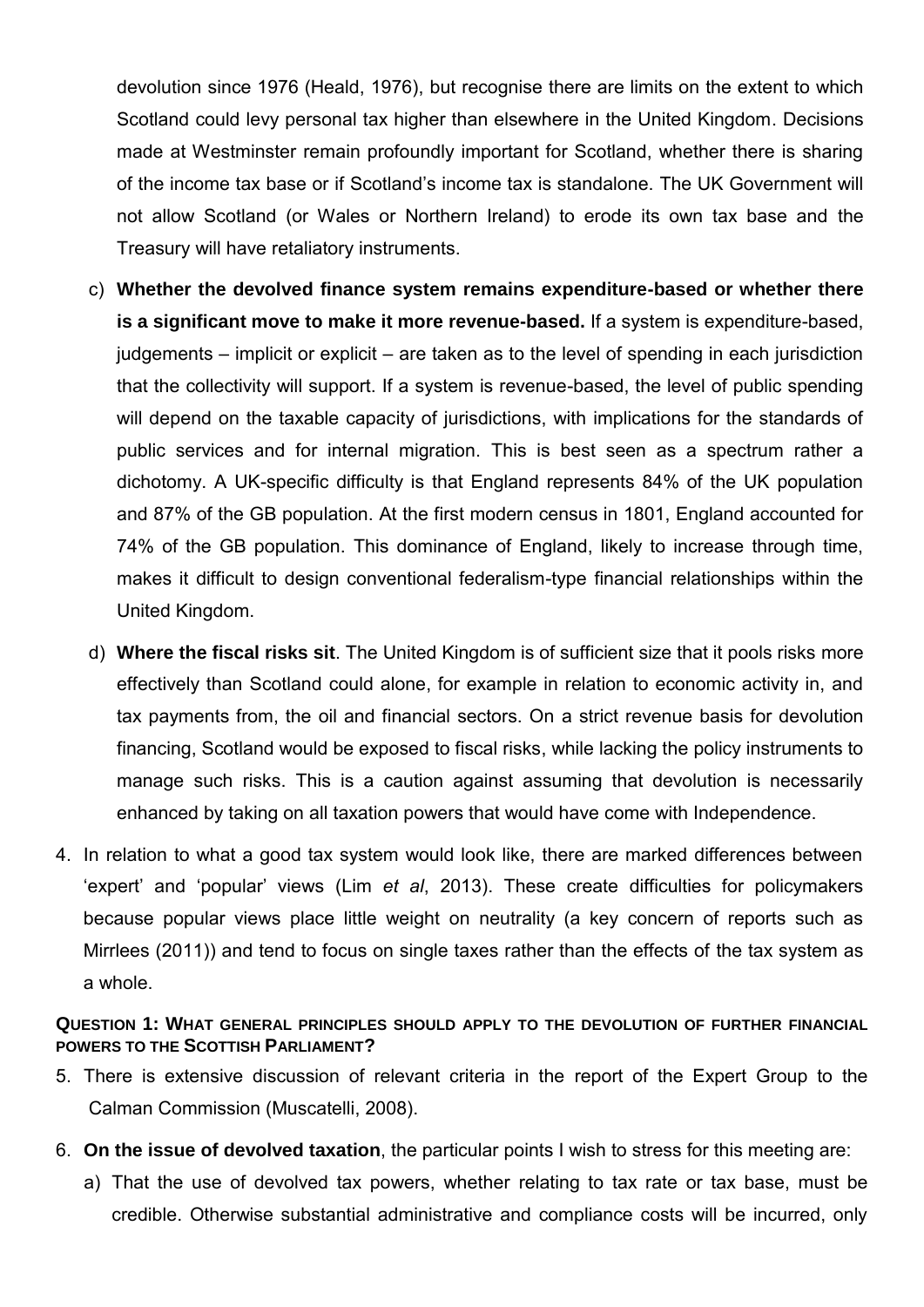for devolved Scottish taxes to remain identical to UK ones. There were specific reasons<sup>3</sup> why the tartan tax was never used: the power became effectively unusable when the Scottish Government took the unannounced decision in 2007 to let the 10-month HMRC readiness period to lapse (Scotland Office, 2010).

- b) That what matters is 'fiscal accountability at the margin' (ie the ability to vary taxes) (Blow *et al*, 1996) and not the proportion of expenditure financed by taxes levied in Scotland if those decisions are not taken by the Scottish Parliament (ie revenues generated in Scotland on the basis of UK decisions). Raising 54% of revenues (*Guardian*, 2014) does not improve accountability or enhance discretion if powers to vary do not exist or are not usable.
- c) That tax devolution (or the assignment of tax revenues) means that extensive borrowing powers are required in order to manage year-on-year fluctuations in revenues (see response to Question 4).
- d) That consideration should be given to how powers made available to Scotland might later be extended to Wales and Northern Ireland, perhaps in modified form. This may not seem important in Scotland in the aftermath of the Referendum, but the durability of arrangements is more likely when all three countries have stakes in the arrangements.<sup>4</sup>
- e) That while the United Kingdom remains a member of the European Union (EU), there are legal constraints on within-Member-State variation that affect both VAT and Corporation Tax. $^5$
- f) That there should be no detriment to other parts of the United Kingdom. This is easier to state as a general principle than to operationalise. Examples are tax incentives to induce re-location of high income individuals over internal borders or to divert air passengers. As international examples of tax arbitrage demonstrate, the dangers of a 'race to the bottom' should not be underestimated. This should rule out devolution of those taxes where the only motivation for securing them is to reduce/abolish them.
- g) That urgent attention is required to local government taxation: there has been no council tax revaluation since 1991 and this is the seventh year of council tax freeze. Revaluation may be feared as politically toxic and council tax freezes may be politically popular, but this combination undermines claims that the Scottish Parliament itself needs more fiscal powers to be accountable.

<sup>3</sup> So much money came down the Barnett pipeline during the 2000s as consequentials from increased health and education expenditure in England that all three Devolved Administrations built up End-Year-Flexibility; and Scottish Ministers were advised that use of the downwards variation of tartan tax would lead to the Treasury challenging the level of the block grant.

<sup>&</sup>lt;sup>4</sup> Scotland tends to be sufficiently close to the UK average that tax base equalisation is likely to be unnecessary. That is not the case for Wales and Northern Ireland.

<sup>5</sup> Readings of these constraints differ, but the likelihood that such powers would end up in the European Court of Justice is one of several reasons for caution.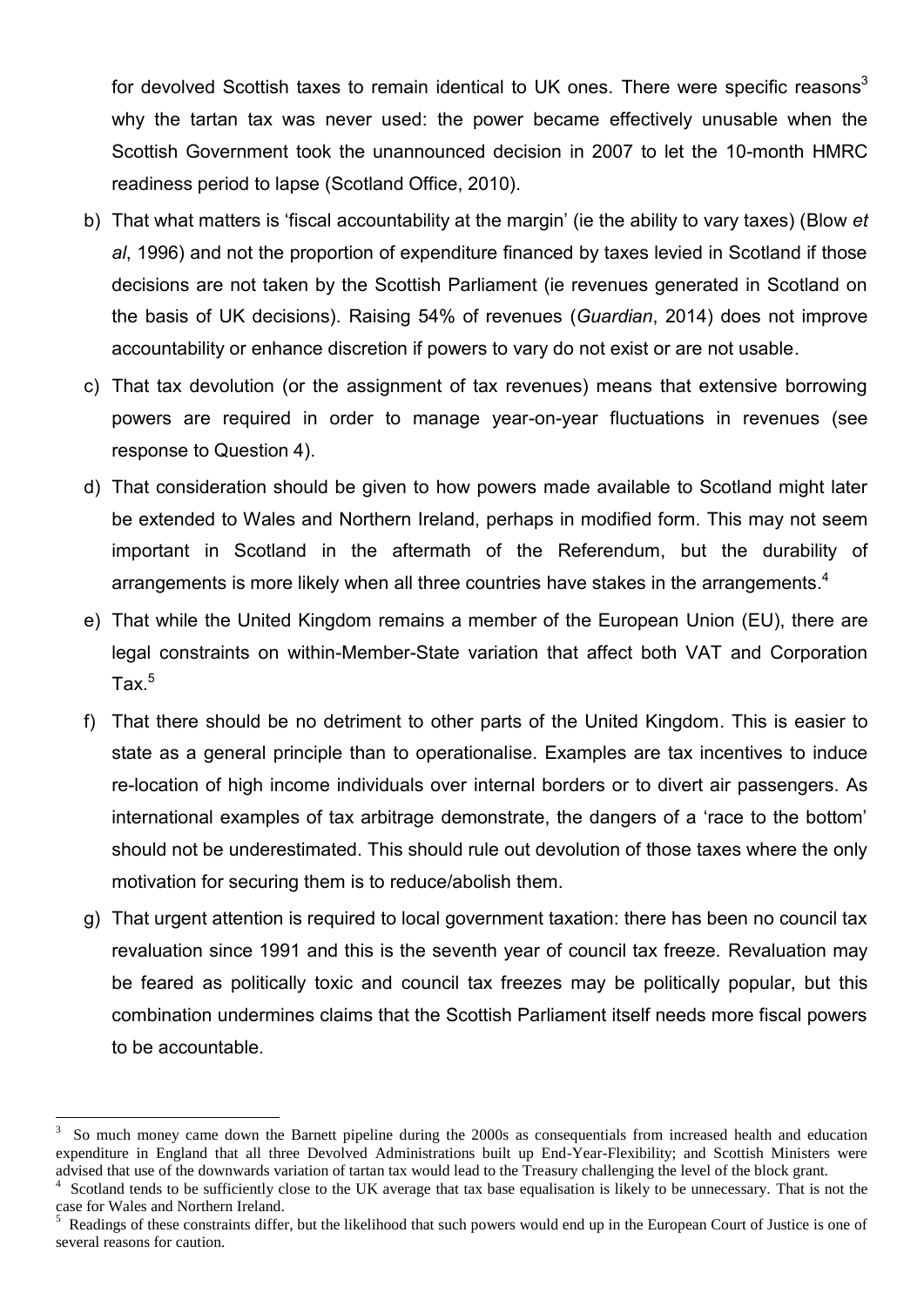### 7. **On the issue of assignment of tax revenues**:

h) That the assignment of tax revenues (eg the Scottish Parliament receives some percentage of VAT revenues attributed to Scotland) is different from having devolved taxes where the Scottish Parliament has control over the tax rate and (perhaps) tax base. There might be some advantages in terms of political narrative (ie countering the view that the block grant is a subsidy from Westminster) but whether there is a genuine stake in VAT revenue growth in Scotland would depend on how the equalisation mechanisms work.

# 8. **On the issue of borrowing**:

- i) That greater reliance on devolved taxation and/or assigned revenues inevitably means that the income of the Scottish Parliament will be less predictable: for example, consider how it would have been affected by the 2008 recession and the present tax-poor economic recovery.
- j) That there will have to be 'internal fiscal rules' that constrain borrowing to offset cyclical fluctuations and for capital purposes so that the UK Government can meet its international obligations, in particular to the EU.
- 9. For arrangements to work, in the sense that new powers are usable and that they command consent in Scotland and in other parts of the United Kingdom, there must be full transparency of the funding arrangements (Heald, 2014b).

# **QUESTION 2: WHAT FURTHER FINANCIAL POWERS SHOULD BE DEVOLVED TO THE SCOTTISH PARLIAMENT AND WHY?**

- 10. My strong preference would have been for the Calman income tax powers contained in the *Scotland Act 2012* to be used. This would have been a gradualist step, during which implementation issues could have been resolved. This power is sometimes represented as being 'much bigger' than the tartan tax, but that is primarily because the first 10p of yield substitutes for the reduction in UK income tax for Scottish taxpayers. The genuine difference is that the Calman tax applies to the higher and additional rate bands, whereas the tartan tax only applied to the basic rate band.
- 11. At this juncture, it is useful to introduce some numbers. Scotland's mid-year 2014 population was 5,327,700, of which 4,416,021 (83%) were 16 or over. The electoral register for the 2014 Referendum contained 4,285,323 voters, estimated to be 97% of those eligible. The latest year for which data are available for Scottish income taxpayers is 2011-12 (HMRC, 2014a), so there is a lag but not one likely to be significant in the present context. There were 2.64 million Scottish income taxpayers paying £11.3 billion total tax. Taxpayers (217,000) with total incomes of £50,000 and above paid £5.018 billion total tax: thus, 8.22% of taxpayers paid 44.41% of total tax. Taxpayers with total incomes of £100,000 and above (42,000) paid £2.548 billion: thus 1.59% of taxpayers paid 22.55% of total tax. This concentration of yield indicates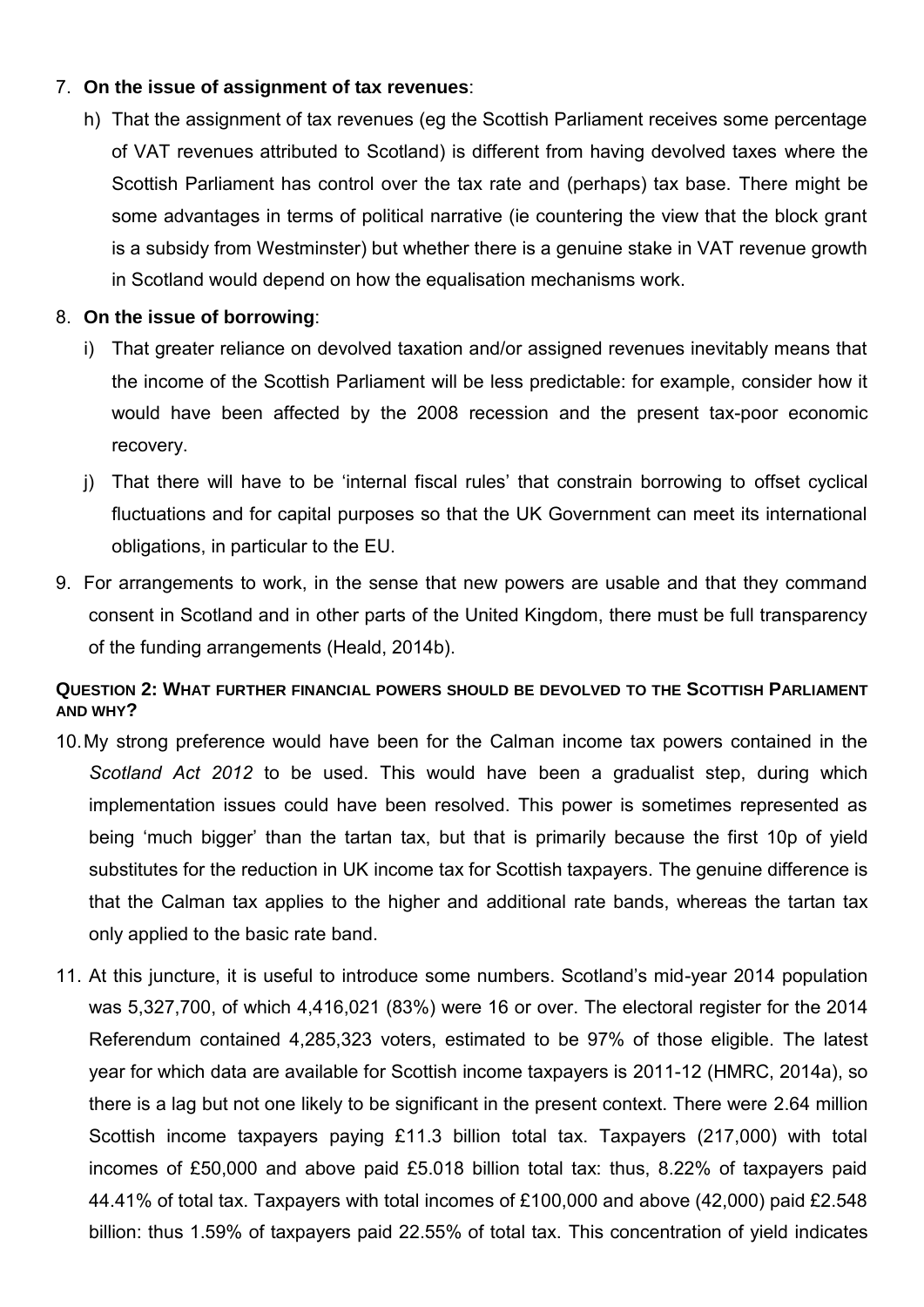(a) that declarations on residence in Scotland acquire a significance they have never had before (the maximum additional tax payable/savable under the maximum tartan tax variation was modest)<sup>6</sup>; and (b) hints at the constraints on Scottish tax policy. One other source of constraint is that, like the tartan tax, the Calman tax would only apply to non-savings income, excluding savings and dividends because of the administrative complexity involved.

- 12. The rhetoric that surrounded the Referendum has been taken by many commentators to mean that it constituted a critical juncture in relation to taxation powers. There has been a clamour for full income tax devolution, without fundamental issues being addressed. These are illustrated below, on the assumption that UK income tax would not be levied on Scottish residents:
	- a) This is likely to cause a flash point at Westminster regarding the role of Scottish MPs in voting for a UK budget containing income tax measures applicable to the residents of England, Wales and Northern Ireland. The implications for government formation have been publicly debated since the Referendum.
	- b) If income tax were to be fully devolved, that raises the question of whether Capital Gains Tax should also be devolved. These are closely related personal taxes and there are inevitably opportunities to convert income into more lightly taxed capital gains: such conversion would erode the Scottish tax base and benefit the UK tax base.
	- c) For the reasons discussed under Question 3 below, Corporation Tax is not suitable for devolution. Given that Corporation Tax rates are falling internationally, relative to the taxation of earnings (particularly when National Insurance is added), there are taxation incentives for the self-employed to incorporate, for example, by using personal service companies. These are widespread in the oil services sector, constituting another leakage from the Scottish tax base.
- 13. Four matters concern me greatly:

- a) If the UK Treasury does not have a financial stake in the Scottish income tax base, I would expect both malicious actions (eroding that base through other tax measures) and malign neglect (inadequate attention being paid to interactions with other tax measures and inadequate enforcement from HMRC in the entirely new situation where determination of Scottish residence matters).
- b) The potential loss of access to the expertise and economies of scale of HMRC. Over recent years HMRC has received much criticism about its performance, but at least part of its

 $6$  At the maximum +3p variation in 2014-15, the maximum annual charge from the (now lapsed) tartan tax would have been £956. Doubling that for a household consisting of two higher rate taxpayers does not reach a total at which actual or declared change of residence from Scotland to other parts of the United Kingdom would have seemed likely.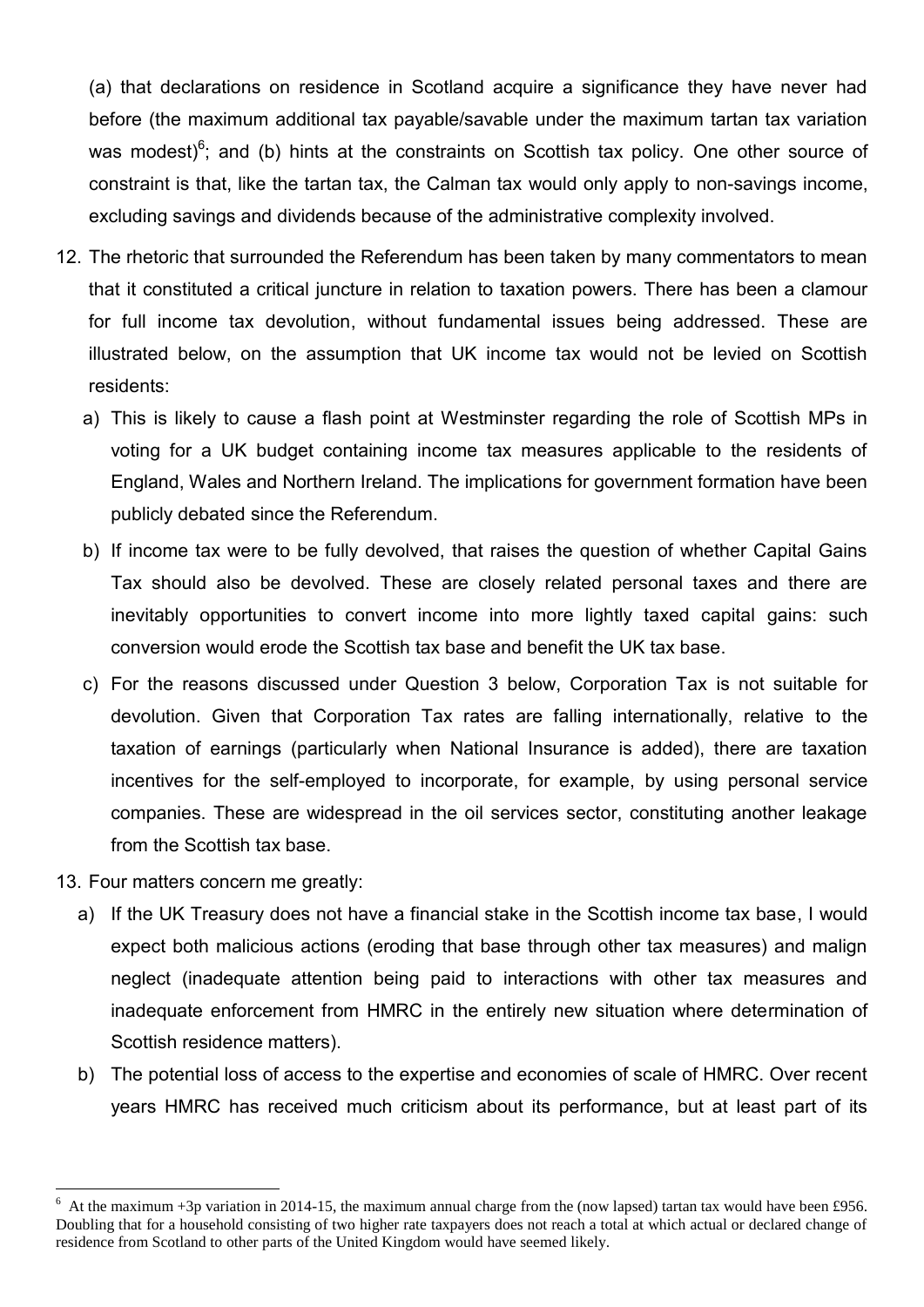perceived failures relate to the internationalisation of business and the way in which tax avoidance exploits complexity yet acts as a driver for more complexity.

- c) Whereas the Calman Commission took 14 months from appointment to the publication of its final report, the Smith Commission is expected to deliver on a much more complex agenda within 10 weeks in the build-up to a UK General Election campaign.<sup>7</sup>
- d) So much effort having gone into devising new financial powers, political parties go into the 2016 Scottish Parliament election promising not to use them.

## **QUESTION 3: WHAT FURTHER FINANCIAL POWERS SHOULD NOT BE DEVOLVED TO THE SCOTTISH PARLIAMENT AND WHY?**

- 14. The criteria for determining which taxes are suitable for devolution were discussed in the Muscatelli (2008) and Calman (2009) Reports. In relation to the large revenue generators:
	- a) Corporation Tax should not be devolved because, *inter alia*: (i) EU legal cases are likely which will consume time and resources, whatever the outcome; (ii) recent high-profile instances of avoidance show how vulnerable this form of taxation has become despite the OECD's efforts in its Base Erosion and Profit Shifting project (OECD, 2014); (iii) this would create economic distortions within the United Kingdom; and (iv) the UK Government would use other financial levers against a Scottish Government that reduced its Corporation Tax below the UK level.
	- b) VAT should not be devolved because, *inter alia*: (i) EU treaties forbid VAT variation within a member state; and (ii) this would create new avoidance and evasion possibilities when the VAT 'tax gap' is estimated to be 10.9% in 2012-13 (HMRC, 2014b). It would be possible to fully or partially assign VAT revenues as a substitute for part of the block grant, but that would increase revenue volatility and increase the importance of damping and smoothing mechanisms (see Question 5 below).
	- c) National Insurance should not be devolved because, *inter alia*: (i) though economists correctly regard this as a second income tax, psychologically the public links it to pensions and other welfare benefits provided at the UK level; (ii) this would lose the pooling benefits over the UK population as a whole; and (iii) this would further complicate policy attempts at the UK level to address the future role of National Insurance.
	- d) Oil tax revenues should not be devolved because, *inter alia*: (i) of their future volatility in relation to oil prices, production costs and output; and (ii) of these natural resource rents being part of the pool of UK resources.

 $7$  The Holtham Commission took 24 months and the Mirrlees Review 31 months.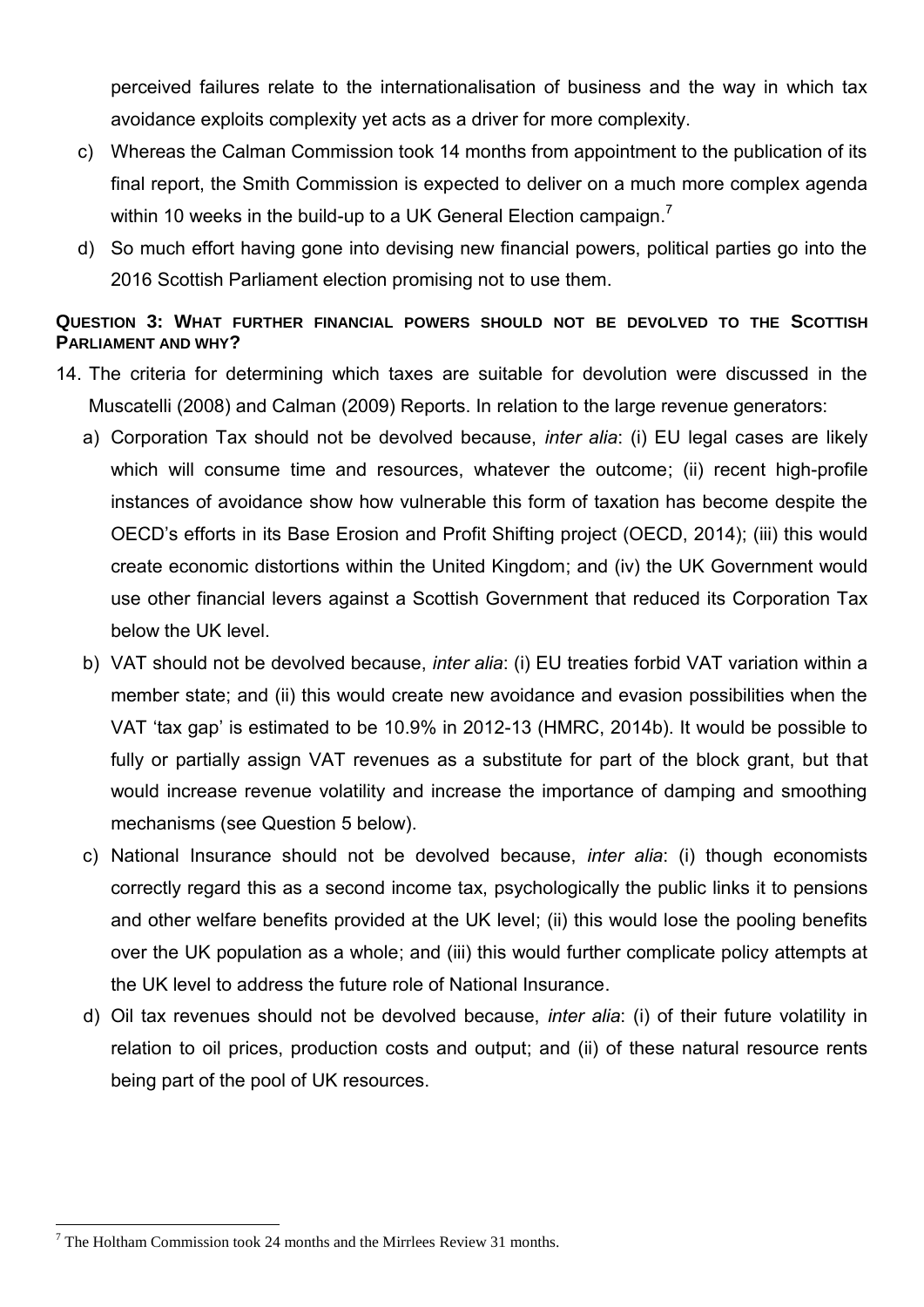#### **QUESTION 4: TO WHAT EXTENT COULD THE SCOTTISH GOVERNMENT BE CONSTRAINED IN HOW IT USES NEW TAX POWERS GIVEN THE INTERACTION WITH FISCAL DECISIONS AT A UK LEVEL?**

- 15. Paradoxically, to make devolution finance work better, it is not the Devolved Parliaments/Assemblies/Governments that must change most, but the UK Parliament and Government. UK Budgets are treated as political theatre, where the obligation on the Chancellor of the Exchequer is to pull some rabbit out of the hat in order to catch Opposition parties off guard. The Budgets that attract the most instantaneous praise are often the ones that do the most damage. The predictable result is that UK tax policy has become incoherent (Johnson, 2014a). Reforms that would benefit the UK Parliament itself would be to bring the Budget forward to November and to establish a Tax and Spending Committee which would take on the budget review function that the wide-ranging responsibilities of the Treasury Committee lead it to neglect (Heald, 2014a). Otherwise income tax powers are likely to lead to parity, as any change by a Devolved Administration is vulnerable to countering – whether on thresholds, bands, or rates – by the UK Government. Without appropriate constitutional machinery on intergovernmental financial relations, it would be possible for a UK Government to subvert the financial arrangements, for example, by significantly reducing income tax rates in England while increasing National Insurance and VAT.
- 16. It is necessary to distinguish between what are (a) constitutional/legal constraints and (b) those that come from the same political parties operating at UK, national and local government levels. Parties have played a highly centralising role, with UK-based parties concerned that actions at sub-national level will be used against them in UK elections. For the 'New Union' to work, UK politicians will have to learn to think in constitutional terms (possibly a German-style debt brake: Lodge and Wegrich (2014)), and to develop a harder skin about differential priorities at different tiers of government and jurisdictions.
- 17. The long-term direction of travel of UK policy has been greater integration of taxes and benefits, yet devolving income tax while holding most social security at the UK level will involve a partial change of direction in the Devolved Administrations. There are some welfare payments where there is a strong case for devolution because of the connections to devolved service functions: housing benefit is an obvious example. There is a public attachment to UKwide benefit levels (eg the state pension) even though it is widely known that its purchasing power varies markedly. The interactions of tax thresholds, tax bands and tax rates, on the one hand, with tax credits and the welfare system (including Universal Credit), on the other, raise issues outside my expertise. What appeared to be the case in the Scottish Referendum is that both sides favoured a more generous social safety net than the UK Government. If that view survives beyond the Referendum campaign, there will be difficult issues of policy design and funding.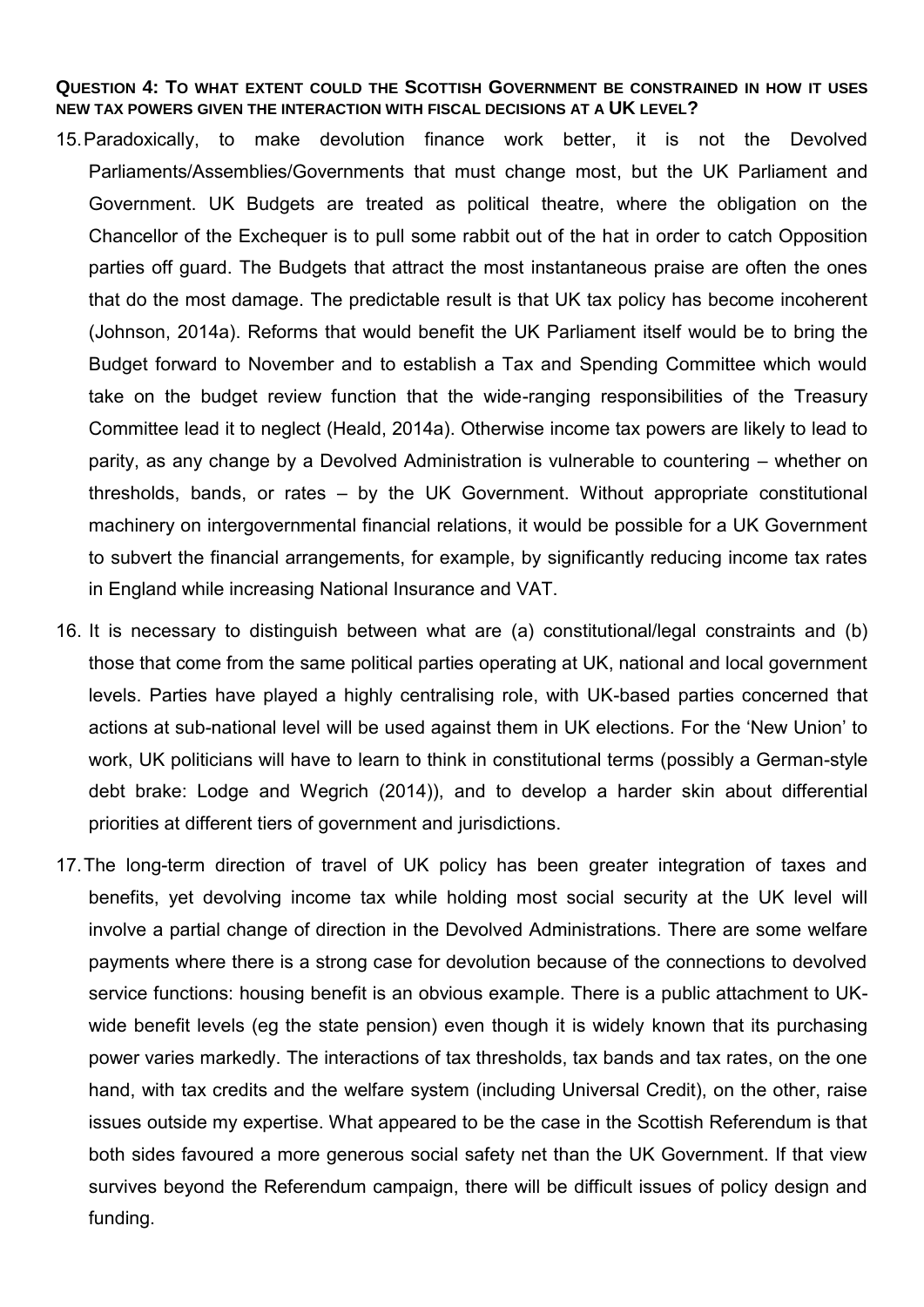#### **QUESTION 5: WHAT ARE THE IMPLICATIONS OF FURTHER FISCAL DEVOLUTION FOR THE BLOCK GRANT?**

- 18. Having a Referendum was bound to put pressure on the Barnett formula in the event of a 'No' vote. 'The Vow' (Cameron *et al*, 2014) on the front page of the *Daily Record* on Tuesday 16<sup>th</sup> September included the three leaders' commitment to 'the continuation of the Barnett allocation of resources'. Although this sounds definitive, the actual meaning is ambiguous. Does it mean one or more of the following:
	- a) That the Barnett name will be kept;

<u>.</u>

- b) That the population-based adjustment mechanism will continue, whether or not in combination with needs assessment; and/or
- c) That Scotland's per capita public expenditure, which has consistently been above UK=100, will maintain this relative position?<sup>8</sup>
- 19. The Barnett formula receives a bad press, some justified but much showing little understanding of how the United Kingdom operates. Indeed, it can be argued that the population-adjustment mechanism of Barnett, and of its Goschen predecessor (Mitchell, 2003), has played a significant role in sustaining the United Kingdom as a multinational state. As well as the advantage to the Treasury (ie not having to become involved in detailed negotiations with the three territories and (now) Devolved Administrations), the formula avoids the Treasury intervening in expenditure priorities. Given the population predominance of England, UK policy is often perceived as English policy and non-English needs would be perceived through those eyes (eg by extending English needs assessment formulae). The existence of the territorial blocks has allowed expenditure-switching, originally by Secretaries of State in the UK Cabinet and later by the elected governments of Scotland, Wales and Northern Ireland. Those arguing for a needs assessment tend to (a) underestimate the complexity and sensitivity of such an exercise,<sup>9</sup> and (b) fail to recognise how a built-up calculation might constrain devolved policymaking. The most telling criticisms of the Barnett formula are that (i) there has been a failure by UK Governments to explain the rationale and explore alternatives, and (ii) the 2000s' period of unprecedented public expenditure growth was not used to recalibrate the formula (Heald and McLeod, 2002). Barnett is now blamed for perceived injustices that have nothing directly to do with Barnett, such as the treatment of the North East of England by within-England distribution formulae.

<sup>&</sup>lt;sup>8</sup> The Treasury has consistently refused to publish spending data on services in England that would be devolved according to each of the three schemes of devolution. The comparative figures which are regularly cited are those for identifiable expenditure, published annually in *Public Expenditure: Statistical Analyses* (Treasury, 2014) which include much non-devolved expenditure, particularly in relation to social security. The Barnett formula should produce long-term convergence on England = 100 provided that nominal expenditure is increasing. However, this has not happened for a variety of reasons, the most important being the falling relative population of Scotland (see Heald and McLeod, 2002).

<sup>9</sup> One of the by-products of the Holtham Commission on devolution finance in Wales was the proposal by two of its three members that the Scotland budget should be cut by £4 billion (Holtham and Miles, 2010). Outside Scotland, it is widely assumed that the Scottish Parliament is over-funded.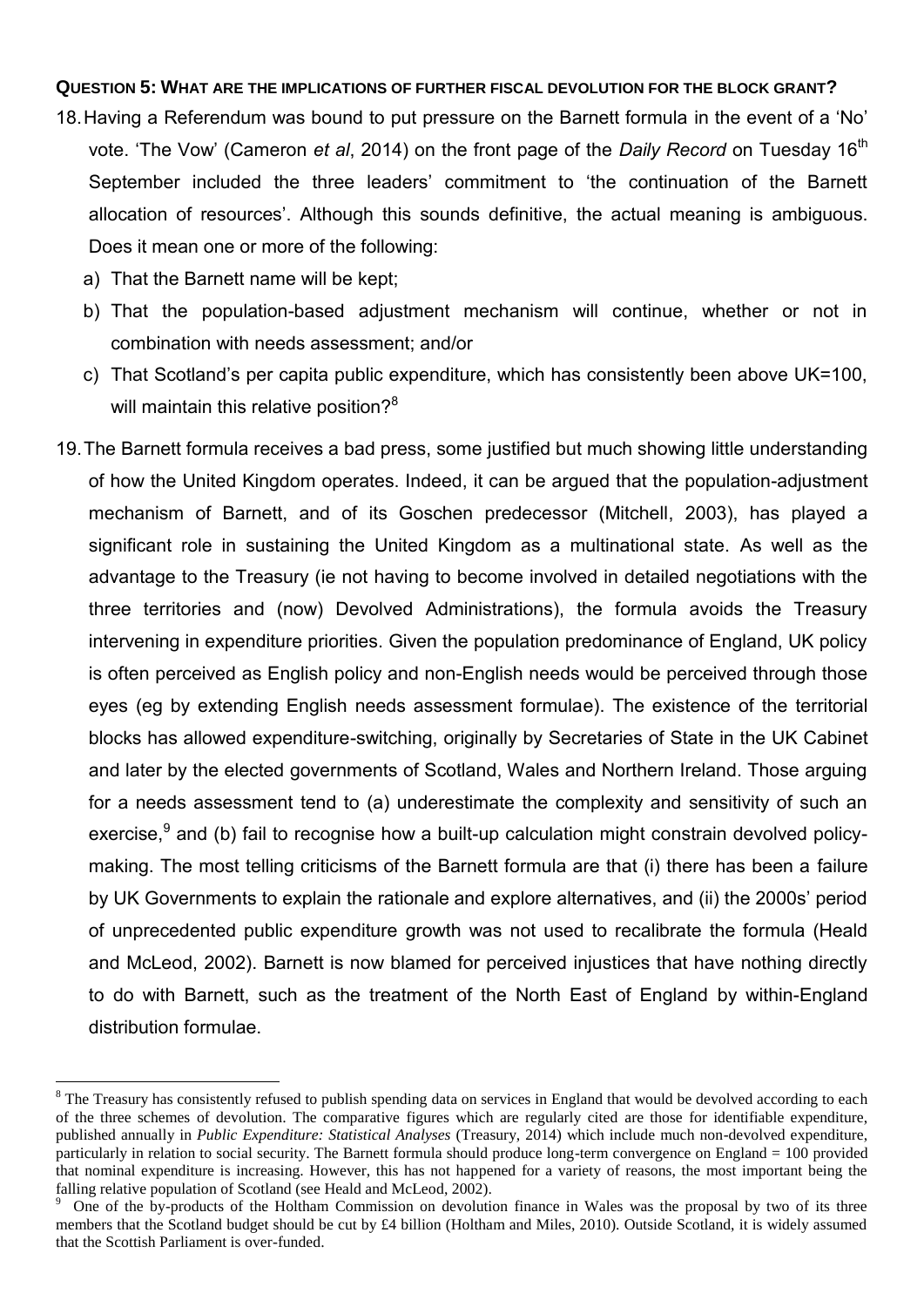- 20. If the devolution finance system was strictly revenue-based, the Scottish Parliament would have its budget determined by the revenue yield of its own taxes and the revenue yield in Scotland of UK taxes. There would be no grants from the UK Government: there would have to be extensive borrowing powers to cope with volatility, otherwise fiscal decisions would become strongly pro-cyclical. The transfer of tax bases from the UK Parliament to the Scottish Parliament will be accompanied by compensating reductions in the block grant. As with the Calman 10-points income tax transfer, there will be complicated issues of how that is indexed in the future. The view that this makes the block grant less important is mistaken:
	- a) How this adjustment is done is profoundly important and introduces complexities to a previously simple calculation.
	- b) Even when there is no explicit needs assessment, the size of the block grant indicates the level of Scottish spending that the UK Government is willing to underwrite.
	- c) Securing transparency of the calculations acquires more salience because Scottish Ministers have to move tax resolutions to restore the revenue loss, or to exceed or go below that. Under the Calman tax, MSPs would demand assurance that the Treasury has not made changes to the block grant as a consequence of the Scottish income tax being higher or lower than 10p. The same issue will apply in the case of beyond-Calman income tax devolution.

## **QUESTION 6: WHAT ARE THE IMPLICATIONS OF FURTHER FINANCIAL POWERS FOR THE ROLE OF REVENUE SCOTLAND?**

21. I would expect the role of Revenue Scotland to grow through time, but the maintenance of an effective relationship with HMRC in relation to income tax is the foremost organisational issue. Devolved taxes will require a bedding-in period, during which there will be those looking for administrative failures or cases of egregious tax avoidance.

#### **CONCLUSION**

- 22. I understand that the Scottish Parliament wishes to seize the present momentum to achieve an extension of its powers that would either not otherwise be possible or only possible over a long timescale. Nevertheless, I urge the Parliament to tread carefully. Those who wish to maximise devolved taxes should clarify whether they believe:
	- a) public expenditure in Scotland is too high, too low, or just about right.
	- b) whether their tax devolution proposals are expected to lead to the overall level of taxation in Scotland being higher, lower, or about the same as in other parts of the United Kingdom.

*Aberdeen, 29 October 2014*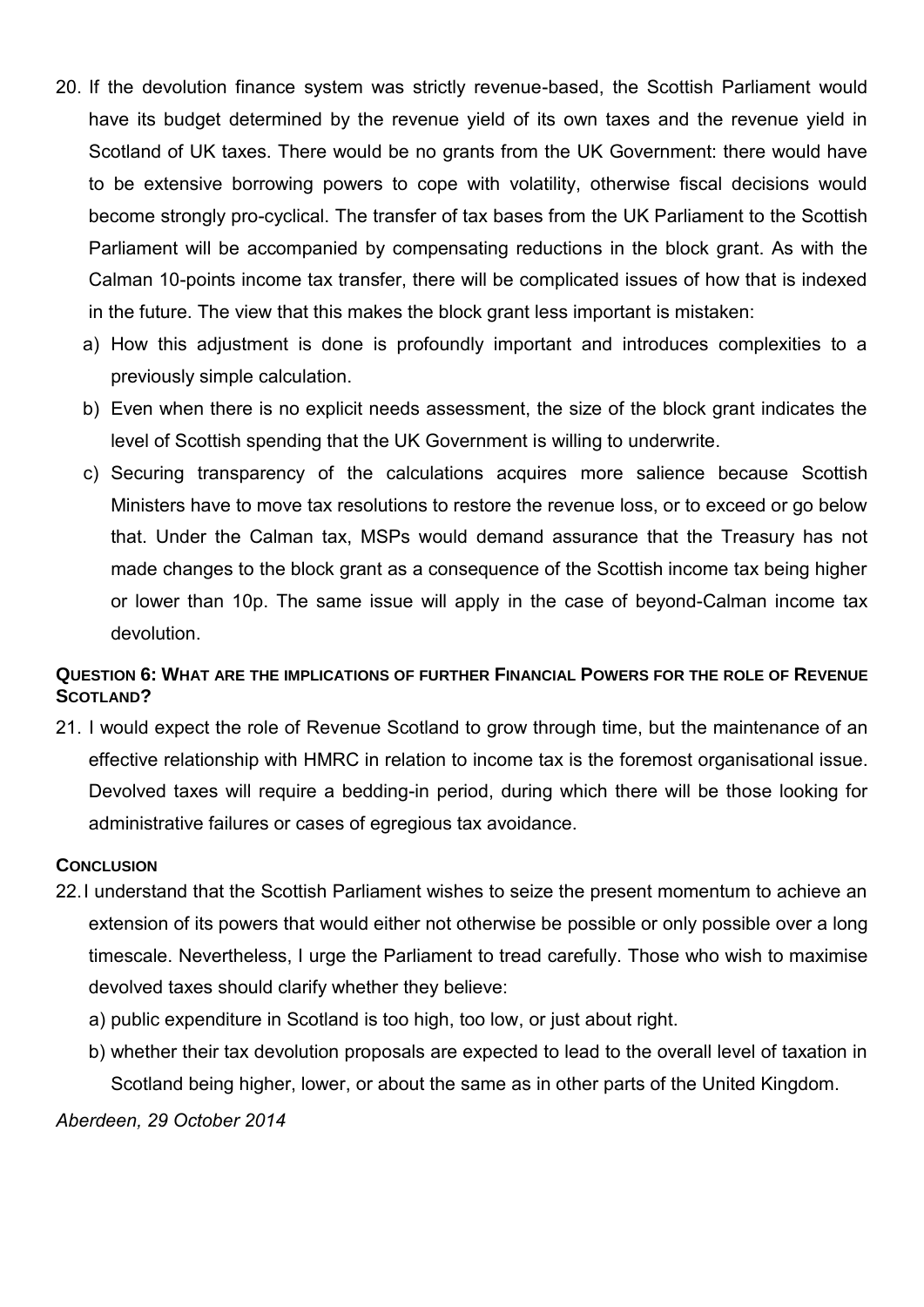# **REFERENCES**

Blow, L., J. Hall and S. Smith (1996) *Financing Regional Government in Britain*, IFS Commentaries C054, London, Institute for Fiscal Studies.

Commission on Scottish Devolution (Chair: Sir Kenneth Calman) (2009) *Serving Scotland Better: Scotland and the United Kingdom in the 21st Century: Final Report – June 2009*, Edinburgh, Commission on Scottish Devolution.

Cameron, D., E. Miliband and N. Clegg (2014) 'The Vow', *Daily Record*, 16 September.

*Guardian* (2014) 'Gordon Brown calls on Scottish parties to back revenue plan', 12 October, available at: [http://www.theguardian.com/politics/2014/oct/12/gordon-brown-scottish-parties](http://www.theguardian.com/politics/2014/oct/12/gordon-brown-scottish-parties-revenue-plan)[revenue-plan](http://www.theguardian.com/politics/2014/oct/12/gordon-brown-scottish-parties-revenue-plan) (last accessed 29 October 2014).

Heald, D. (1976) *Making Devolution Work*, Young Fabian Pamphlet 43, London, Fabian Society.

Heald, D. (2014a) *The Implications for Public Spending of Fixed-term Parliaments*, memorandum to the Political and Constitutional Reform Committee of the House of Commons, for its inquiry on *Fixed-term Parliaments: the Final Year of a Parliament*, Thirteenth Report of Session 2013-14, available at:

[http://data.parliament.uk/writtenevidence/committeeevidence.svc/evidencedocument/political-and](http://data.parliament.uk/writtenevidence/committeeevidence.svc/evidencedocument/political-and-constitutional-reform-committee/fixedterm-parliaments-the-final-year-of-a-parliament/written/5695.html)[constitutional-reform-committee/fixedterm-parliaments-the-final-year-of-a-](http://data.parliament.uk/writtenevidence/committeeevidence.svc/evidencedocument/political-and-constitutional-reform-committee/fixedterm-parliaments-the-final-year-of-a-parliament/written/5695.html)

[parliament/written/5695.html](http://data.parliament.uk/writtenevidence/committeeevidence.svc/evidencedocument/political-and-constitutional-reform-committee/fixedterm-parliaments-the-final-year-of-a-parliament/written/5695.html) (last accessed 29 October 2014).

Heald, D. (2014b) 'Written submission from Professor David Heald: The Barnett Formula within the Devolved Financing System', to Scottish Parliament Finance Committee, F1/S4/14/21/1, available at:

http://www.scottish.parliament.uk/S4\_FinanceCommittee/Meeting%20Papers/FC\_Public\_papers 25 June%283%29.pdf (last accessed 29 October 2014); Oral evidence available at:

[http://www.youtube.com/watch?v=R7MGERViN4c&feature=player\\_detailpage](http://www.youtube.com/watch?v=R7MGERViN4c&feature=player_detailpage) (last accessed 29 October 2014).

Heald, D. and A. McLeod (2002) 'Beyond Barnett? Funding devolution', in J. Adams and P. Robinson (eds), *Devolution in Practice: Public Policy Differences within the UK*, London, IPPR, pp. 147-75.

HMRC (2014a) *Personal Income by Tax Year – Table 3.11: Income and Tax, by Gender, Region and Country, 2011-12*, available at:

[https://www.gov.uk/government/uploads/system/uploads/attachment\\_data/file/276318/table3-11-](https://www.gov.uk/government/uploads/system/uploads/attachment_data/file/276318/table3-11-12.pdf) [12.pdf](https://www.gov.uk/government/uploads/system/uploads/attachment_data/file/276318/table3-11-12.pdf)

(last accessed 29 October 2014).

HMRC (2014b) *Measuring Tax Gaps 2014 Edition: Tax Gap Estimates for 2012-13*, London, HMRC.

Holtham, G. and D. Miles (2010) 'Scotland is taking more than its fair share of funds', *Financial Times*, 6 July.

Johnson, P. (2014a) *Tax Without Design: Recent Developments in UK Tax Policy*, London, Institute for Fiscal Studies.

Johnson, P. (2014b) 'Balancing the books: some unpalatable choices', *Liberal Democrat Voice*, 6 October, available at:<http://www.libdemvoice.org/author/paul-johnson>(last accessed 29 October 2014).

Jones, C. (2014) *A Keynote Speech by the Rt Hon Carwyn Jones AM, First Minister of Wales: Our Future Union – A Perspective from Wales*, Institute for Government, 15 October, available at: [http://www.instituteforgovernment.org.uk/events/keynote-speech-rt-hon-carwyn-jones-am-minister](http://www.instituteforgovernment.org.uk/events/keynote-speech-rt-hon-carwyn-jones-am-minister-wales-our-future-union-%E2%80%93-perspective-wales)[wales-our-future-union-%E2%80%93-perspective-wales](http://www.instituteforgovernment.org.uk/events/keynote-speech-rt-hon-carwyn-jones-am-minister-wales-our-future-union-%E2%80%93-perspective-wales) (last accessed 29 October 2014).

Lim, D., J. Slemrod and E. Wilking (2013) 'Expert and public attitudes towards tax policy: 2013, 1994 and 1934', *National Tax Journal*, Vol. 66(4), pp. 775-806.

Lodge, M. and K. Wegrich (2014) 'Fiscal squeeze in Germany: Drifting away from the politics of the switching yard?', in C. Hood, D. Heald and R. Himaz (eds) *When the Party's Over: The Politics*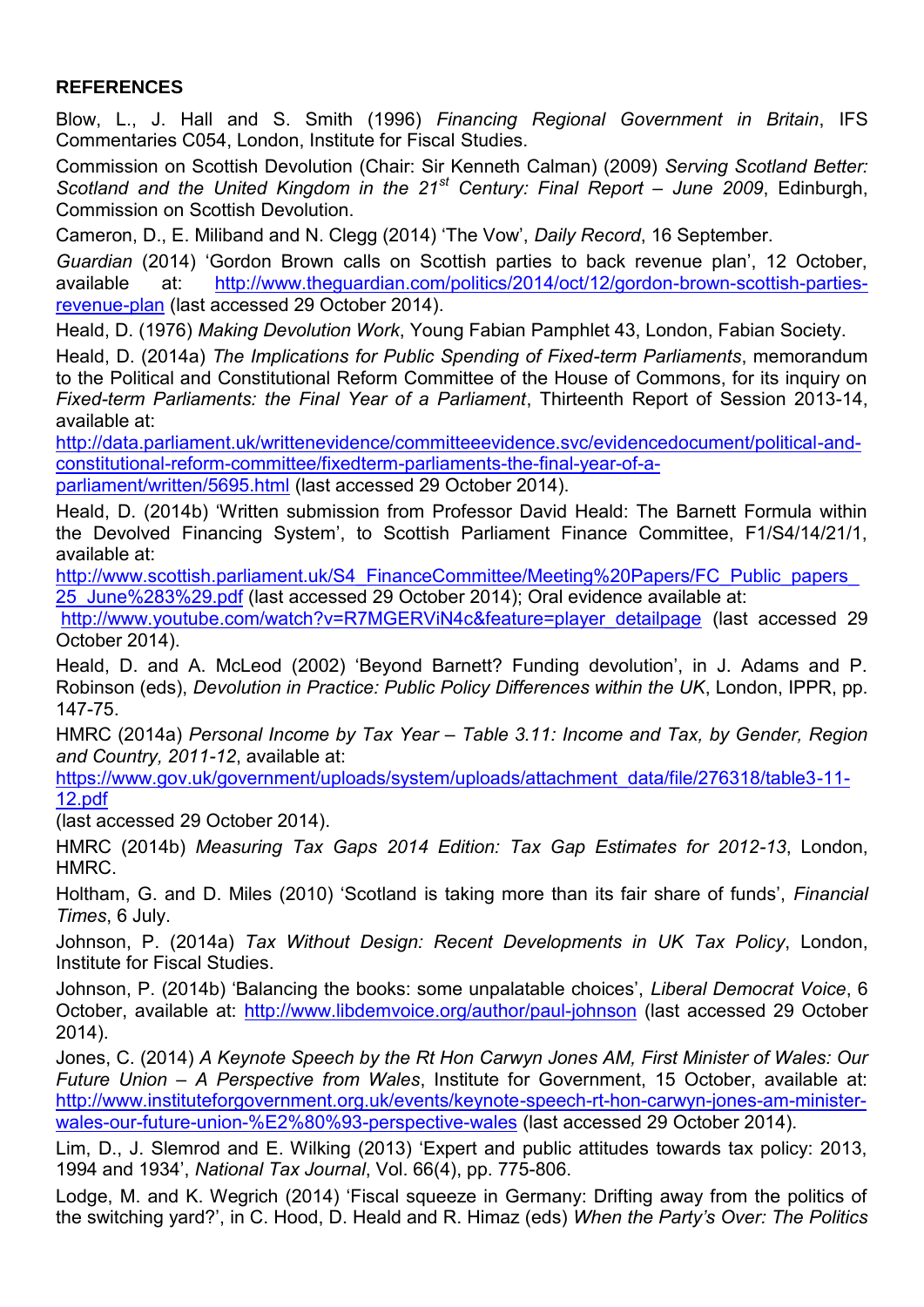*of Fiscal Squeeze in Perspective*, Proceedings of the British Academy 197, Oxford, Oxford University Press, pp. 161-83.

Mirrlees, Sir James (Chair) (2011) *Mirrlees Review: Reforming the Tax System for the 21st Century: Tax by Design*, London, Institute for Fiscal Studies.

Mitchell, J. (2003) *Governing Scotland: The Invention of Administrative Devolution*, Basingstoke, Palgrave Macmillan.

Muscatelli, A. (Chair) (2008) *First Evidence from the Independent Expert Group to the Commission on Scottish Devolution*, Edinburgh, Heriot Watt University, available at:

<http://www.commissiononscottishdevolution.org.uk/papers.php>(last accessed 29 October 2014).

OECD (2014) *Centre for Tax Policy and Administration: BEPS – Frequently Asked Questions*, available at: <http://www.oecd.org/ctp/beps-frequentlyaskedquestions.htm>(last accessed 29 October 2014).

Scotland Office (2010) 'Scottish Variable Rate of Tax no longer available', 19 November, Edinburgh, Scotland Office, available at [https://www.gov.uk/government/news/scottish-variable](https://www.gov.uk/government/news/scottish-variable-rate-of-tax-no-longer-available)[rate-of-tax-no-longer-available](https://www.gov.uk/government/news/scottish-variable-rate-of-tax-no-longer-available) (last accessed 29 October 2014).

Treasury (2014) *Public Expenditure: Statistical Analyses 2014*, Cm 8902, London, Stationery Office.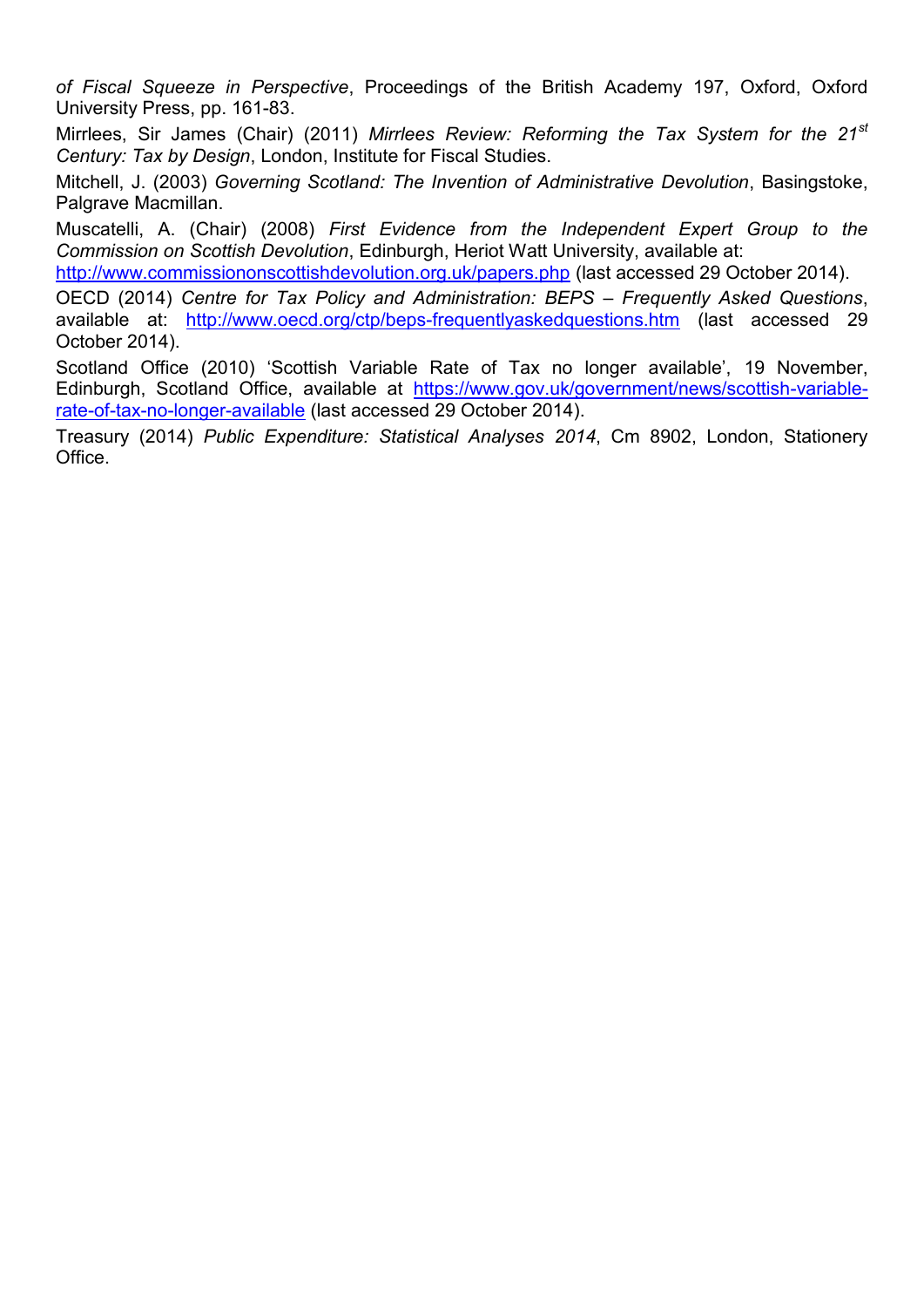#### **Devolution of further fiscal powers – an inquiry**

Professor Ronnie MacDonald, University of Glasgow

I thank the committee for the invitation to give evidence in connection with the devolution of further fiscal powers to the Scottish Parliament, currently being considered by the Smith Commission. My take on the issues at hand are those of a macroeconomist and in that regard I essentially take a top down approach to the issue of fiscal devolution; I daresay a microeconomist would have a different slant on the issues addressed here. In thinking about the questions set by the Finance Committee I was struck by how closely they align with the kind of questions and issues my colleague Prof. Paul Hallwood and I discussed back in 2004 in our paper for the Fraser of Allander series (Hallwood and MacDonald (2004/2005)). At that time there seemed very little appetite, political or academic, for the kind of changes we proposed. Yet what many seem to be proposing today, including my proposals here, are similar to what we proposed then. The proposals outlined here are, of course, not intended to be the last word on these matters but are, rather, intended to promote discussion and debate on this important topic.

#### **1. What general principles should apply to the devolution of further financial powers to the Scottish parliament?**

The basic principle in the traditional theory of fiscal devolution (see Hallwood and MacDonald (2004/2005)) is that sub-central government (SCG) should have the ability to provide goods and services that match the particular preferences and circumstances of its constituents. The key presumption is that the provision of public services should be located at the lowest level of government encompassing geographically the relevant costs and benefits. In that way efficiency and economic welfare are increased above a more uniform allocation.

It is generally agreed in the fiscal devolution literature that certain types of public goods and services, whose benefits extend nationwide or because they exhibit important economies of scale, are better provided from the centre. Examples of such would be spending on foreign affairs, defense and interregional infrastructure such as transport and telecommunications. Reserved spending also typically includes elements of social protection such as unemployment benefits and incapacity benefits.

As is well known, the Scottish Parliament (SP) already has a large component of public spending devolved to it (an expenditure budget of £34bn in 2012/13 and Scottish Government and local authority expenditure accounts for 50% of all public spending – Bell and Eisner (2014))). The degree of sub-central government spending as a proportion of total government spending is large by international standards, with only a small number of countries surpassing it. However, on the revenue side of the SP's balance sheet, we find that the devolution of revenues is considerably behind the devolution of expenditure, creating the well-known fiscal gap of vertical fiscal imbalance (VFI). At present only Council Tax and non-domestic rates are devolved to the SP and these only generate revenue of 8% of total tax revenue. Further tax raising powers will come into effect in April 2015 with the implementation of the Scotland Act 2012. These consist of the devolvement of stamp duty, landfill tax and a new Scottish income tax – Scottish Rate of Income Tax (SIRIT) being introduced.<sup>1</sup>

 $1$  With this, all UK income tax rates set in Scotland will be reduced by 10p and replaced by SIRIT to be set by the Scottish Government. The Scottish Government is allowed to keep the revenue from the SIRIT but the block grant from the rest of the UK is reduced accordingly. In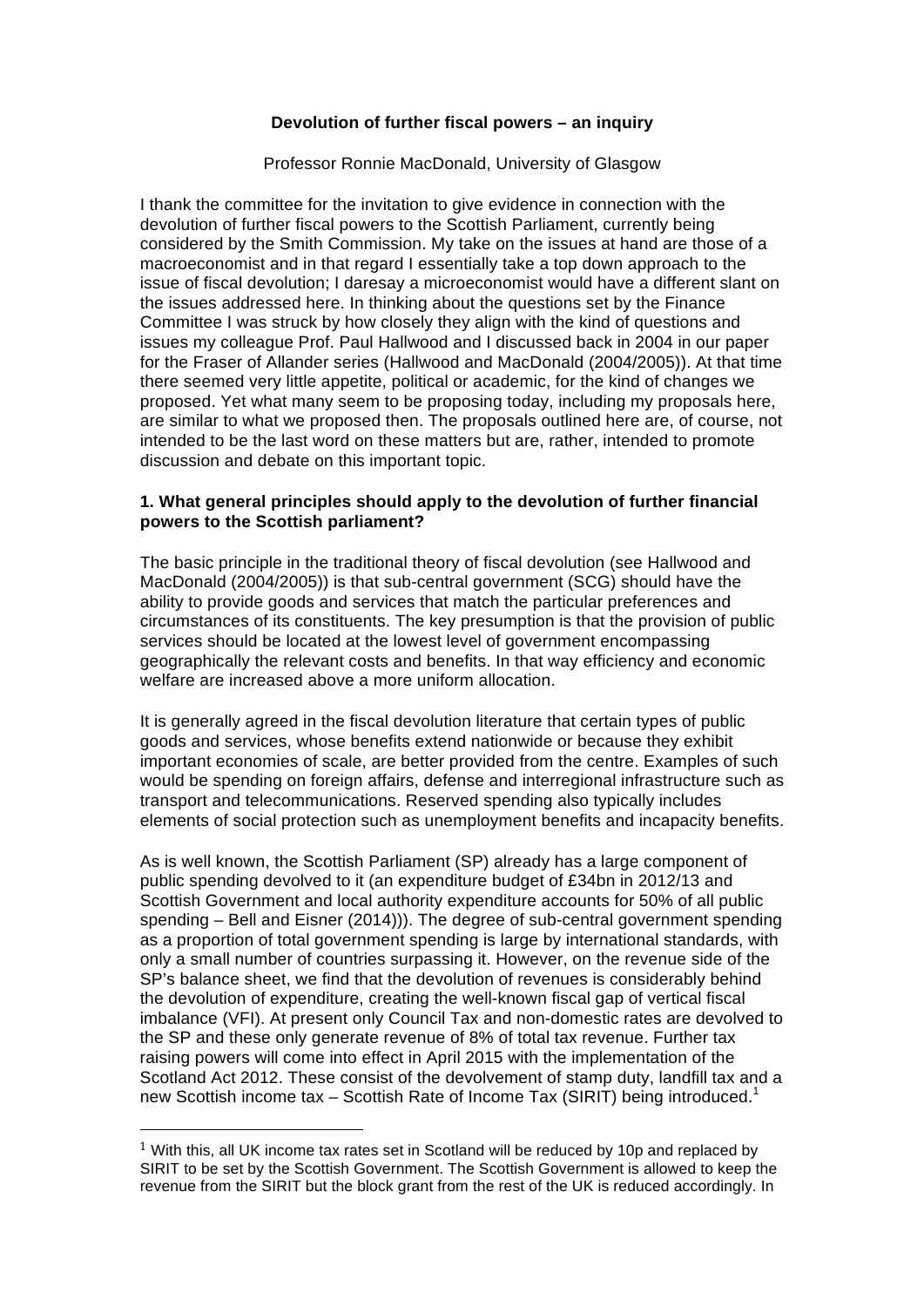With these changes in place, the Scottish Government's revenue share of total tax revenue rises to 17%, which still leaves a very significant VFI.

How much should be devolved on the revenue side? Clearly reducing the VFI should be a key aim of any further devolution of tax powers, thereby aligning spending with tax revenue and ensuring there is a sufficient revenue base to be consistent with a hard budget constraint (see below), a basic underlying principle in the fiscal devolution literature. However, the minimisation of the VFI is subject to an important constraint and this relates to how much revenue should be placed at the centre for the support of the broader social protection system of risk sharing and revenue pooling. In other words, an exclusive focus on vertical imbalances could result in a horizontal fiscal imbalance (HFI) if fiscal transfers from the centre are inadequate for the equalisation of resources based on 'needs' at the SCG. Armstrong and Ebell (2014) indicate that the average central government revenue across OECD countries was 32% of GDP in 2012, which would amount to a payment of roughly £40bn if Scotland were to contribute this amount. However, the figure falls quite dramatically to around 21% of GDP for countries with a more federal structure which seems to be the political direction of travel with respect to the future structure of the UK.

In thinking about the devolution of fiscal powers my past work on this topic suggests a further two important principles are worth mentioning in this regard. The first relates to the kind of budget constraint faced by the Scottish Parliament (SP) - soft or hard (see Hallwood and MacDonald (2004/5 and 2009)). Since its inception, the large VFI of the SP means that it effectively faces a soft budget constraint and therefore does not need to consider all of the political consequences of its actions. The second important principle is the marginal principle where from a starting point of some form of fiscal balance, any decision to raise spending by £1 would require a corresponding £1 rise in taxes (Hallwood and MacDonald (2004/2005)).

The large literature on the financing of sub-central government establishes the principles that for fiscal efficiency – in both spending and taxing, as well as in accountability to the voters - the budget constraint under which political decisionmakers operate should be hard. This means that decisions taken by the Scottish Parliament have real costs: that increased spending means that taxes – the burden on the voters - will have to go up to finance it. In general, voters and citizens at the sub-central level have to understand that the public spending they vote for has real costs to them. With a soft budget constraint, public sector decision-makers do not have to make hard choices, trading off greater public spending with greater tax burdens on the population that gets to enjoy that greater level of public spending.

The four main principles of a hard budget constraint (HBC) on SCG – such as the Scottish Parliament are (see Hallwood and MacDonald (2014)) that:

- i) A HBC aligns policies offered by SCG with what the voters at that level are willing to pay for. This is not inconsistent with equalization payments between regions of a country, but these would normally be expected to flow to low income per head regions.
- ii) A HBC creates incentive alignment between SCG and central government (CG) – the former does not spend funds allocated to it wastefully. This is a misuse of funds, or moral hazard, issue.
- iii) A HBC is time consistent, in the sense that SCG should not expect to be bailed out by CG if it mismanages the level or allocation of its' spending.

<u> 2000 - Andrea Andrew Maria (h. 1888).</u><br>2001 - Andrew Maria (h. 1889).

the SRIT set up the Scottish Government has no authority to vary thresholds or rates individually and it therefore amounts to a flat rate tax (Bell and Eisner (2014)) so leaving income distribution as a reserved issue.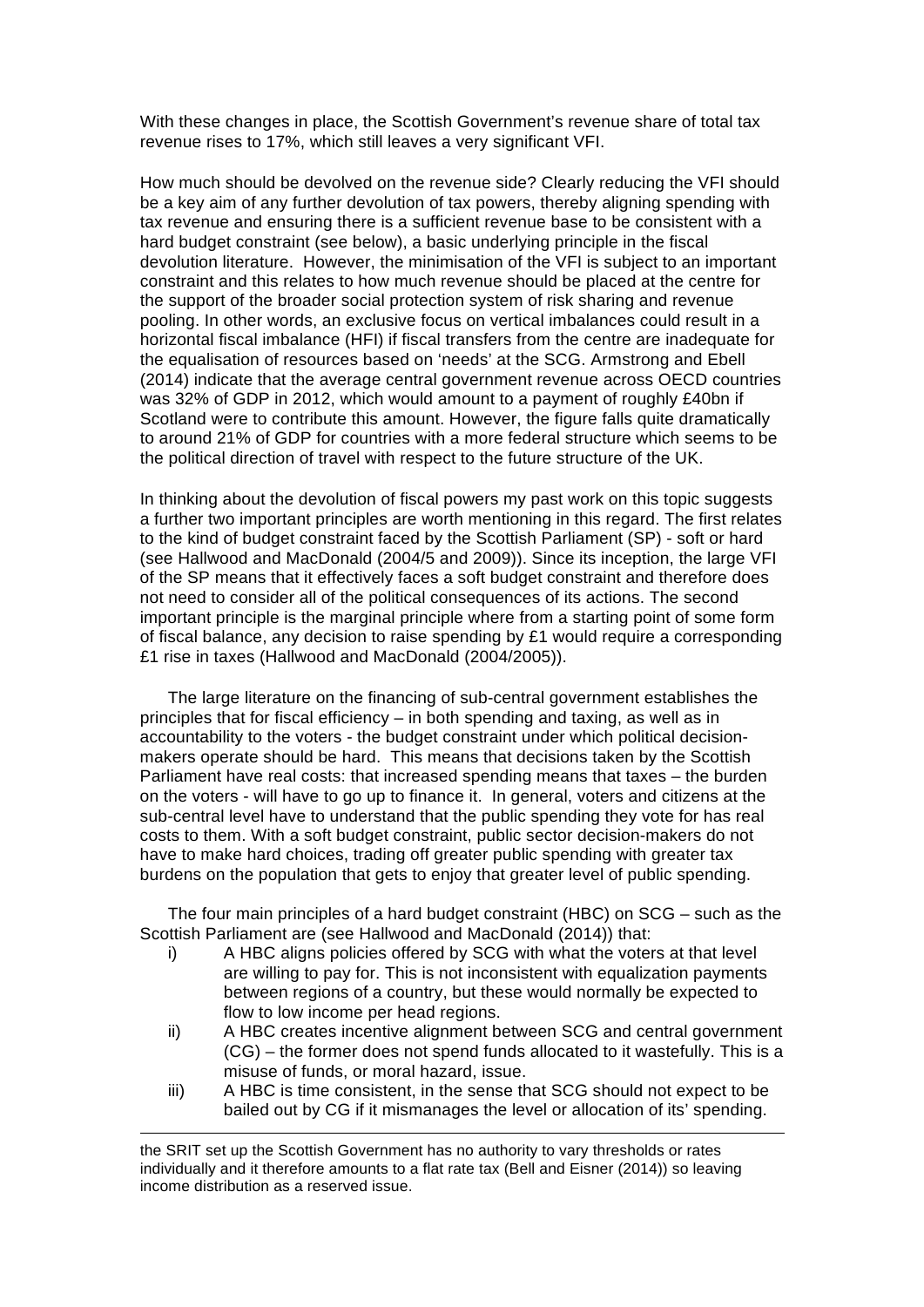iv) A HBC should prevent adverse selection by voters at the SCG level when voting for their SCG. That is, the political parties should be unable to make promises that they know, or, should know, are un-financeable in the long-run.

 In the Scottish context, and to the extent that this could practically be achieved in the context of the UK framework, the government budget constraint could be made hard by simply fully devolving all feasible taxes and then ruling out any bloc grant component from the centre, with the latter being replaced by borrowing powers at market interest rates. In practice, however, such a system of full fiscal autonomy could only really be achieved with independence. As Carney (2014) notes, for example, it is not a system which is consistent with a monetary union with the rest of the UK nor is it consistent with a system of revenue pooling / risk sharing that is currently provided in a wider UK context with the existing social protection system in which a significant contribution from the periphery to the centre has to be made. How then can a HBC be created for the SP given the desire to be part of a unified Social protection system and the need for stability in the revenue flow? The elements of how this can be achieved are outlined in Hallwood and MacDonald (2014):

- i) Any extra taxes raised in Scotland are not shared with Westminster, or, they are not so during some extended period of non-adjustment. If this were not the case, the incentive to use tax policy to increase the Scottish tax base (size of the economy) is diluted. For example, if Scottish taxes were set to finance 40-percent of the Scottish Parliament's spending, for every extra £1 of Scottish tax revenue 60-pence would be sent to Westminster.
- ii) Likewise, if the Scottish Parliament's tax policy led to a smaller tax base (a shrinking economy), it should have to live with that during an extended period of non-adjustment. If it were otherwise, a moral hazard would be imposed on the rUK, namely, that Scottish tax policy is a riskless exercise for MSPs and voters.
- iii) Borrowing by the Scottish government would either be restricted in certain ways by, say, a stability pact or it could be purely market determined. This is considered in more detail below.

I have taken questions 2 and 3 together.

#### **2. What further financial powers should be devolved to the Scottish Parliament and why?**

#### **3. What further financial powers should not be devolved to the Scottish Parliament and why?**

The basic principle here should be one in which the balance between having a hard budget constraint that cannot be so hard that it compromises the risk sharing /resource pooling aspects of the UK. As noted above, an alternative way to think of this is how to ensure that neither the vertical nor the horizontal fiscal positions become badly unbalanced. Clearly this is not a straightforward task! In thinking about these questions it is important to make the distinction between the devolution of financial powers and their assignment, since a considerable component of the economic benefits can be achieved by the assignment of tax revenues.

Should further spending be devolved? The biggest area of expenditure that has not so far been devolved, but features in the current fiscal debate on the devolution of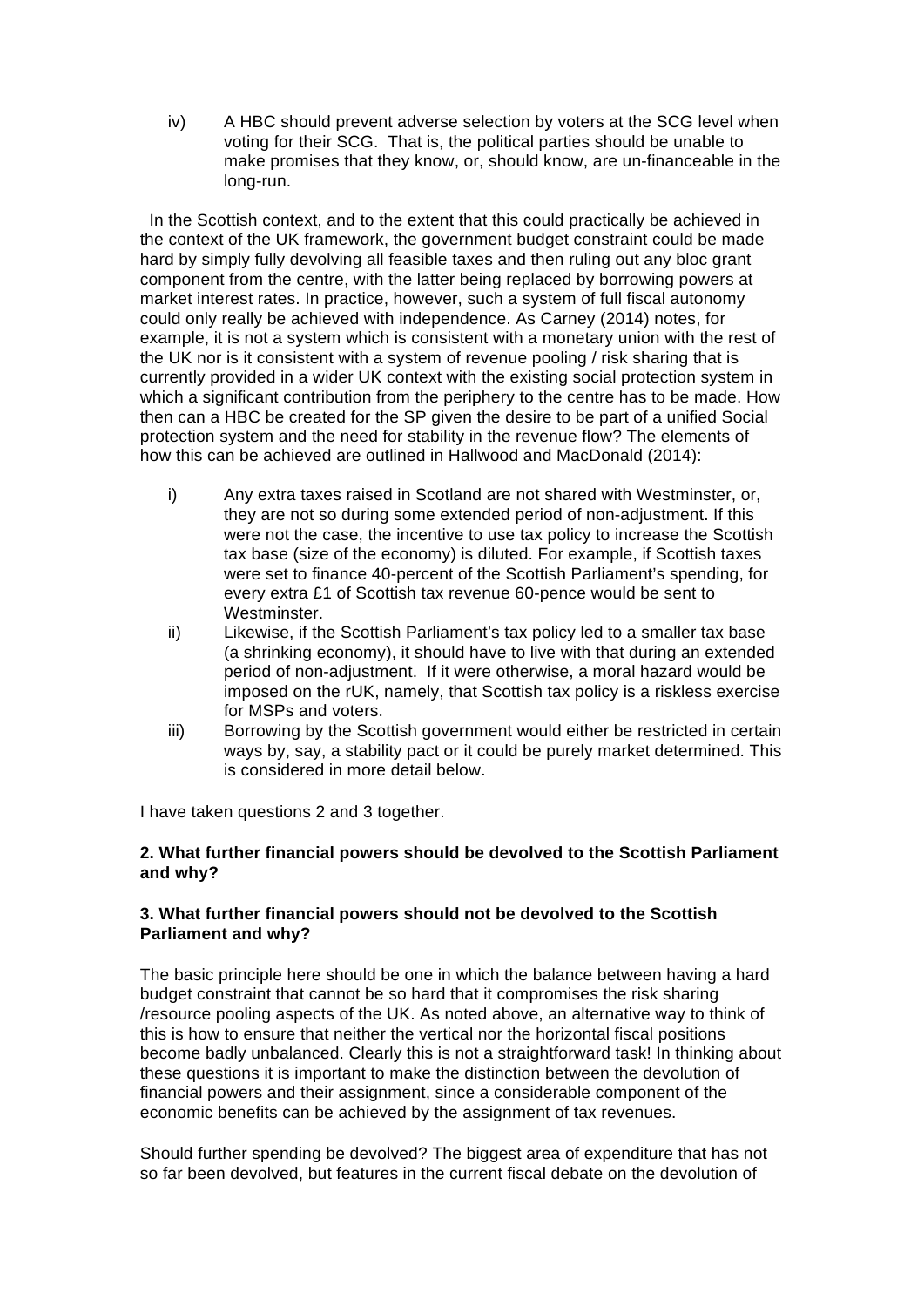further powers is welfare spending, with all political parties, apart from the Conservatives, suggesting more latitude in this direction. However, as we have noted the Social Protection budget is central, if not indeed synonymous, with the risk sharing /resource pooling mechanism and attempts to devolve a significant component of welfare would lead to an unpacking of this system. Furthermore, and other things being equal, further devolution on the spending side would of course increase the overall fiscal gap/ VFI.

However, and as noted above, an important underlying principle of the fiscal devolution debate is the principle that sub-central levels of government are better able to reflect the preferences of the sub levels of the electorate and in that regard Scotland already has a distinct policy with regards to, for example, elderly care and so it would seem to be natural to devolve the Attendance Allowance component of the welfare budget. Clearly, similar cases could be made for the devolution of other items. Since the Scottish Government has responsibility for skill and training policy, the devolution of the Work Programme would seem to be a further natural component worthy of devolution. Although there may be practical difficulties, housing benefit would seem another candidate for devolution since it is linked to other areas already devolved.

Turning now to the taxes to devolve/ assign. In the run up to the referendum the Liberal Democrats, the Conservatives and the Scottish Greens argued for the full devolution of income tax where by 'full' they mean both the rates and the thresholds (base) be devolved. The focus on income tax as the key tax to devolve is, as Bell and Eisner (2014) note, that it has a broad and stable base, it is highly visible to the electorate, and its burden falls largely on those who benefit from the devolved service. In terms of the hard budget constraint mentioned earlier I have sympathy for proposals that involve the full devolution of income tax. However, as has become evident since the independence referendum, however, there is an important political economy, or perhaps more correctly realpolitik dimension to the full devolution of income tax, and that is the English votes for English laws (EVEL) argument.

The full devolution of income tax would presumably bolster the case for EVEL that could lead to Scottish MP's being excluded from voting on income tax. But because the UK is such an asymmetrical union, with England comprising 85% of the union, as Armstrong and Ebell (2014) note any decisions made in England on income tax would 'de facto set macroeconomic policy agenda for the whole UK. And since an English government may not be the same as the UK government, this violates the principles of fairness and accountability'. It is therefore inappropriate to think of devolution of income tax in isolation, especially if the end result of the total devolution of income tax was that the Scottish electorate had no say in the determination of UK macroeconomic policy.

The next largest tax, in terms of revenue generated, is VAT. European legislation means that VAT is effectively a reserved tax and therefore cannot be devolved. However, there would be nothing to stop a proportion of this tax being assigned to the SG which would be consistent with the HBC concept as it would still give the SG incentives to grow the economy, although it would also of course introduce downside risks.

National Insurance contributions were originally seen as direct payments for the funding of the welfare system and with that interpretation, and if there is a direct link, given what we have said above, they probably should not be devolved. However, with the passing of time NI are regarded simply as another form of taxation and the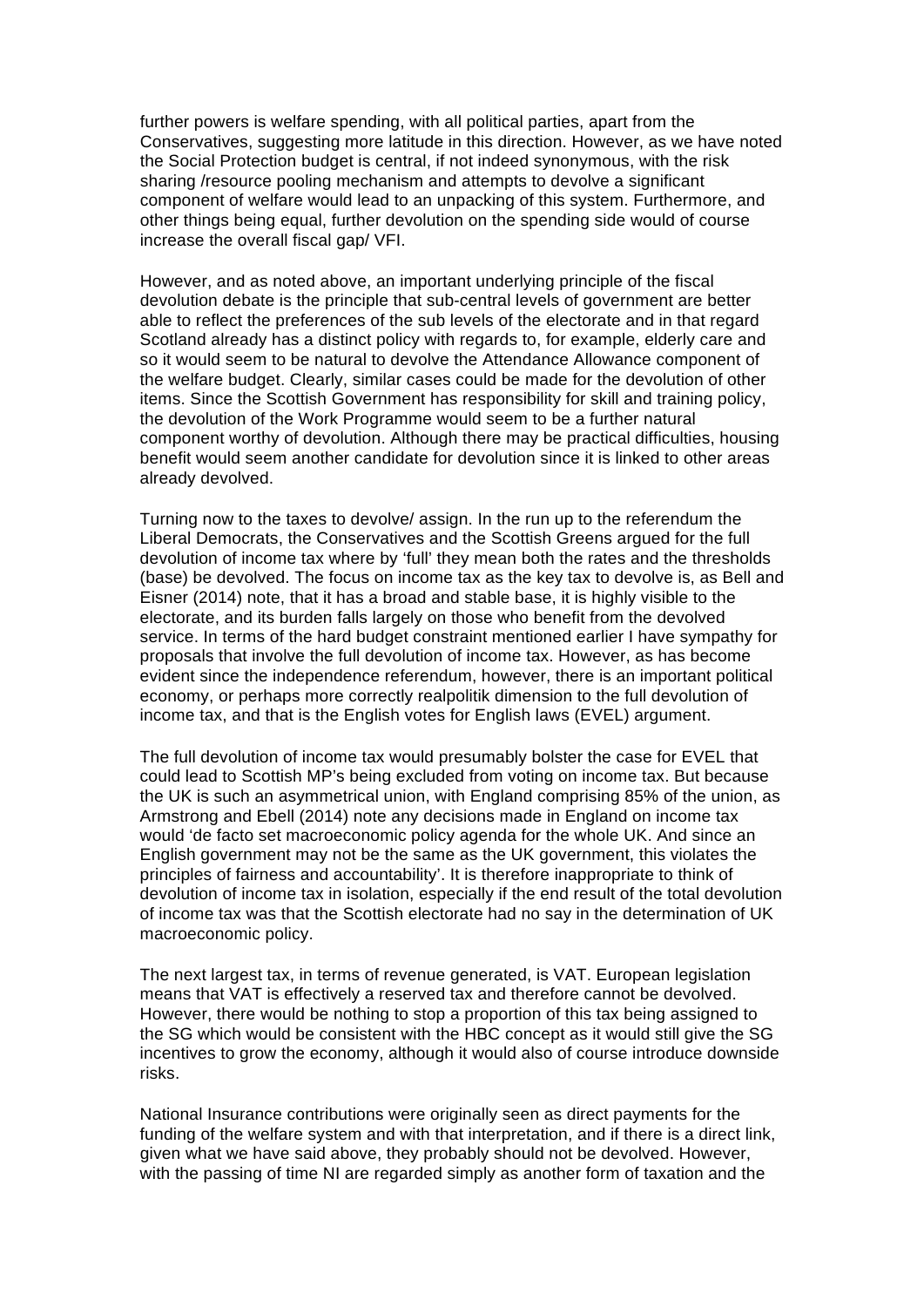link with the direct funding of the welfare system is now unclear and I would therefore not rule out devolving a proportion of NI taxes.

I do not favour the devolution of a geographic share of North Sea Oil (NSO) revenues. As is well-known oil revenues, like all commodity revenues, are very volatile and this has been evidenced by the sharp fall in the price of oil over the last few weeks. The devolution of oil revenues would introduce an important potential for asymmetric shocks within the UK and this goes against the risk sharing / revenue pooling concept. I see the block grant element in any devolution settlement as effectively returning oil revenues to the SP in a smoothed form.

Although corporation tax has been mooted as a potential tax to devolve, it seems there are a number of factors that would weigh against this. First, European legislation is moving in the direction of abolishing loopholes whereby countries such as Ireland have had dramatically different rates of corporation tax to the average. Furthermore, corporation tax competition seems to work best in truly federal systems, such as the United States, and it is unclear that it would work in the kind of asymmetric union that is the UK. I do not therefore propose the devolution of corporation tax although there would be nothing to rule out the assignment of a proportion of this tax in the VFI / HFI trade off.

The fiscal devolution literature indicates that customs and excise duties should not be devolved since they can create distortions in a single market system, effects which are likely to outweigh a differential health policy with respect to alcohol, especially since such taxes currently operate as taxes on production rather than consumption. These taxes could though be assigned.

The remaining smaller taxes that I would recommend devolving are: air passenger duty, capital gains tax and inheritance tax.

I now attempt to sketch what a devolved settlement may look like given our discussions above. The Scottish Government's 2013 GERS report shows that in 2012/2013 the total revenue generated in Scotland is £53,147 million, which includes a geographic share of NSO. If 20% of Scotland's GDP were to be ring fenced to the centre for Social Protection, as mentioned above, this would leave £29,147mn (£53,147mn-£24,000mn) of revenue that could be devolved or assigned to the SP. The following table attempts to show how such revenue could be devolved or assigned to the Scottish Parliament, given the existing taxes that are devolved and those devolved in the Scotland Act. This total from the table is a figure of £28,443mn which roughly matches the available funds and also almost closes the VFI to zero (clearly this number could easily be tweaked to the maximum of £29,147mn, although the lower number allows for some upward devolution in the spending – welfare - side of the balance sheet) whilst still retaining a horizontal balance.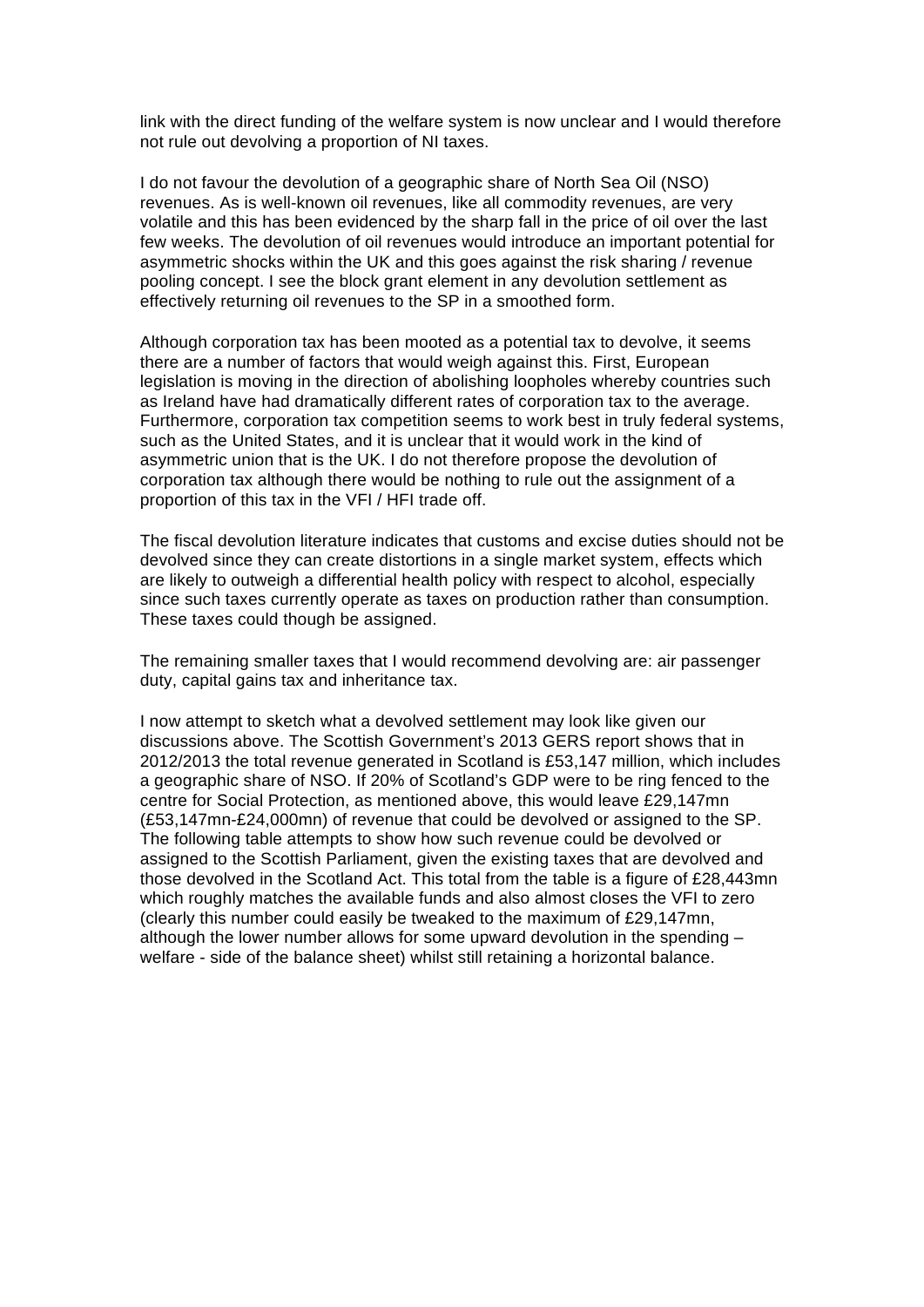Table 1. Potentially devolved and assigned revenues for the Scottish Parliament.

|                | Income  | VAT   | <b>NI</b> | Corp  | FuelD | Tob   | <b>AID</b> | Air | Ctax  | <b>NDR</b> | Stamp | Land | <b>CIT</b> |
|----------------|---------|-------|-----------|-------|-------|-------|------------|-----|-------|------------|-------|------|------------|
| Total          | 10.865  | 9.347 | 8.521     | 2,872 | 2,258 | 1.128 | 980        | 234 | 2.006 | 1.981      | 472   | 100  | 435        |
| D              | 5.432.5 |       | 1,874     |       |       |       |            | 234 | 2.006 | 1.981      | 472   | 100  | 435        |
| $\overline{A}$ | 5.432.5 | 4.674 |           | 1.436 | 2,258 | 1.128 | 980        |     |       |            |       |      |            |

Where: D and A denote devolved and assigned taxes, respectively, with the proportions implicitly given; Income = Income tax; VAT = Value Added Tax; NI = National Insurance; Corp = Corporation tax; FuelD = Fuel duty; Tob = Tobacco duties; AID = Alcohol duties; Air = Air passenger duty insurance tax; Ctax = Council tax; NDR = Nondomestic rates; Stamp = stamp duties; Land = Landfill tax;  $\overline{CIT}$  = Capital gains and Inheritance tax. All figures £million.

Source: Government Expenditure and Revenue, Scotland 2012-13

#### **4.To what extent could the Scottish Government be constrained in how it uses new tax powers given the interaction with fiscal decisions at a UK level?**

In the proposals here, and in other recent proposals, macroeconomic stabilisation of the total UK economy, using a monetary fiscal mix, would remain a reserved matter. For example, the Scottish Government has made clear in its submission to the Smith Commission that it would use 'greater tax, spending and borrowing powers within a sustainable overall fiscal envelope guaranteed by clear rules and procedures to ensure affordability'. Such rules would likely, for example, preclude the direct use of fiscal policy for countercyclical reasons, since in a monetary union (with a fixed exchange rate and single interest rate) some of a fiscal expansion in Scotland would spillover into the rest of the UK which would be unwelcome in terms of overall macro policy making.

Given that the devolution and assignment of tax revenues introduces an extra degree of revenue risk into the calculus of the Scottish Government, which of course is partly the reason for having fiscal devolution in the first place, further borrowing powers would be needed and to be consistent with the notion of a hard budget constraint these should be market determined. This is discussed further below.

In my proposals above, since oil revenues would not be devolved or assigned this would remove the potential for Scotland to be hit by asymmetric shocks relative to the rest of the UK; in a sense, Westminster acts as an oil fund, smoothing revenue changes through a bloc grant. Absent asymmetric shocks, and given the synchronous nature of the business cycle between Scotland and rUK (see Hallwood and MacDonald (2004/2005)) we see no role for a separate macroeconomic stabilization role in Scotland.

#### **5. What are the implications of further fiscal devolution for the block grant?**

I see a block grant component continuing to play an important role in the financing of Scottish spending due to the provision of a UK wide social protection system. Indeed, there seems to be a consensus amongst all the political parties that the Barnett form of block grant will remain, at least in the short term, with a perhaps revised needs based block grant replacing Barnett in the medium to longer run.

The Scotland act will lead to a reduction in the block grant, on a one-off basis for the landfill tax and stamp duty land tax, and on an on-going basis through the Block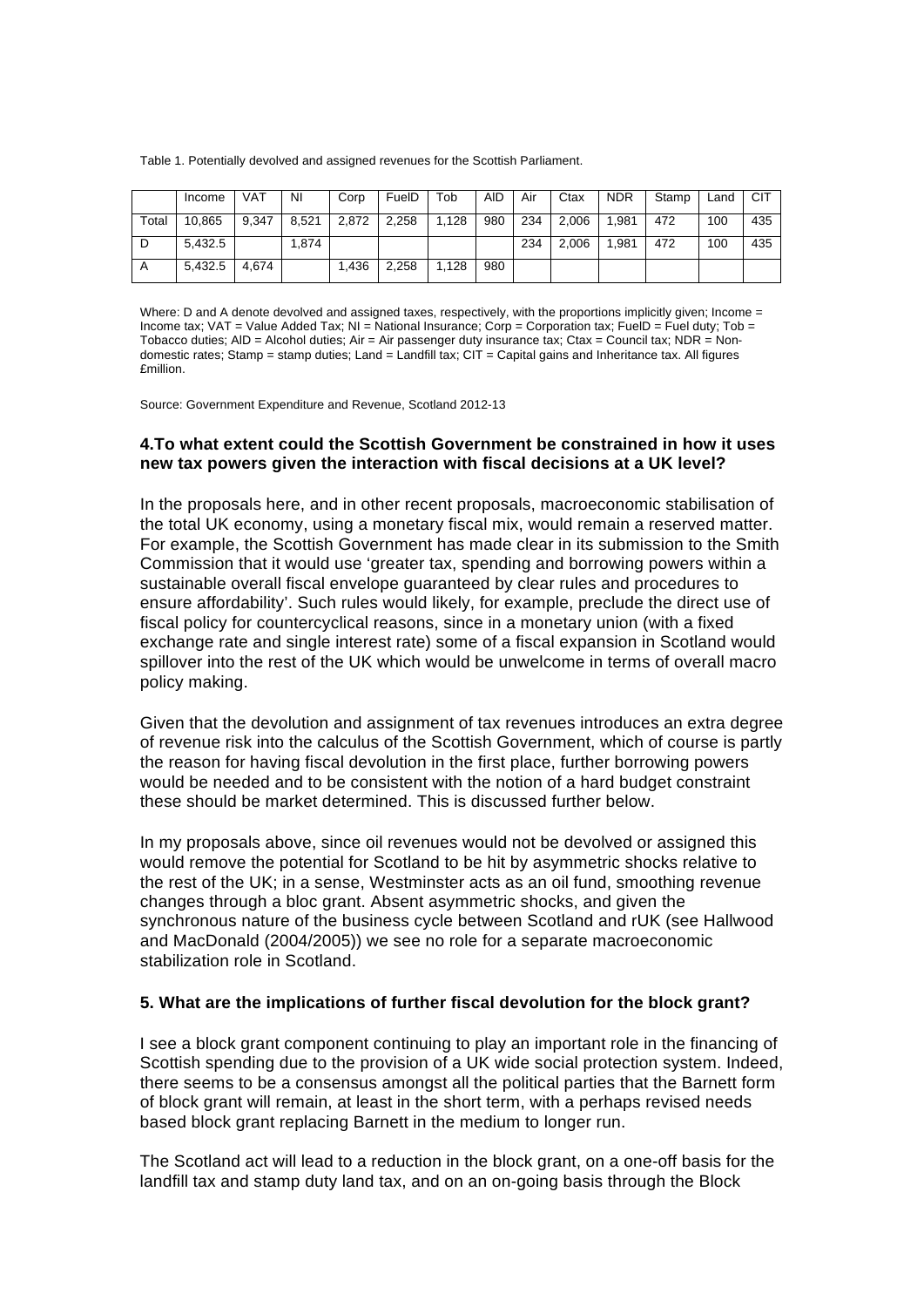Grant Adjustment for income tax, using the Indexed Deduction method. If the block grant did fall as a result of the proposed changes, or if the Barnett block grant was replaced, then as Hallwood and MacDonald (2014) argue it is crucially important that block grants from Westminster should *not* be elastic in the sense that if the Scottish Parliament cannot finance its chosen spending level out of the existing block grant and own-sourced taxes, the block grant is not automatically or quickly increased.

In this regard, the Holtham Commission, for example, recommended a 12 to 15 year 'waiting period' with respect to the Welsh Assembly and Government. A non-elastic block grant amounts to a 'no bailout clause' (it is time consistent). The advantages of this are (Hallwood and MacDonald (2014)):

a) SCG spending decisions have to look to whether they are financeable during this extended period of time.

b) As there is a risk in adverse circumstances that taxes at the SCG level will have to go up to maintain chosen expenditure levels, the Scottish Parliament is forced to balance the benefits of its spending choices with the cost to Scottish taxpayers. This principle is consistent with risk sharing in a 'welfare' union. But a 'sharing union' is not the same thing as an 'unlimited pocket money system' that would impose no costs at the sub-central level, simply transferring them to the rUK.

It is crucially important in designing any block grant system that the SP should be able to keep any extra revenue it generates through the devolution or assignment of taxes and equally it should face the risk of inappropriate spending decisions and this is consistent with the so called Holtham interlude. An alternative, and perhaps much simpler way of designing a block grant which captures these costs and benefits and also provides a no bail out clause would be what could be termed an 'automatic pilot' block grant. The idea here would be at the beginning of a new devolution settlement a new block grant would be introduced. This would not be tied to spending in rUK but would change by a simple formula such as the nominal rate of growth of the UK economy. This would have two components – the current rate of UK inflation and a 'real component' which could be the average rate of UK growth over the business cycle.

The operation of the system could be revisited, say, every 5 years to ensure that unforeseen anomalies did not arise. The starting point size of the block grant is likely to be contentious since so called secessionist arguments for the further devolution of fiscal powers (see Hallwood and MacDonald (2009) and others) would suggest that this should be generous, whereas those that would emphasize that the SG should accept its fair share of the UK's deficit reduction policy would presumably expect any new block grant settlement to be more modest, especially if a new fiscal settlement gave SG significant new borrowing powers.

With a revised devolution system in place where a substantial amount of revenue had been directly ceded to the SP to narrow the VFI – either through direct assignment or devolution – the ability of the SP to borrow freely for both current and capital spending becomes important. The only way this could be done, and be consistent with the moral hazard / no bail out issues discussed here is if the borrowing was undertaken at market rates of interest. Doubtless the rates charged by financial markets would be above those on Treasury bonds, since the Scottish Government would not have an established record of borrowing in financial markets, and the spread may even be an increasing function of the amount borrowed. This 'Treasury spread' would of course in itself be a disciplining measures since it would have to be paid for ultimately from taxation in Scotland and would be consistent with the no-bail out clause discussed above.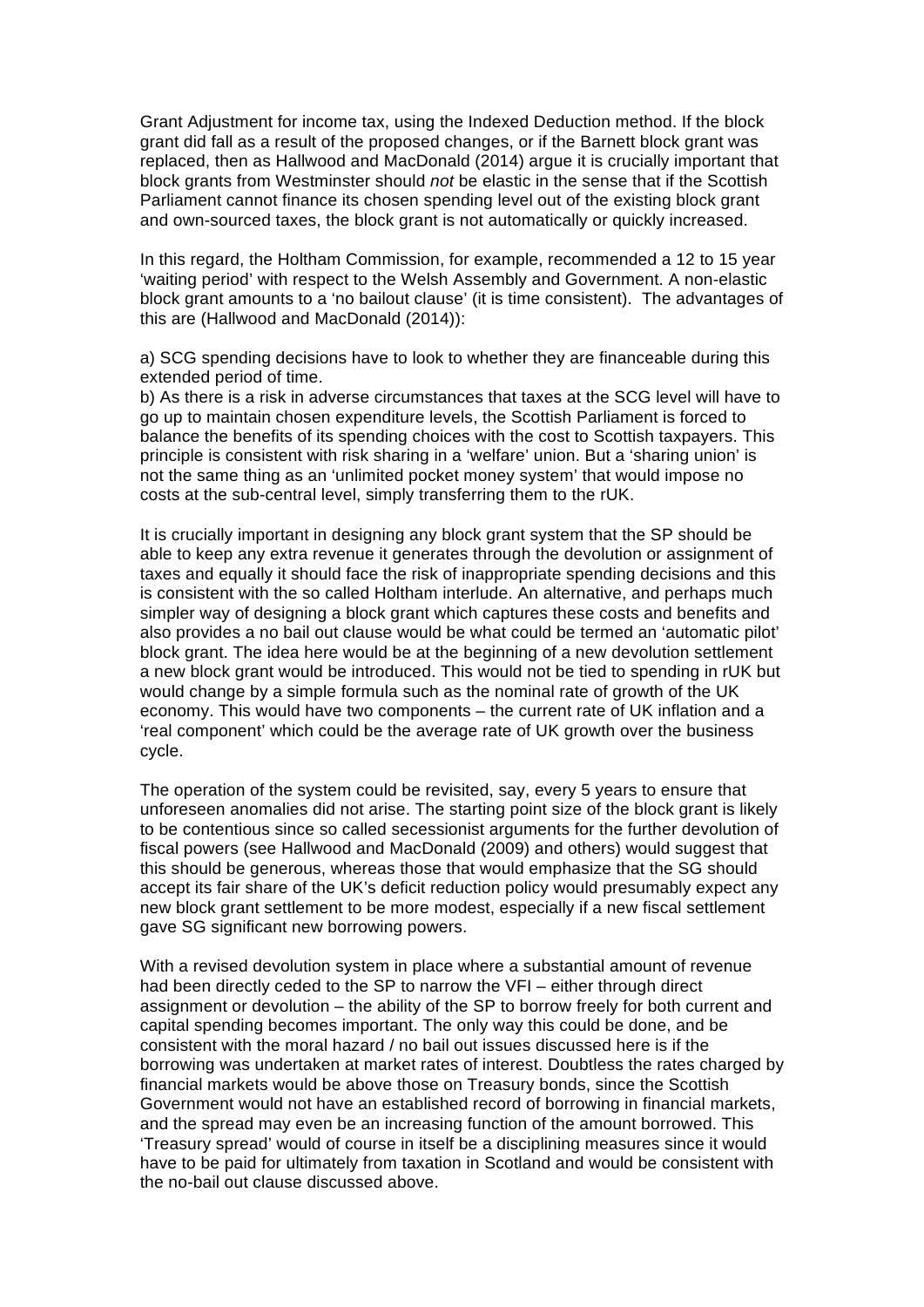#### **6.What are the implications of further financial powers for the role of Revenue Scotland?**

I would imagine the role of Revenue Scotland would increase with the further devolution/ assignment of powers, although this would depend on whether Revenue Scotland would provide a more efficient outcome than retaining HMT.

#### **References**

Armstrong, A. and M. Ebell, (2014), 'Devolution in the UK: Submission to the Smith Commission by NIESR', National Institute of Economic and Social Research

Bell, D. and D. Eisner (2014), 'Scotland's fiscal future in the UK', mimeo, University of Stirling.

Carney, M. (2014), 'The economics of currency unions', mimeo, Bank of England. http://www.bankofengland.co.uk/publications/Documents/speeches/2014/speech706.pdf

Hallwood, P. and R. Macdonald (2004/2005), 'The Economic Case for Fiscal Federalism' the Allander Series, Paper 8,

http://www.strath.ac.uk/media/departments/economics/fairse/media\_140856\_en.pdf and D. Coyle, W. Alexander, and B. Ashcroft (eds), *New Wealth for Old Nations*, Princeton University Press.

Hallwood, P. and R. MacDonald (2009), *The Political Economy of Financing Scottish* Government, Edward Elgar.

Hallwood, P. and R. MacDonald (2014), 'Picking the right budget constraint for Scotland' Submission of the Smith Commission and Glasgow University discussion paper in Economics 2014-19 and http://www.gla.ac.uk/media/media\_370493\_en.pdf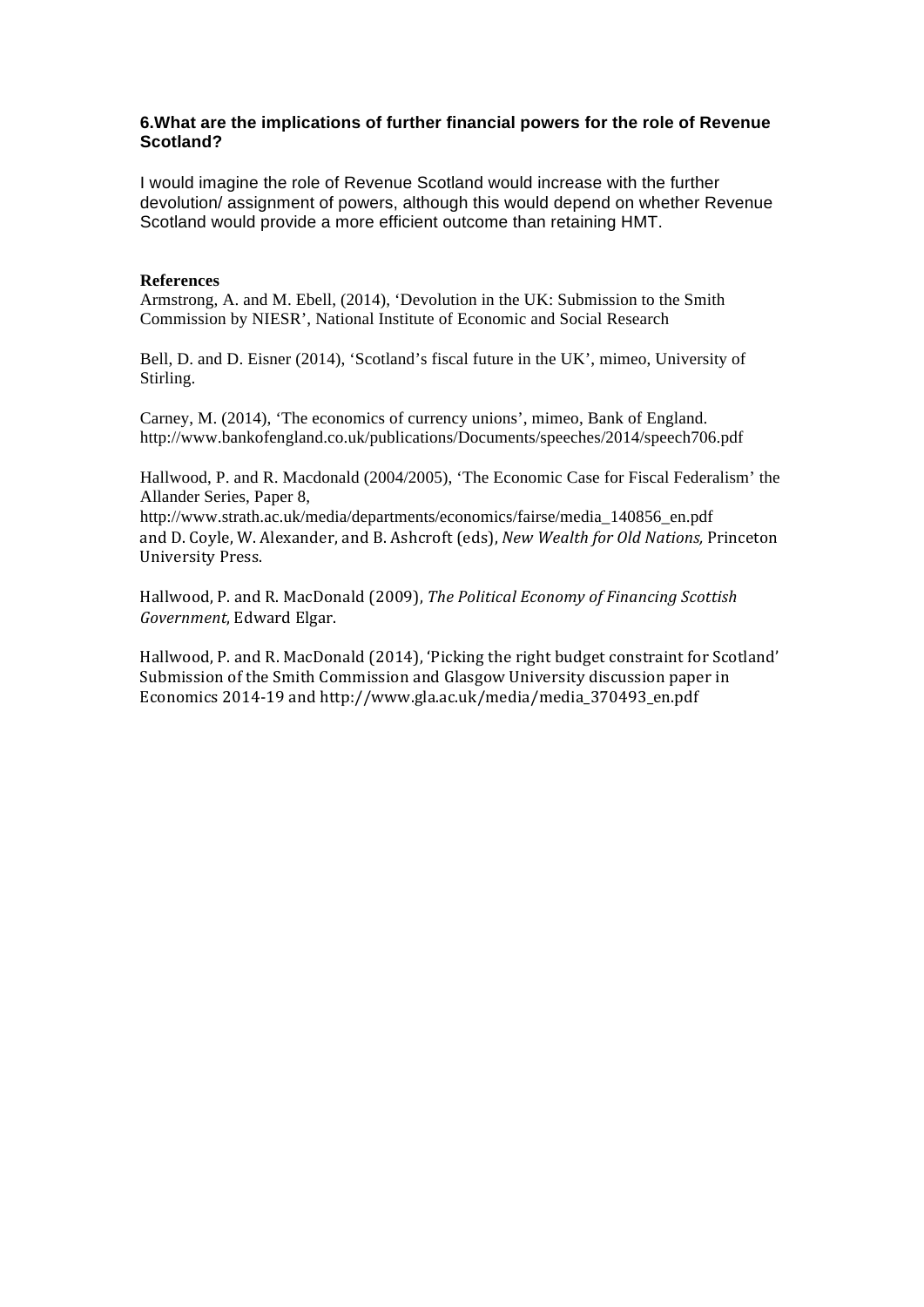# **Devolution of further fiscal powers – an inquiry Submission from Professor John Kay**

1. The starting point of discussion should be 'what would the Scottish Government and Parliament want to do that it is now unable to do?' which is a different question from 'what additional powers should the Scottish Government and Parliament have?' A considered answer to the second question must surely be dependent on the answer to the first, and the additional powers that Scotland should have are those relevant to the achievement of the things that Scotland has been frustrated from doing between 1999 and the present.

2. Most of the things Scotland has been frustrated from doing seem to be things that Scotland lacks the money to do rather than the things Scotland lacks the power to do. Certainly that is true of the Scottish Government's pre-referendum White Paper and what I can gather of the stances of other parties.

3. But it is naive to think that post-referendum negotiations are going to change that reality. The notion that additional tax revenues will come from some place other than higher taxes is a fantasy mainly espoused by some US Republicans. Worse, whatever commitments may appear to have been made in the last days of the referendum campaign, the Barnett Formula is now inevitably under pressure. In its design, it was intended to produce convergence between Scottish and English *per capita* expenditures in the long run. It has not done so. This seems to be because the UK Treasury, which has considerable flexibility in operating the formula, has mostly chosen to do so on a basis favourable to Scotland. In effect, a tacit compromise has allowed it to be 'Scotland's oil' without actually openly acknowledgement.

4. But that position will be difficult to sustain going forward. The mechanics of all this, which have been hidden in decent obscurity since 1978, will now inevitably be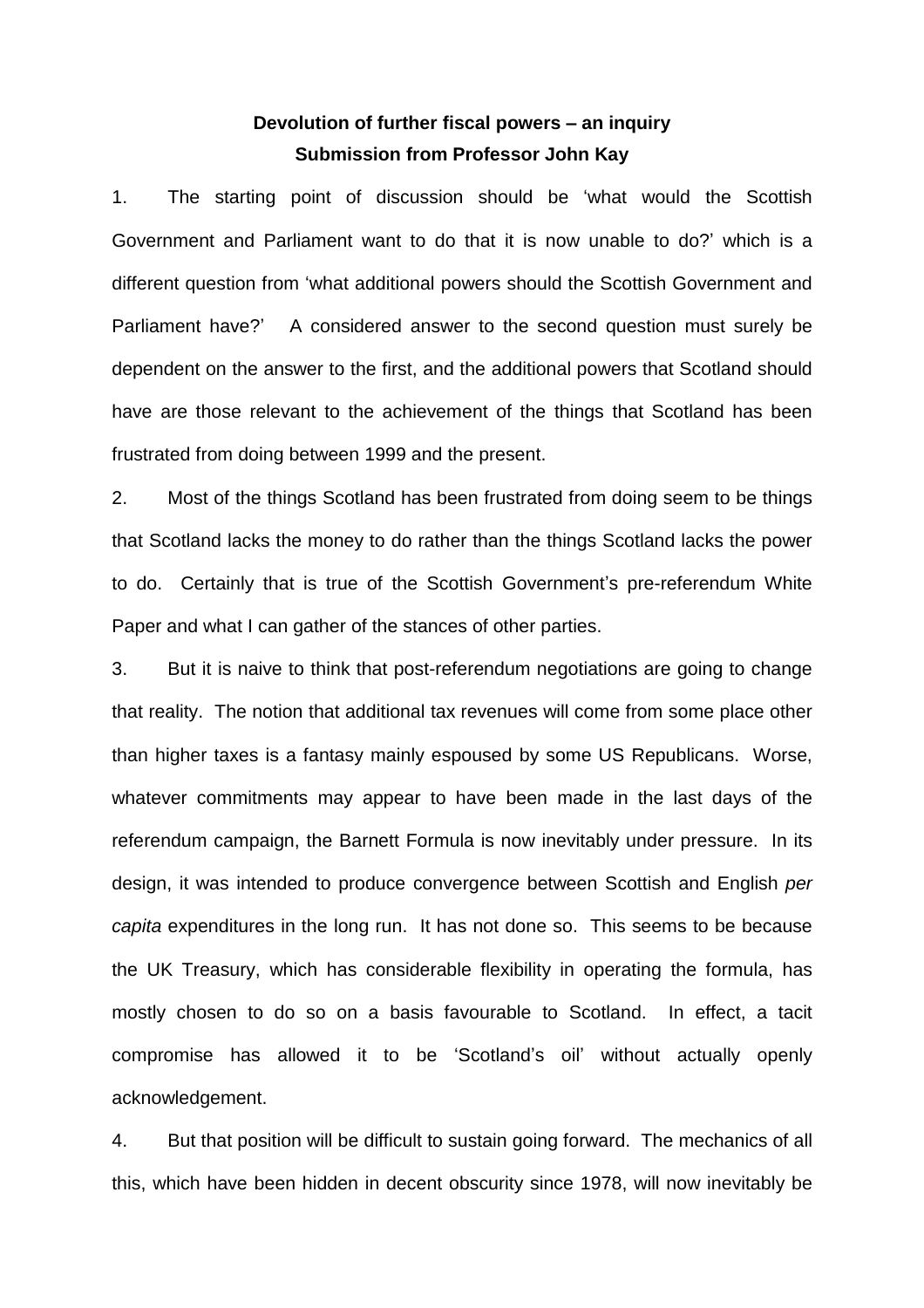the subject of public discussion, and if Scotland does have significantly greater tax raising powers of its own then the operation of the formula will be more obviously a subsidy to Scotland than at present. This will inevitably be the subject of scrutiny, criticism and resentment from English regions and cities, and from Wales and Northern Ireland - which can lay some claim, which Scotland can not, to subsidy on a 'needs' basis.

5. Within a fiscal union, there is a trade-off between giving the local government an incentive to promote economic growth and achieving needs based transfers between regions - the same trade-off that exists in designing a benefit system for households. Because Scotland can justify little if any needs based transfer - so that any future shortfall in the Scottish tax base would, in large measure, be Scotland's own fault, this consideration points towards more rather than less decentralisation of tax raising power.

6. There will, however, be some desire to appease Scottish opinion in the face of a 45% vote for independence and - as in Quebec - some willingness to pay to hold the country together. But I would not count on much generosity from this source. On balance, the likely overall fiscal outlook looking forward will probably be worse not better, as a result of the events of the last few months.

7. The referendum campaign confirmed that the centre of political gravity in Scotland is somewhat to the left of that in England, and that there is therefore potential support for policies that would involve both higher tax and spending levels in Scotland. It is important to note that income tax, national insurance and VAT are the major revenue raisers, and social security, health and education are the principal components of expenditure. Discussion should therefore focus principally on these.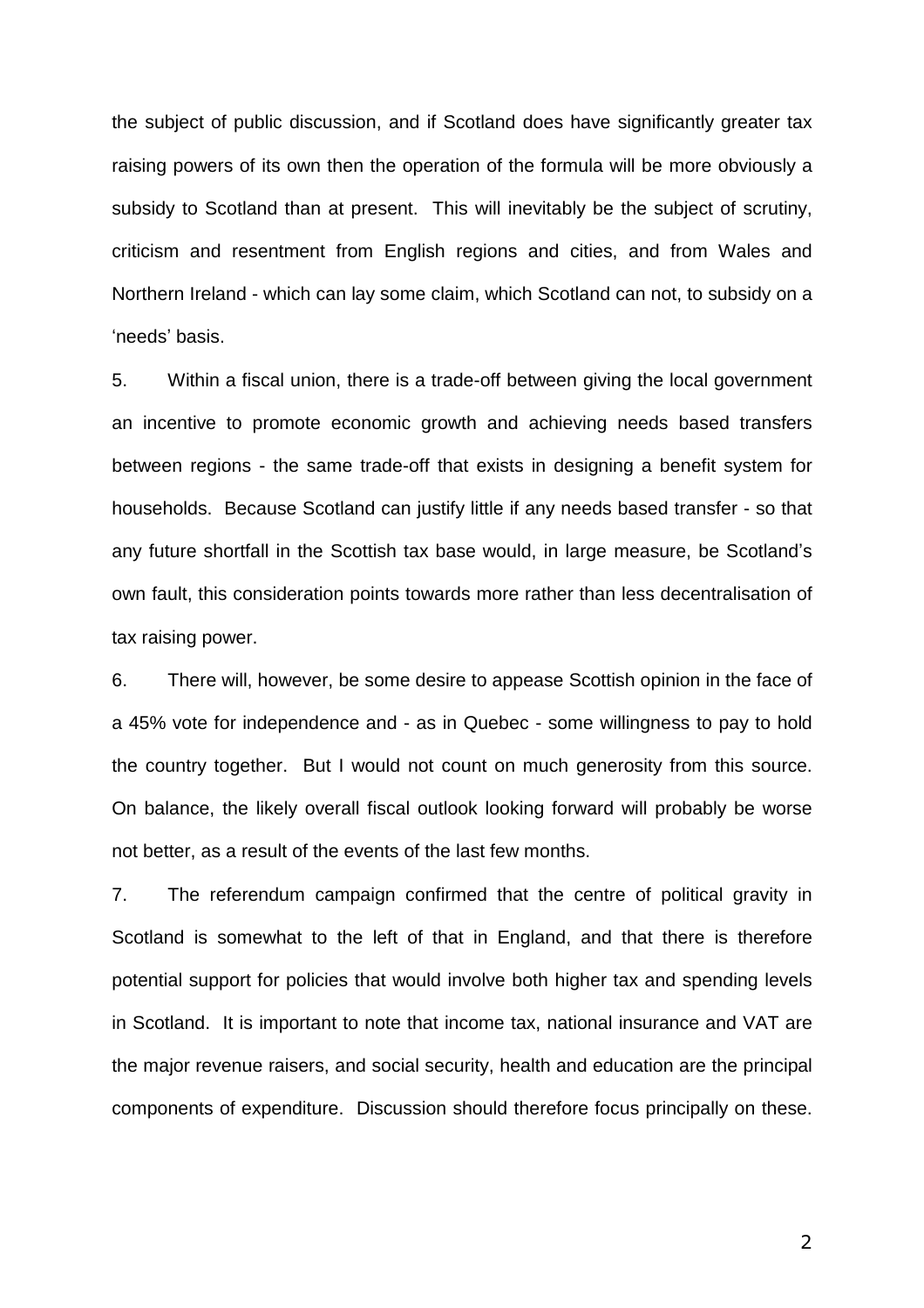The treatment of smaller revenue and expenditure items will largely follow from a decision about how these major areas are resolved.

8. Devolution of VAT is almost certainly excluded by EU obligations, although it would certainly be possible to apportion VAT revenues based on statistical analysis of VATable consumption in Scotland relative to the UK as a whole. This would have the appearance (but little more) of the Scottish government raising a larger proportion of its own revenue, and would give the Scottish Government a share of any differential growth (positive or negative) in Scotland. But this is largely a cosmetic change.

9. As the impact of VAT apportionment illustrates clearly, there are two measures of fiscal responsibility - the average and the marginal. The first measures the proportion of its government spending which a government raises, and the second the issue of what proportion of any additional spend must be raised locally. The answer to these questions incorporated in the 1997 devolution settlement was extreme - almost none of overall expenditure was raised locally, but a full 100% of additional spending had to be.

10. This observation draws attention to a salient if little commented on fact in the present debate - that since 1999 the Scottish Government and Parliament have had the power to vary the level of taxation and have not only not used it but do not appear to have given serious consideration to using it. If Scottish opinion really did favour a higher tax/higher spending environment, then successive Scottish governments have notably refrained from putting that option to the Scottish people. Perhaps it takes some time for a devolved government to learn how to adopt autonomous fiscal policy. Perhaps it is just easier to blame any shortage of funds in Scotland for desirable public projects on the parsimony of Westminster.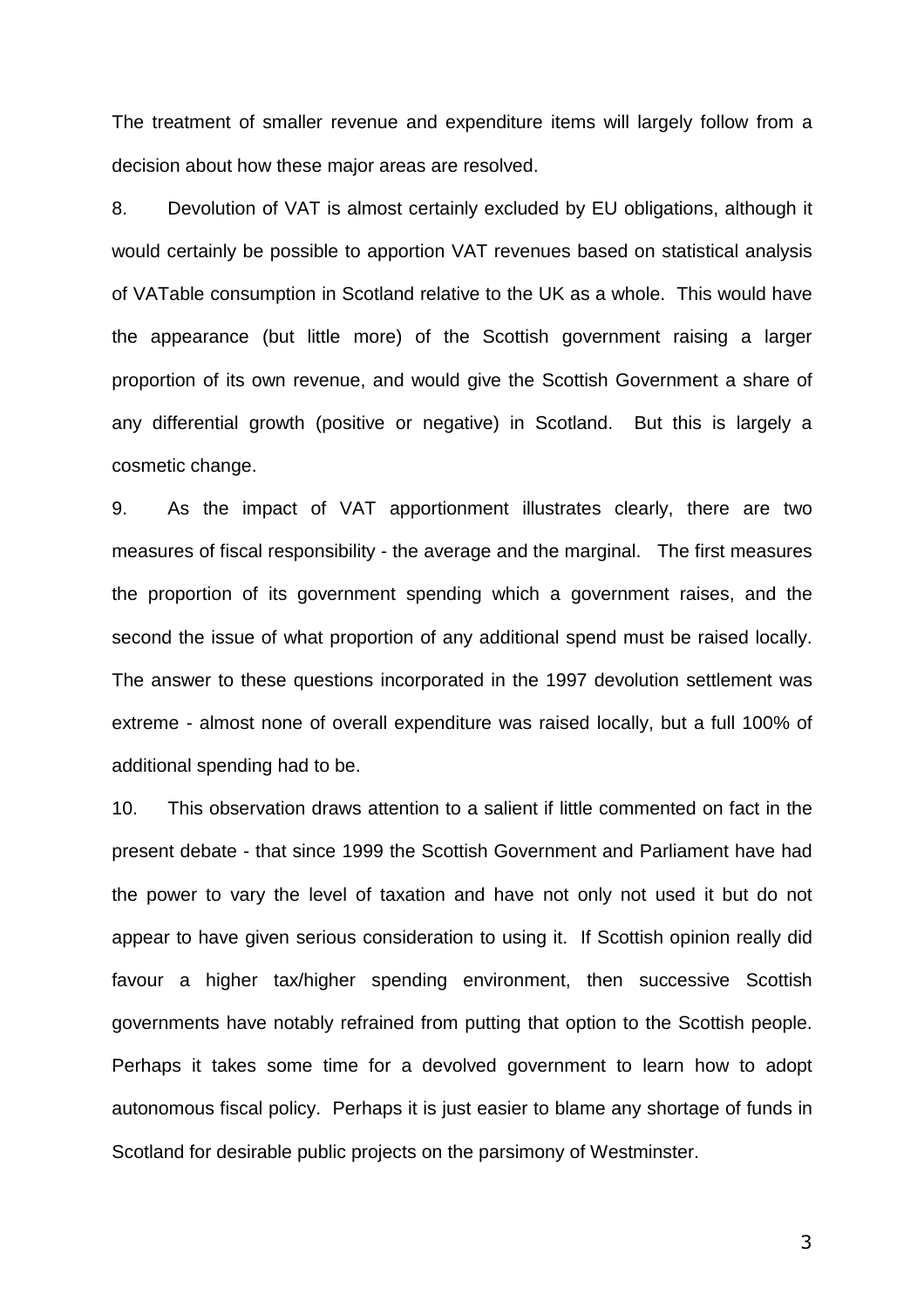11. The point is important because if Scotland did aim for a tax/spending balance different from the UK as a whole, income tax is the most obvious vehicle for exercising that choice, and the three point differential permitted by the current legislation is at or close to the limits of what it would be reasonable to risk implementing before seeing the impact in practice on choices of location within what will remain a country with high labour mobility. The practical implication is that (as perhaps Calman envisaged) further decentralisation of income tax is primarily a trigger for utilising the already decentralised authority over income tax.

12. Would Scotland want control over the structure (as well as the rates) of income tax? Obviously it would make sense initially to take over the existing UK income tax code in its entirety, but over time this could be changed. Again, it raises the question of what a Scottish Parliament and Government would actually want to do with additional powers as preliminary to asking what additional powers it should have.

13. The other substantial tax is national insurance contributions. Plainly the issue here is closely bound up with the future of the benefits system. Two questions arise:

i. It is possible to 'unpick' the benefit system, devoting particular aspects of it, without devolving the whole? If, as I am inclined to think, devolving aspects of it might be possible, but would be undesirable, because of the compelling arguments for looking at the benefit system as a whole. (There are also arguments, but less forceful, that income tax and benefit policy should be considered together - certainly they cannot simply be determined in isolation from each other).

ii. And if devolving benefits is an all-or-nothing choice, is Scotland prepared for what 'all' would involve? In my view, resolving these issues (particularly in relation to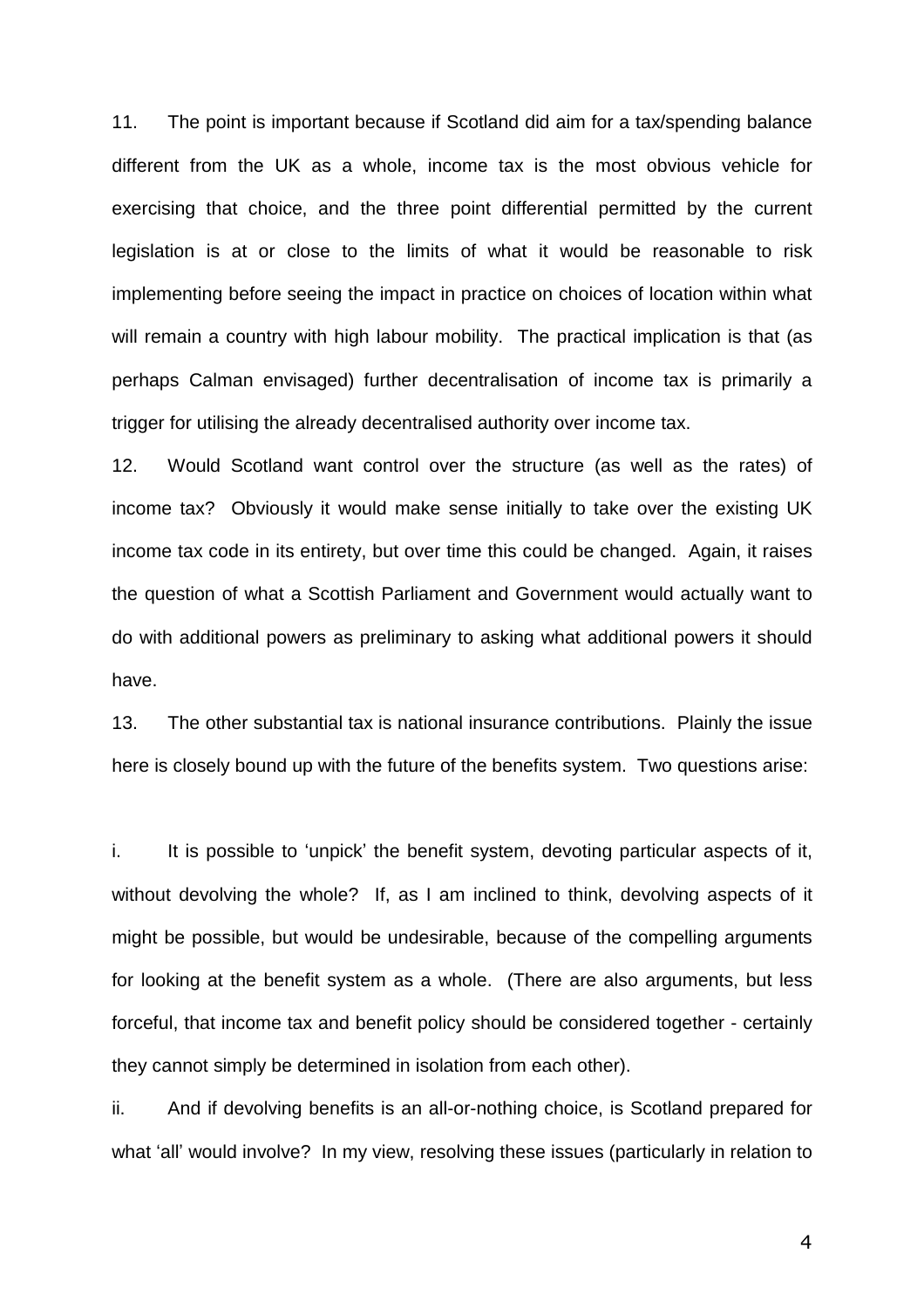pensions) is one of the most difficult - perhaps the most difficult - economic issues which negotiations would have had to resolve if the independence vote had been carried.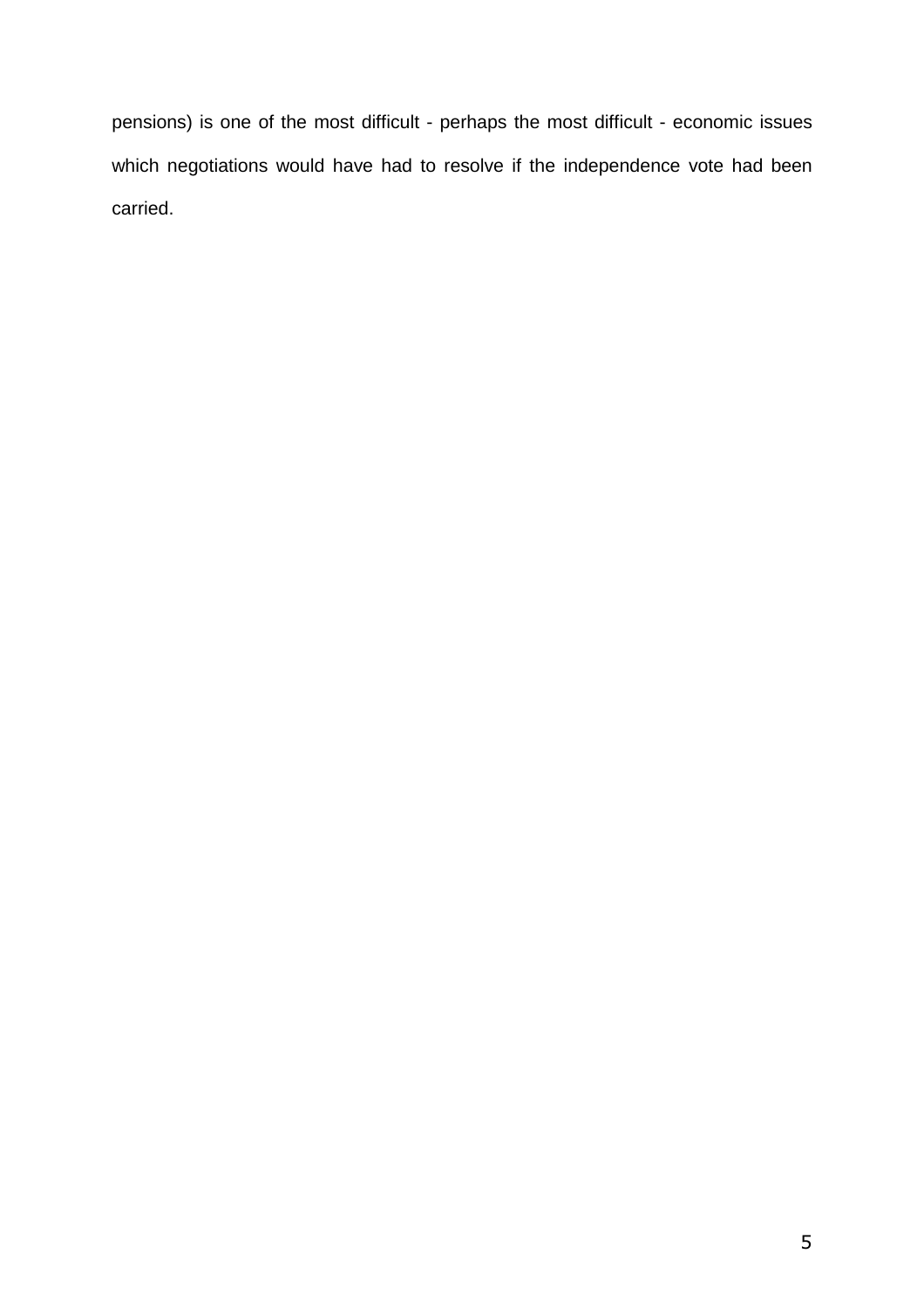### **Finance Committee**

### **27th Meeting, 2013 (Session 4), Wednesday 5 November 2014**

### **Draft Budget 2015-16**

#### **Purpose**

1. The purpose of this paper is to provide background information for the oral evidence session with the Scottish Futures Trust (SFT). A submission from the SFT is attached.

### **Scottish Futures Trust**

2. The SFT is an independent company, established by the Scottish Government (SG) in 2008, and is responsible for delivering value for money across all public sector infrastructure investment. It operates at arm's length from the SG but works closely with the public sector to seek and deliver improved value for taxpayers.

3. In the draft budget for 2014-15, the SG states that "SFT has reported the delivery of £139.7 million of net future benefits and savings during 2013-14, as set out in their Statement of Benefits 2013-14. SFT has now reported a total of £640 million of savings and benefits."<sup>12</sup>

4. The Scottish Government (SG), in its draft budget 2014-15 states that its tax, spending and borrowing plans are focused on—

- making Scotland a more prosperous country
- tackling inequality; and
- protecting and reforming public services.

#### **Non-profit Distributing (NPD) Model**

5. Draft Budget 2014-15 states that: "Significant progress has also been made with the current £2.5 billion NPD pipeline, with projects worth almost £750 million currently in construction, including Inverness College (£45m), City of Glasgow College (£193m), Ayrshire College's Kilmarnock Campus (£48.5m) and M8, M73, M74 Motorway Improvements  $(£310m).<sup>3</sup>$  In the letter to the Cabinet Secretary for Finance, Employment and Sustainable Growth which is annexed to the SFT's submission, the SFT provides a summary table of the investment profile as follows—

 1 Scottish Government. (2014) *Draft Budget 2015-16*, page 114. Available at: <http://www.scotland.gov.uk/Resource/0046/00460440.pdf><br><sup>2</sup> Seottich Eutures Trust, (2014) The Bonefite of SET/o W

Scottish Futures Trust, (2014) *The Benefits of SFT's Work 2013-2014*. Available at: <http://www.scottishfuturestrust.org.uk/publications/the-benefits-of-sfts-work-2013-20141/> 3 Scottish Government. (2014) *Draft Budget 2015-16*, page 5. Available at: <http://www.scotland.gov.uk/Resource/0046/00460440.pdf>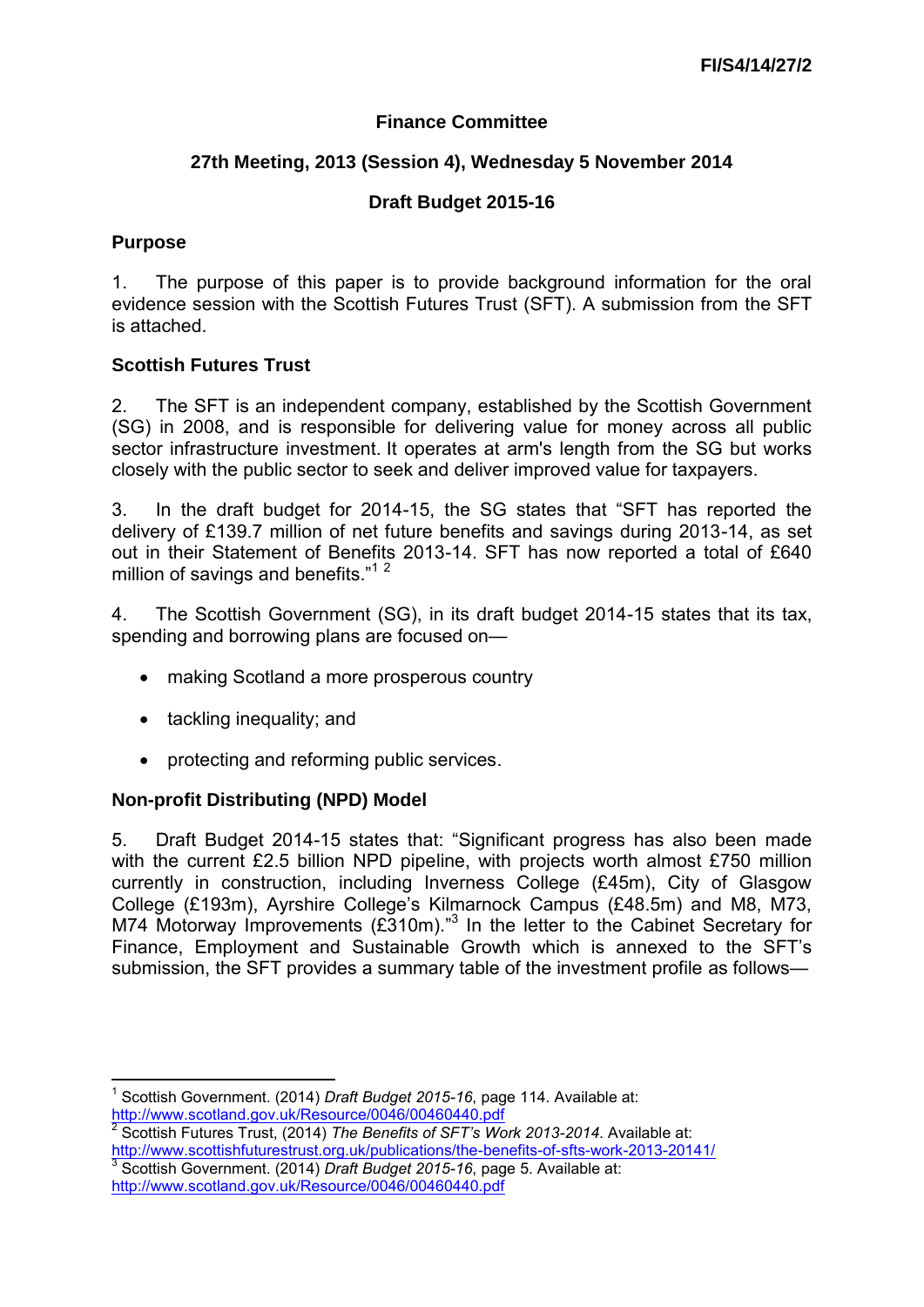|                        | 2014-2015 budget<br>estimate | 2014-2015 budget<br>estimate | 2015-2016 budget<br>estimate |
|------------------------|------------------------------|------------------------------|------------------------------|
| 2013-2014              | 185                          | 156                          | 177                          |
| 2014-2015              | 809                          | 757                          | 614                          |
| 2015-2016              | 932                          | 865                          | 954                          |
| <b>Total 2013-2016</b> | 1,926                        | 1,778                        | 1,745                        |

6. In its letter to the Cabinet Secretary, the SFT states—

"The three-year total investment profile is projected by procuring bodies to be higher than the adjusted estimate from last year. However, in SFT's estimation it could out-turn lower given historic precedents of the potential for time scales to move as these complex projects are finalised to deliver the best possible long-term value and user experiences over their life cycle."

7. In its report on Draft Budget 2014-15, the Committee commented on "the significant overestimation of the delivery of NPD projects in specific years" and asked that "the Government reviews the process for formulating these estimates."<sup>4</sup> In response the Government stated that the "cost of investments is refined in the process of scoping the project and developing the business case" and that "on balance, the Government has operated on the basis that it would be more useful to provide the Parliament and the construction industry with indications at an earlier stage."<sup>5</sup>

8. The SFT sets out its approach to how its presses "for pace" by actions including—

"issuing further standardised commercial documentation to avoid protracted negotiation, revising payment terms for the (largely SME) design teams involved in hub project development to allow them to accelerate resource input, agreeing inflation allowances with Local Authorities to incentivise timely delivery when realistic programmes have been agreed and managing the majority of financing competitions centrally to speed decision making."

9. In relation to how experience to date is being used in planning for future projects, the SFT's letter states that—

"The £1bn programme extension will benefit from the lessons learned in delivering the current projects and we are currently putting together detailed implementation plans."

## **Borrowing**

10. In Draft Budget 2015-16, the Government states that it plans "to use our new capital borrowing powers in order to maximise our infrastructure investment in 2015-

<sup>—————————————————————&</sup>lt;br><sup>4</sup> Scottish Parliament Finance Committee. 10<sup>th</sup> Report, 2002 (Session 4). *Draft Budget 2015-16* (SPI Paper 431), paragraph 146.

<sup>&</sup>lt;sup>5</sup> Scottish Government response to the report on Draft Budget 2014-15, Available online at: [http://www.scottish.parliament.uk/S4\\_FinanceCommittee/Draft\\_Budget\\_2014\\_response.pdf](http://www.scottish.parliament.uk/S4_FinanceCommittee/Draft_Budget_2014_response.pdf)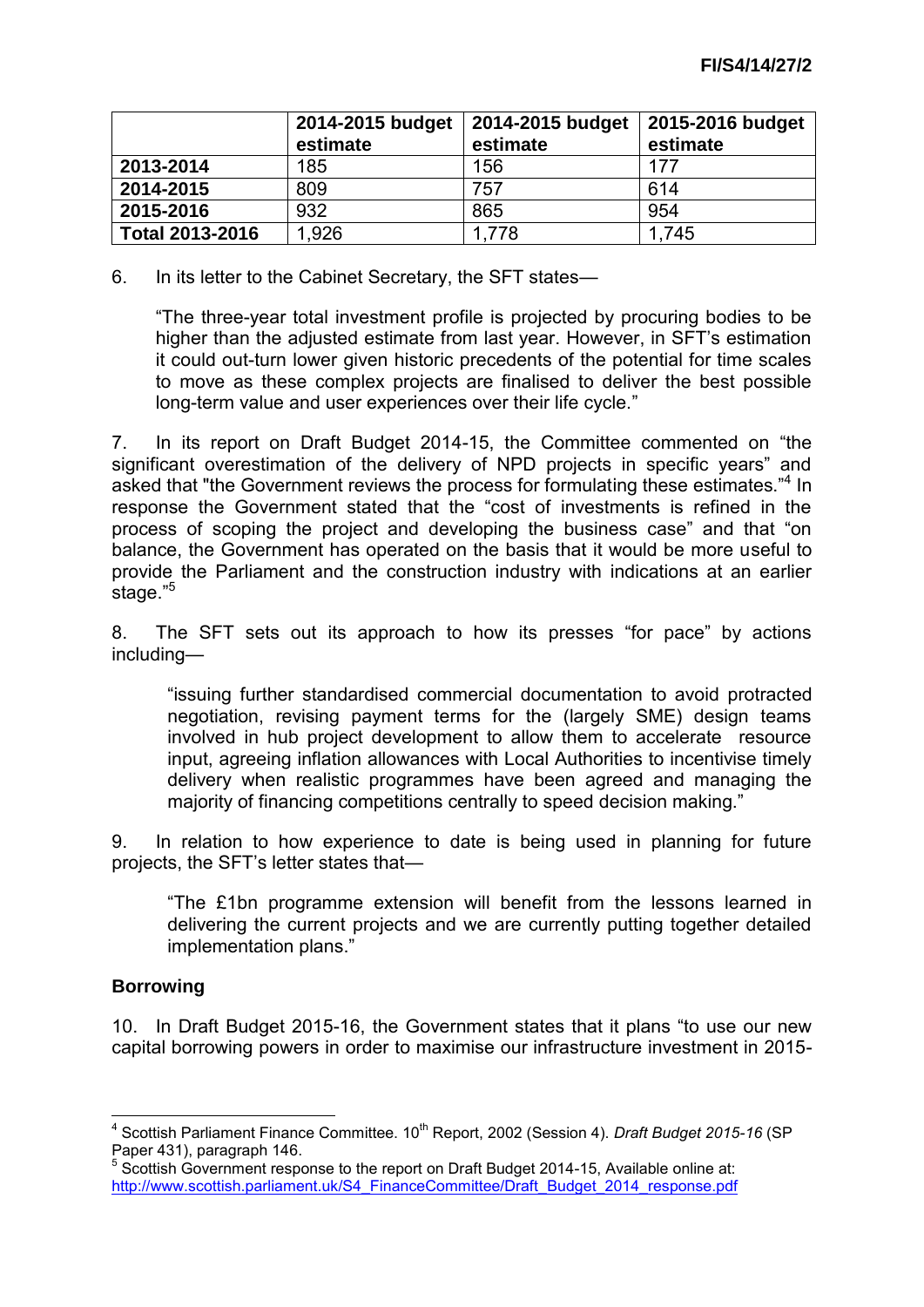16<sup>"6</sup> and that "In light of our commitment to investment in long-term growth and the vital stage in the recovery that we have reached, we will use the capital borrowing powers provided under the Scotland Act 2012 to borrow up to £304 million in 2015- 16, the maximum permitted."<sup>7</sup>

11. In terms of the options for borrowing, Draft Budget 2015-16 sets out the three options that are available for borrowing: the National Loans Fund, from banks on commercial terms or by issuing bonds. The Government states that "We are evaluating these options for borrowing and will in due course take a decision on which method or methods to use based on the prevailing economic conditions."

12. In his letter to the Committee of 13 December 2013 in relation to changes to the budget process, the Cabinet Secretary proposed the Draft Budget would contain information about the "purpose and rationale of borrowing" and an annual update on the costs of repayment and the Scottish cash reserve." The Committee agreed to this proposal which is now reflected in the terms of the [Written Agreement.](http://www.scottish.parliament.uk/S4_FinanceCommittee/General%20Documents/Written_agreement_with_SG_-_Revised_December_2013.pdf) However, it is not clear from Draft Budget 2015-16 how the borrowing will be used to support particular areas of investment.

13. The Committee will be able to explore this further with the Scottish Government at a future meeting. However, given the SFT's role in delivering value for money across all public sector infrastructure investment, the Committee may wish to take the opportunity to ask the SFT about what discussions it has had with the Government about the planned use of capital borrowing. In particular the Committee may wish to explore the timing for use of the funds acquired through borrowing, given that costs in relation to repayment will begin accrue from the date of borrowing.

#### **Conclusion**

14. The Committee is invited to consider this information and the attached paper in its oral evidence session with the SFT.

> **Catherine Fergusson Senior Assistant Clerk to the Committee**

 6 Scottish Government. (2014) *Draft Budget 2015-16*, page 18. Available at: <http://www.scotland.gov.uk/Resource/0046/00460440.pdf>

<sup>7</sup> Scottish Government. (2014) *Draft Budget 2015-16*, page 5. Available at: <http://www.scotland.gov.uk/Resource/0046/00460440.pdf>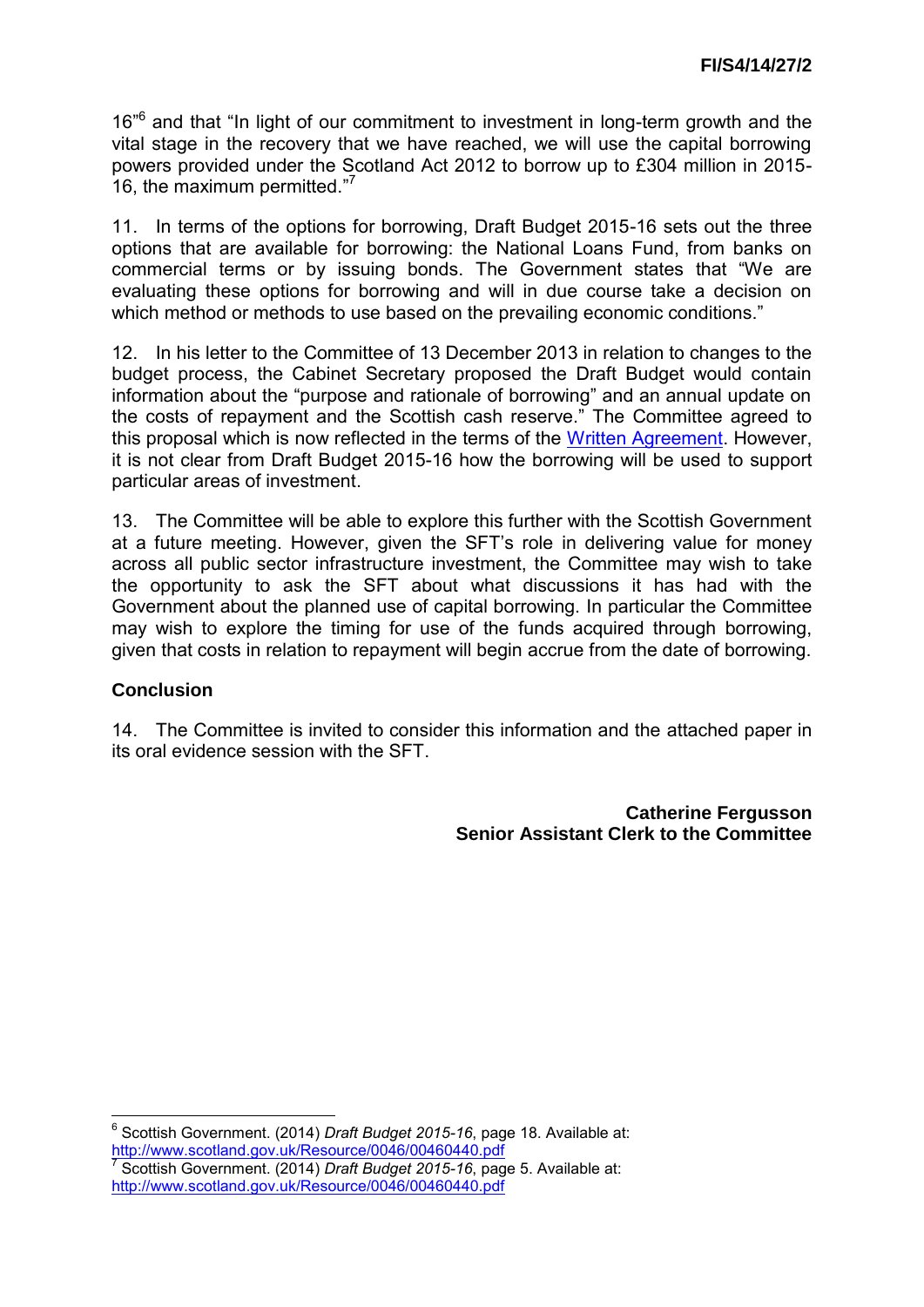# **SCOTTISH FUTURES**

### **Scottish Parliament Finance Committee - Scrutiny of the draft budget 2015-16**

#### **Submission from the Scottish Futures Trust on Additional Investment**

#### **1. Introduction**

The budgetary and wider economic, social and environmental benefits of SFT's work on additional investment now spans housing, health, social care, education, transport and enterprise. SFT programmes are set to deliver £671m of additional investment in 2014-15 with over £1bn to follow in 2015-16. They currently support approximately 6,700 jobs and are accelerating delivery of assets which contribute significantly to stronger economic growth and public services reform. This additional investment comes mainly from the Non-Profit Distributing (NPD), Investment for Growth (TIF and GAM) and National Housing Trust (NHT) programmes. These are each outlined for the Committee below.

#### **2. NPD**

The £2.5bn NPD infrastructure investment programme remains one of the largest of its type in Europe, delivering additional investment over and above traditional capital budgets, which remain constrained across the UK. Given that constraint and limited borrowing powers the availability of NPD funding to vital projects, such as the Aberdeen Western Peripheral Route (AWPR), brings forward construction by many years and acts as a catalyst to private investment. In the case of the AWPR commercial development is already taking place along the proposed line of the road. More widely the NPD programme currently supports around 6,000 jobs.

In April a £1bn extension to the programme was announced allowing a pipeline of additional investment, supporting thousands of jobs, through to 2020. The indicative allocation of the £1bn is: £400m for health; £330m for schools; £140m for colleges; £60m for justice; and £70m for the innovative development of projects to meet digital and low carbon policy priorities.

Across the NPD programme more than £800m is already in construction with a further £900m of contracts to be signed over the next 8 months. SFT's letter to John Swinney of 7 October (Annex 1) provides an update on that programme.

#### **3. Housing**

SFT has pioneered additional investment in affordable housing. This is an important sector both for individual occupiers, who are typically around median income working households with a very high proportion of their income being spent on renting in the private sector, and for the economy as a whole.

SFT developed and is now delivering additional investment in the affordable rent housing sector through the National Housing Trust (NHT) initiative which provides mid-market rent accommodation. The original NHT structure is based on a joint venture between SFT, private developers and local authorities, allowing affordable housing to be developed without Scottish Government grant subsidy. This is such a success that it is currently in its fourth round of procurement with contracts signed for the delivery of 1,275 units and progress summarised as follows: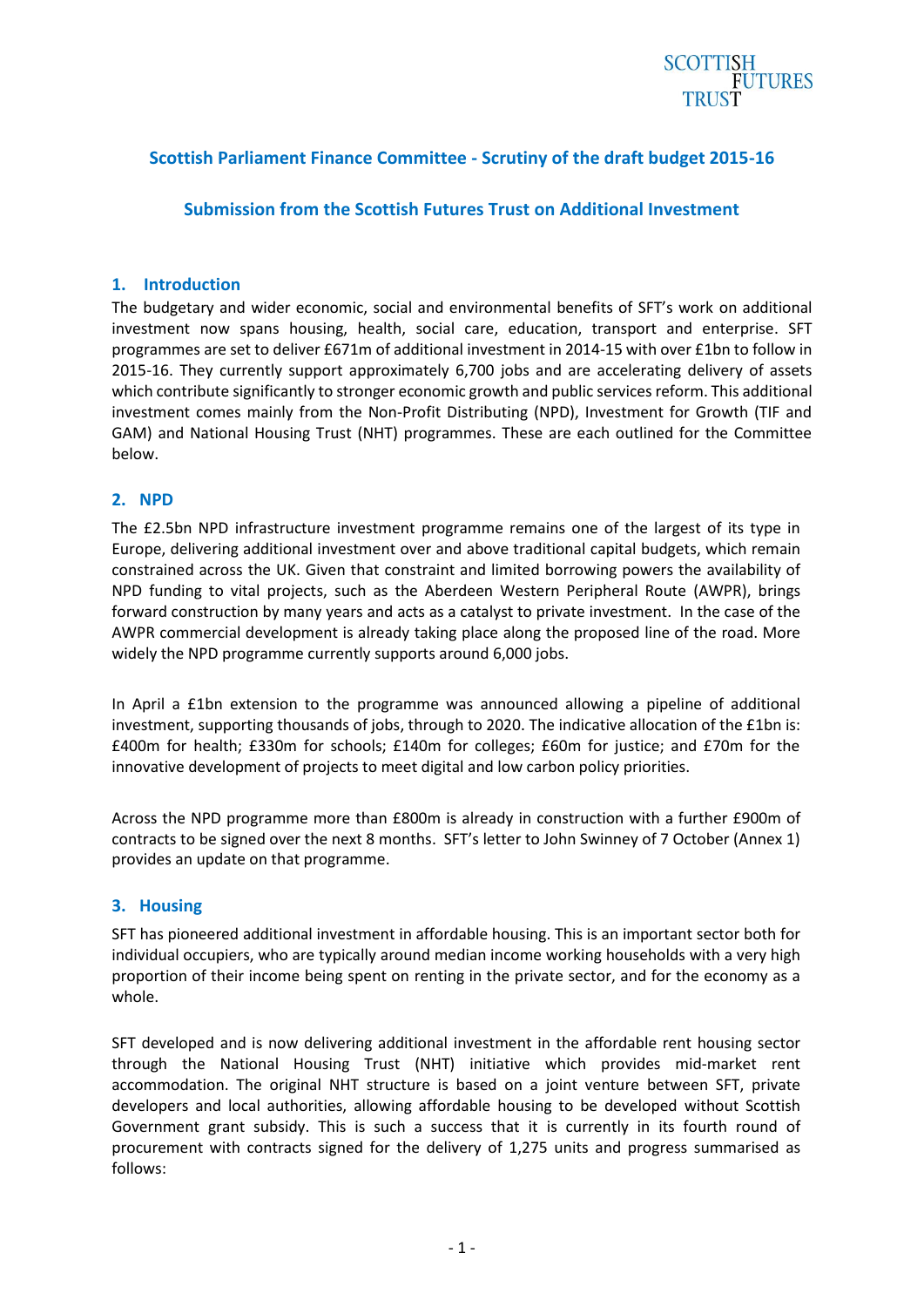| SCOTTISH       |
|----------------|
| <b>FUTURES</b> |
| <b>TRUST</b>   |

| <b>Financial Year</b> | 2013-14 | 2014-15 | 2015-16 |
|-----------------------|---------|---------|---------|
| Homes handed over     | 398     | 325     | 277     |
| Cumulative            | 559     | 884     | 1,161   |
| Capital Value         | £58m    | £48m    | f42m    |
| Cumulative            | £83m    | £129m   | f171m   |

Overall demand for NHT homes has exceeded supply and has been particularly strong in the areas of Aberdeen, Inverness and Edinburgh. A targeted procurement for the City of Edinburgh Council was launched in September 2014 providing the capacity to develop a further 500 homes.

The newer NHT local authority variant utilises a Council led arms' length delivery vehicle in partnership with SFT. This variant was developed by SFT in conjunction with Stirling Council and has now been adopted by Scottish Borders Council. Together the two current local authority variants are expected to deliver around 375 units into the mid-market rent sector by 2016-17. Aberdeenshire Council is currently going through its approval process for the variant with a potential pipeline of around 160 units.

#### **4. Investment for Growth**

SFT developed Tax Incremental Financing (TIF) in Scotland from an arrangement widely used in the USA. We are currently working with 5 local authorities (Argyll and Bute, Falkirk, Fife, Glasgow and North Lanarkshire) on their TIF projects, which are at various stages of advancement. The Edinburgh Leith Waterfront TIF remains under discussion with City of Edinburgh Council as, following the takeover of Forth Ports, it has not been possible to make any tangible progress on the project as approved in 2011.

The TIF pilot programme is into its operational phase with 2 projects now in construction: the Glasgow Buchanan Quarter TIF, which has a city centre retail focus; and Falkirk's Grangemouth TIF, which has a petrochemicals/ logistics focus. TIF projects will deliver an estimated £9m of public sector enabling works in 2014-15 and the programme is forecast to deliver up to £261m of public sector investment over the period from 2013-14 to 2023-24. Private sector investment of around 5 times this amount (c. £1.3bn) is anticipated to be leveraged.

In parallel SFT has led work to develop further approaches to incentivise economic growth and investment. Agreement in principle of the City of Edinburgh Council's St James Quarter Regeneration Accelerator Model (RAM) project to see £61m of public sector infrastructure delivered in the area. Demolition of the existing entre and construction is set to start in 2015, with the owners of the St James Centre starting the process to procure some £400m of construction contracts. SFT continues to work with Scottish Government and the Scottish Cities Alliance to consider the wider application of this approach in Scotland's cities

Investing for growth as set out above, and the subsequent private sector investment, is estimated to generate over £1bn GVA per annum for the Scottish economy and support up to 15,000 jobs.

#### **5. Economic impact**

The economic impact of infrastructure investment is high compared to other areas of expenditure. For the short run, the CBI and others have commented on its high multiplier effect, generating £2.84 of total economic activity in the UK for every £1 spent on construction. For the longer term, the Group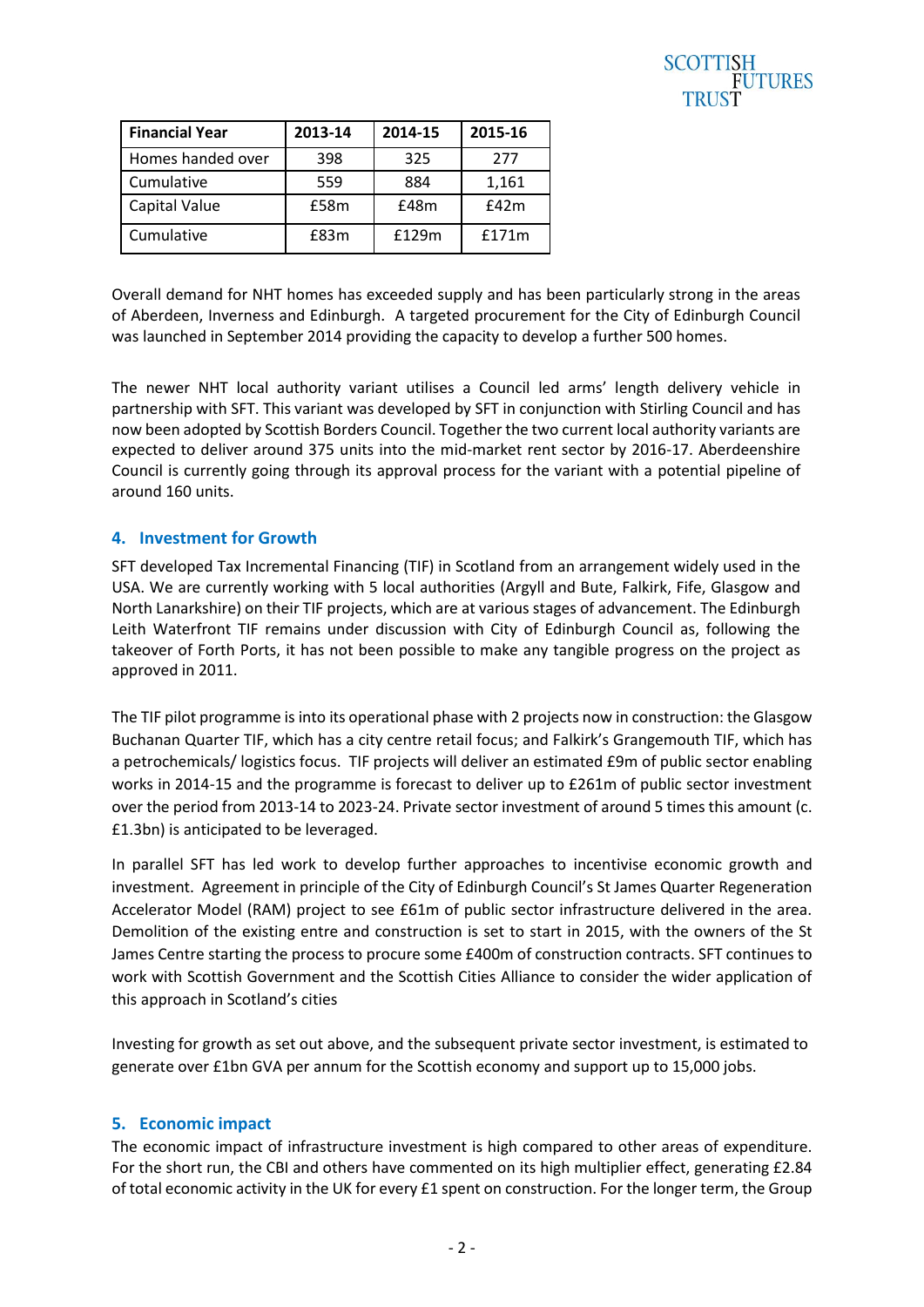# **SCOTTISH FUTURES**

of Twenty (G20) finance ministers and central bank governors stated in their communiqué from Sydney in February that higher infrastructure investment is crucial for the global economy's transition to stronger growth and the October 2014 IMF World Economic Outlook concluded "In countries with infrastructure needs, the time is right for an infrastructure push. Borrowing costs are low and demand is weak in advanced economies…. Public infrastructure is an essential factor of production. Increasing public infrastructure investment raises output in the short and long term, particularly during periods of economic slack and when investment efficiency is high."

The most recent "GDP - 2014 Quarter2" Scottish Government Statistical Bulletin shows strong GDP growth (table below) in the construction sector over the 18 month period from Q1 2013.

|      |                | <b>GDP at constant basic prices</b> |           |                   |           | Percentage change: latest quarter on previous quarter (seasonally adjusted) |           |                 |           |
|------|----------------|-------------------------------------|-----------|-------------------|-----------|-----------------------------------------------------------------------------|-----------|-----------------|-----------|
|      |                | <b>Total GDP</b>                    |           | <b>Production</b> |           | <b>Construction</b>                                                         |           | <b>Services</b> |           |
|      |                | <b>Scotland</b>                     | <b>UK</b> | <b>Scotland</b>   | <b>UK</b> | <b>Scotland</b>                                                             | <b>UK</b> | <b>Scotland</b> | <b>UK</b> |
| 2013 | Q <sub>1</sub> | 0.2                                 | 0.5       | $-0.1$            | 0.4       | $-2.3$                                                                      | $-0.7$    | 0.6             | 0.6       |
|      | Q2             | 0.9                                 | 0.7       | 0.8               | 0.8       | 5.9                                                                         | 2.5       | 0.4             | 0.5       |
|      | Q <sub>3</sub> | 0.5                                 | 0.9       | $-1.3$            | 0.7       | 3.1                                                                         | 3.4       | 0.7             | 0.7       |
|      | Q4             | 0.3                                 | 0.6       | $-0.2$            | 0.6       | $-0.8$                                                                      | $-0.3$    | 0.5             | 0.7       |
| 2014 | Q <sub>1</sub> | 1.0                                 | 0.7       | 2.1               | 0.9       | $-0.6$                                                                      | 1.8       | 0.8             | 0.8       |
|      | Q2             | 0.9                                 | 0.9       | 0.3               | 0.2       | 3.6                                                                         | 0.7       | 0.9             | 1.1       |

From Q1 2013 to Q2 2014 growth in the construction sector in Scotland has totalled 9% over that 18 month period compared to 7.6% in the UK as a whole.

New orders are also strong with the most recent October 2014 industry statistics from Barbour ABI showing 21% of UK construction contracts and 53% of infrastructure contracts awarded being in Scotland. Within these figures, two NPD projects – the Aberdeen Western Peripheral Route and Dumfries and Galloway Hospital projects - were mentioned as particular drivers alongside one onshore wind farm, demonstrating that the NPD programme is making a difference to the construction sector and economy overall.

The following diagram shows percentage changes in infrastructure activity compared to the same month last year. Scotland's infrastructure activity has risen by 34.4% when compared with September 2013.

| The map and figures show how the activity<br>has changed since September 2013 |            |                     | +34.4% Scotland      |
|-------------------------------------------------------------------------------|------------|---------------------|----------------------|
| +1.7% East Midlands                                                           |            | $\star$ +3.1%       | South East           |
| $\mathbb{V}$ -12.4% East of England                                           |            | $3.7\%$ South West  |                      |
| $\frac{1}{2}$ -9.5%                                                           | London     | $\frac{3}{2}$ -7.6% | Wales                |
| $\frac{1}{2}$ -0.1%                                                           | North East | $\bigwedge$ +1.5%   | <b>West Midlands</b> |
| $\frac{1}{2}$ -0.4%                                                           | North West | $\frac{1}{2}$ -7.0% | Yorkshire & Humber   |

Source: Barbour ABI Oct14 Market Review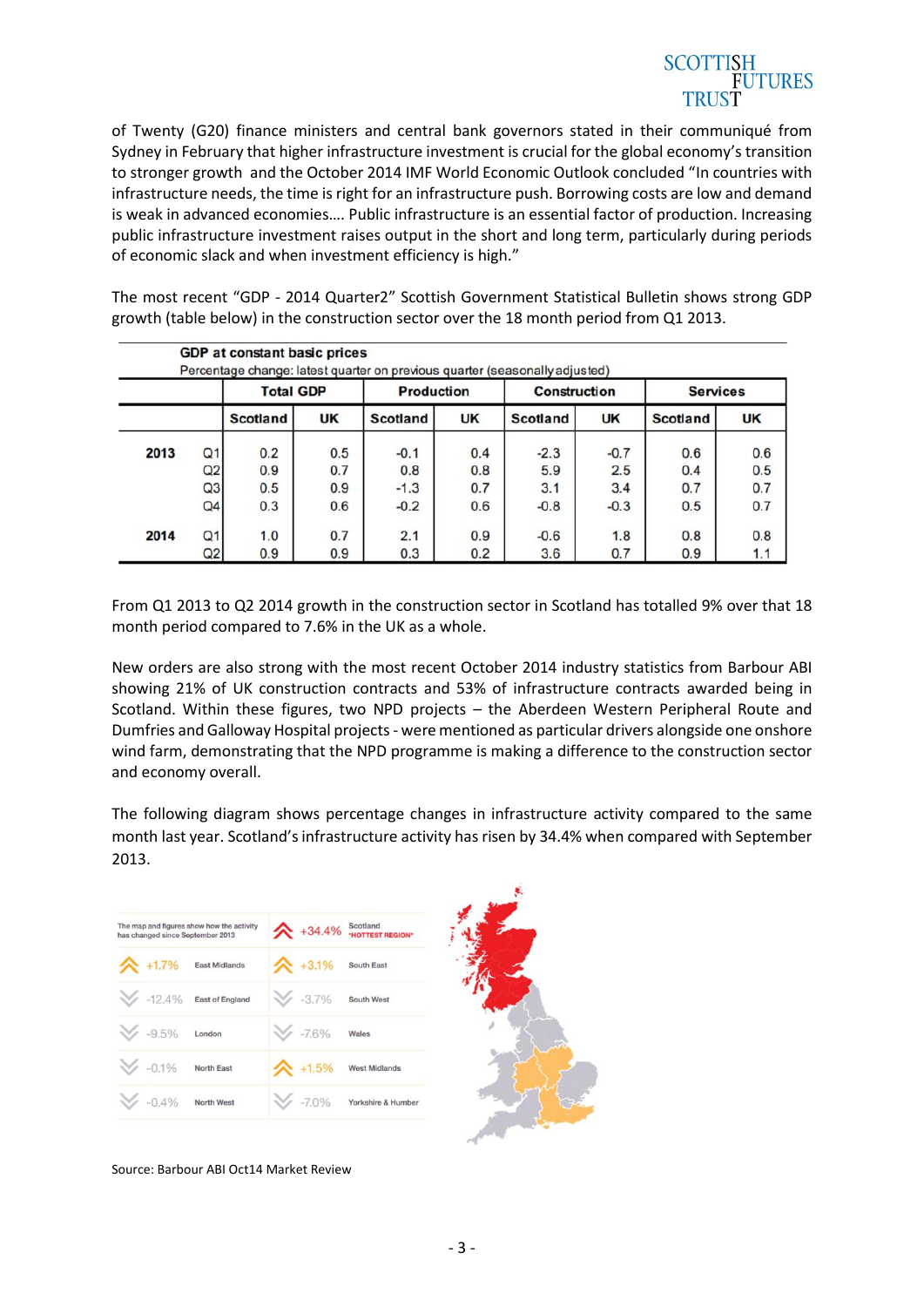

#### **6. Conclusion**

Overall SFT is engaged across all of the major portfolios. Our programmes are delivering additional infrastructure investment, which has been recognised by G20 Finance Ministers as crucial for transition to higher growth, and are supporting thousands of jobs in the construction industry across Scotland. In addition, they are contributing to the transition to a low-carbon economy by replacing old building with modern, energy-efficient ones. Crucially they are also supporting public service reform and budgetary savings by providing space-efficient places for the delivery of highly-connected public services. We will be pleased to discuss these and any other aspects of SFT's work with the Committee.

Scottish Futures Trust 29 October 2014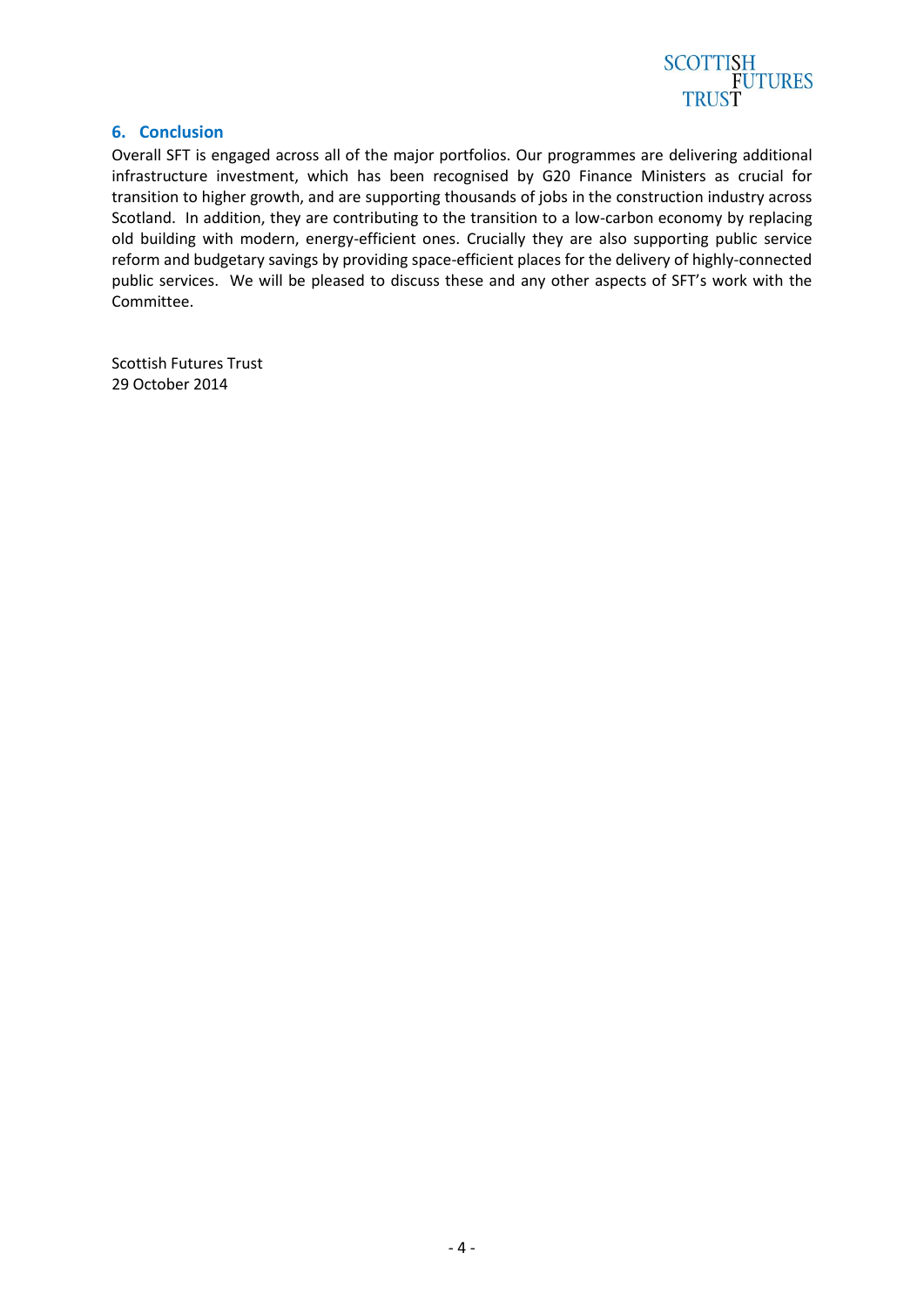

#### **Annex 1 SFT Letter to John Swinney**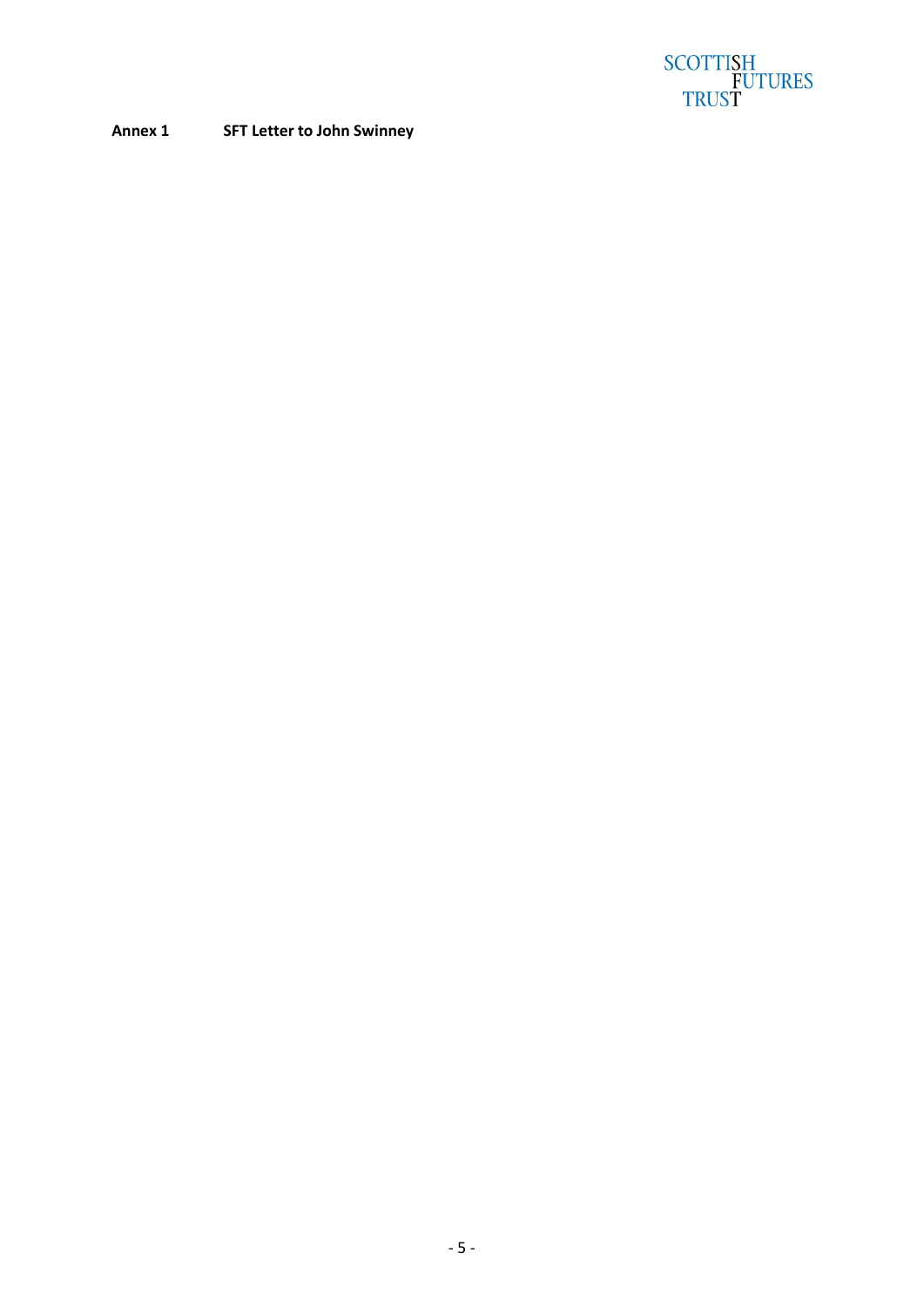07 October 2014



1st Floor, 11 -15 Thistle Street Edinburgh EH2 1DF

**+44 (0) 131 510 0800**

John Swinney, MSP Cabinet Secretary for Finance and Sustainable Growth 5th Floor, St. Andrew's House, Regent Road Edinburgh EH1 3DG

Dear John,

#### **NPD PROGRAMME CAPITAL PROFILE**

I attach the annual update on the profile of capital investment projected to be delivered through the NPD programme. Across the programme more than £700m is already in construction with a further £1bn of contracts to be signed over the next 8 months.

At £2.5bn, and recently extended to £3.5bn, The NPD programme remains one of the largest of its type in Europe per head of population. It is supporting thousands of jobs in the Scottish construction industry and the associated design professions as projects move through their development stages into construction. The impact of NPD investment goes far beyond construction as, in an era of reduced capital budgets, the early commitment to vital projects, such as the Aberdeen Western Peripheral Route, acts as a catalyst to private investment with commercial development already taking place along the proposed line of the road.

The NPD programme is delivering competitive prices for both construction and finance, with recently closed projects in NHS Ayrshire and Arran and Ayrshire College achieving construction prices below the taut caps set for those projects by SFT. The most recent contract signature, for the NHS Ayrshire & Arran Acute Mental Health and North Ayrshire Community Hospital project in June this year, was achieved in only 17 months from launching the procurement – roughly half the historic norm quoted by HM Treasury. It was financed by the European bank Nord LB at highly competitive rates following a funding competition in which several financial institutions priced the investment opportunity keenly.

Last year as part of the scrutiny of the budget I stated that the estimated profile of capital investment was dependent on a wide range of factors, "…..given the complexity of the projects, the need to source competitive finance, often from international sources, and the more routine challenges such as land acquisition and planning consent, some uncertainty remains." . This update shows that the uncertainty persists: in the three year period from 2013-2016 the aggregate profile is reasonably stable however some movement forward into 2013-2014 has occurred and some movement back into 2015-16 is projected. I know from appearing at the Finance Committee that Parliament is keen to be able to understand the investment profile, and the reasons for revisions to the projection. The table at Annex 1 therefore:

a) separates out the single largest factor which has caused us to revise our estimate: the excellent value for money achieved on the M8 / M73 / M74 Motorway Improvement NPD project, by way of a prior-year adjustment which takes £148m out of the three-year 2013-2016 total;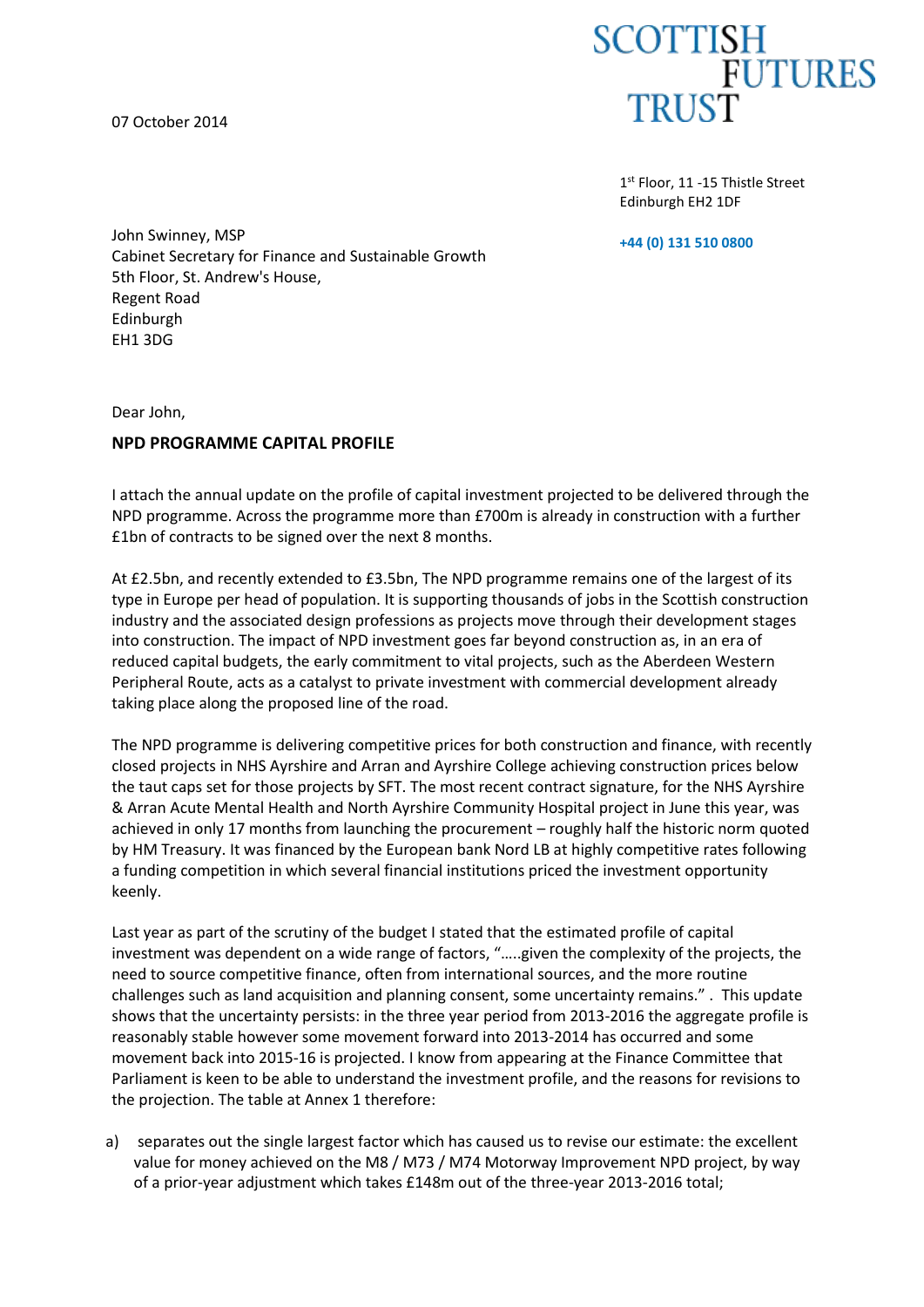- b) is based on dates and value estimates from Local Authorities, Health Boards and other procuring bodies in August 2014, and is consistent with the recently published Infrastructure Investment Plan update<sup>1</sup>.
- c) incorporates an allowance by SFT for remaining uncertainty in the development of these complex projects based on historic precedents by way of an adjustment in 2015-2016.

|                        | 2014-2015 budget<br>estimate | 2014-2015 budget<br>estimate adjusted for<br>M8 savings | 2015-2016 budget<br>estimate |
|------------------------|------------------------------|---------------------------------------------------------|------------------------------|
| 2013-2014              | 185                          | 156                                                     | 177 actual                   |
| 2014-2015              | 809                          | 757                                                     | 614                          |
| 2015-2016              | 932                          | 865                                                     | 954                          |
| <b>Total 2013-2016</b> | 1,926                        | 1,778                                                   | 1,745                        |

A summary table of the profile shows:

Whilst this is essentially a forward looking process I'm pleased to be able to tell you that the investment delivered in 2013-14 was £177m, which is £21m (13%) higher than our estimate, adjusted for the M8 savings, made this time last year.

The three-year total investment profile is projected by procuring bodies to be higher than the adjusted estimate from last year. However, in SFT's estimation it could out-turn lower given historic precedents of the potential for time scales to move as these complex projects are finalised to deliver the best possible long-term value and user experiences over their life cycle. We always press for pace and have taken proactive action including: issuing further standardised commercial documentation to avoid protracted negotiation, revising payment terms for the (largely SME) design teams involved in hub project development to allow them to accelerate resource input, agreeing inflation allowances with Local Authorities to incentivise timely delivery when realistic programmes have been agreed and managing the majority of financing competitions centrally to speed decision making.

 These steps continue to contribute to programmes shorter than historic norms but we remain convinced that getting the right project, and the right deal is more important in the long run than delivering a contract signature in a particular month. Should SFT identify a significant issue on any project through our key-stage review process, we would not hesitate to require additional time and effort to be spent on a project for the issue to be properly resolved. This would be mitigated, where technically possible and commercially prudent, through "early works agreements" which will be implemented to maintain the overall pace of construction where possible. The £1bn programme extension will benefit from the lessons learned in delivering the current projects and we are currently putting together detailed implementation plans. Support from the Infrastructure Investment Board, providing governance oversight and impressing on procuring Authorities the drivers for value which you wish to see across the programme continues to be essential for the pace of that implementation.

The figures which we have provided in Annex 1 are a projection of capital investment, not a budget. In recognition of the uncertainty described in this projection, which naturally increases further out in

**.** 

<sup>1</sup> http://www.scotland.gov.uk/Topics/Government/Finance/18232/IIP/ProjectPipelineAug2014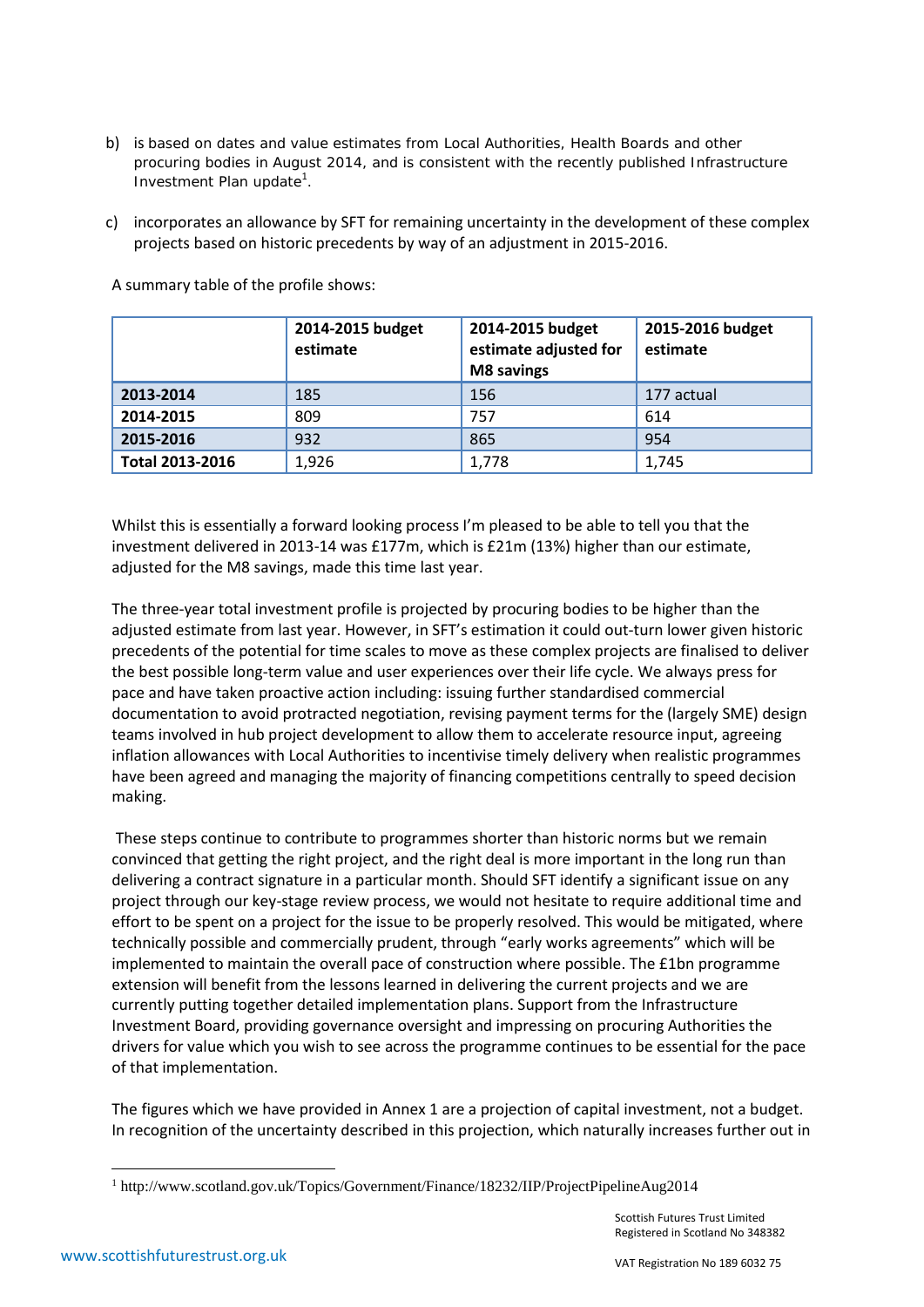time, we have left the estimates from procuring bodies intact but made a programme level allowance of -£100m in the 2015-2016 total. This adjustment leaves the 3-year total investment projection at £1,745m, 2% under that made last year.

Within this total, there has been some movement between years and the figures show a -£142m reduction in anticipated activity in 2014-2015 largely offset by increases in 2013-2014 and 2015- 2016. Annex 2 sets out explanations for these movements which can be summarised as:

- in **Community Health** projects, a re-scheduling of approximately £60m is due in the main to procuring authorities taking additional time to scope affordable projects to deliver joined-up services with social care for the long term. This has involved significantly increased joint provision with local authorities in pursuit of the health and care integration agenda but has resulted in land, joint budgeting and project scope issues to be resolved.
- In **Schools** projects around £80m of rescheduling has occurred with over half being attributable to specific project events such as the inability to proceed on common good land, the outturn of statutory consultation processes and land acquisition / ground conditions issues. In these situations, Authorities had proceeded at risk in order to potentially accelerate projects but events have turned against them. SFT supports elements of risk taking and in most cases the work done to date can be re-used once the issue has been resolved leading even now to a more rapid ultimate project delivery than if the issue had been 100% resolved prior to the project proceeding. In other cases, projects have taken longer than originally anticipated by the procuring authority for a variety of reasons including commercial issues in reaching agreements with the private sector. On both the public and private sector sides, leadership focus could lead to more rapid resolution of some of these points, and SFT is working across the programme to support this.

Overall, the program is at a busy stage, with intensive activity across the project development, deal finalisation and construction stages of many projects. In the next 8 months, approximately £1bn of private sector finance is expected to be invested in Scotland's infrastructure as deals reach financial close. I am confident that my team, working with procuring authorities across Scotland will deliver excellent value for money for this financing, and that the additional construction activity delivered over and above traditional capital budgets will continue to support thousands of jobs in the construction and related industries over the coming years.

Yours sincerely

**Barry White**  Chief Executive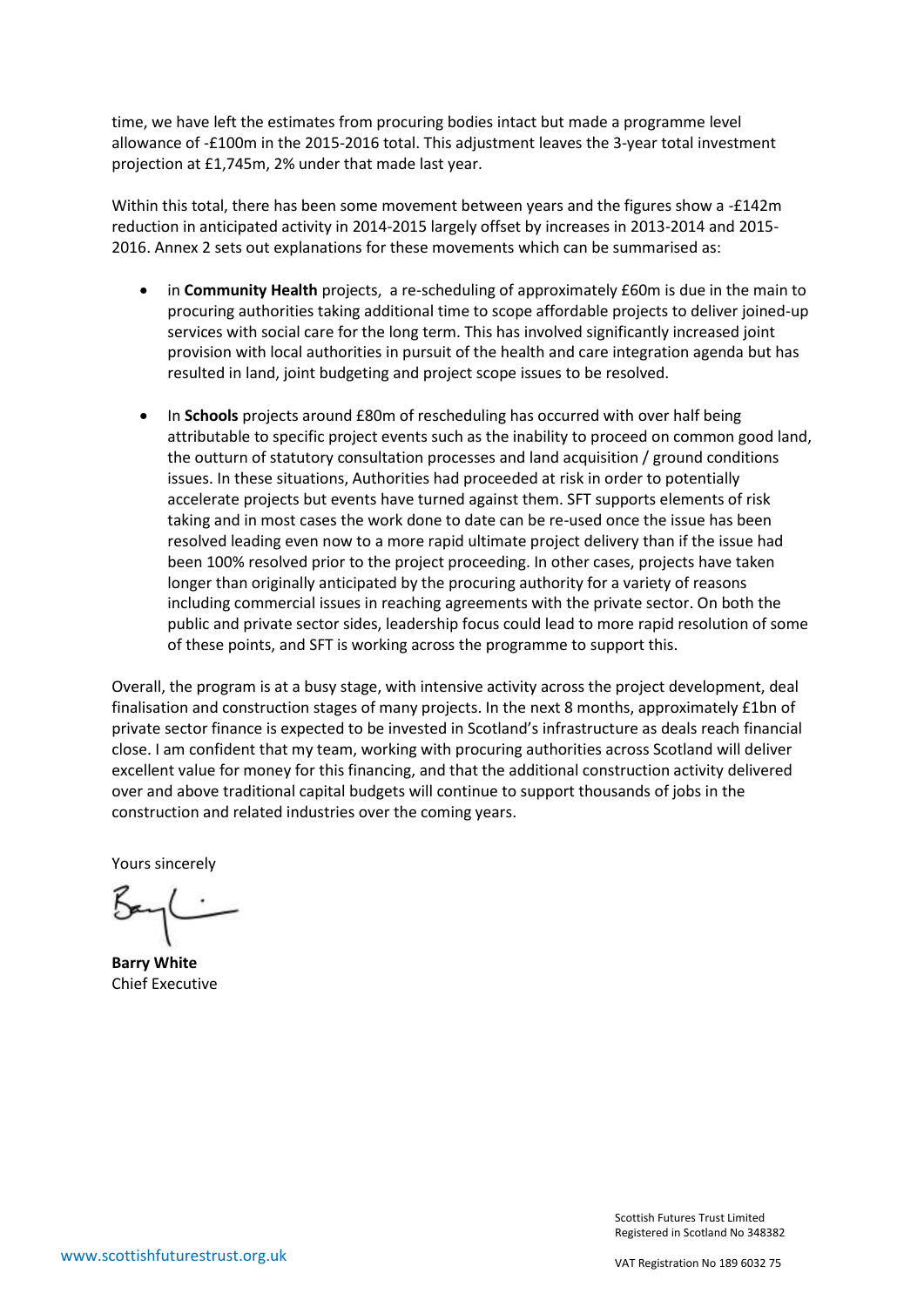### **Annex 1 Non-Profit Distributing Pipeline**

### **- Estimated Capital Investment Profile (£m cash terms)**

| Year           | <b>Project</b>                                                                          | <b>Draft Budget</b><br>2014/15 | <b>Draft Budget</b><br>2015/16<br>(1) |
|----------------|-----------------------------------------------------------------------------------------|--------------------------------|---------------------------------------|
| $2013 -$<br>14 | M8 M73 M74 Motorway Improvements (2)                                                    | 53                             | 53                                    |
|                | A90 Aberdeen Western Peripheral<br>Route/Balmedie -Tipperty                             |                                | $\,8\,$                               |
|                | Schools                                                                                 | 15                             | 21                                    |
|                | Colleges                                                                                | 61                             | 63                                    |
|                | <b>Community Health</b>                                                                 | 27                             | 26                                    |
|                | Standalone Health (various)                                                             |                                | 6                                     |
|                | <b>2013-14 TOTAL</b>                                                                    | 156                            | 177                                   |
| $2014 -$<br>15 | M8 M73 M74 Motorway Improvements (2)                                                    | 95                             | 95                                    |
|                | A90 Aberdeen Western Peripheral<br>Route/Balmedie -Tipperty                             | 106                            | 107                                   |
|                | Schools                                                                                 | 226                            | 144                                   |
|                | Colleges                                                                                | 162                            | 146                                   |
|                | NHS Lothian Royal Hospital for Sick<br>Children/Department of Clinical<br>Neurosciences | 18                             | 19                                    |

Scottish Futures Trust Limited Registered in Scotland No 348382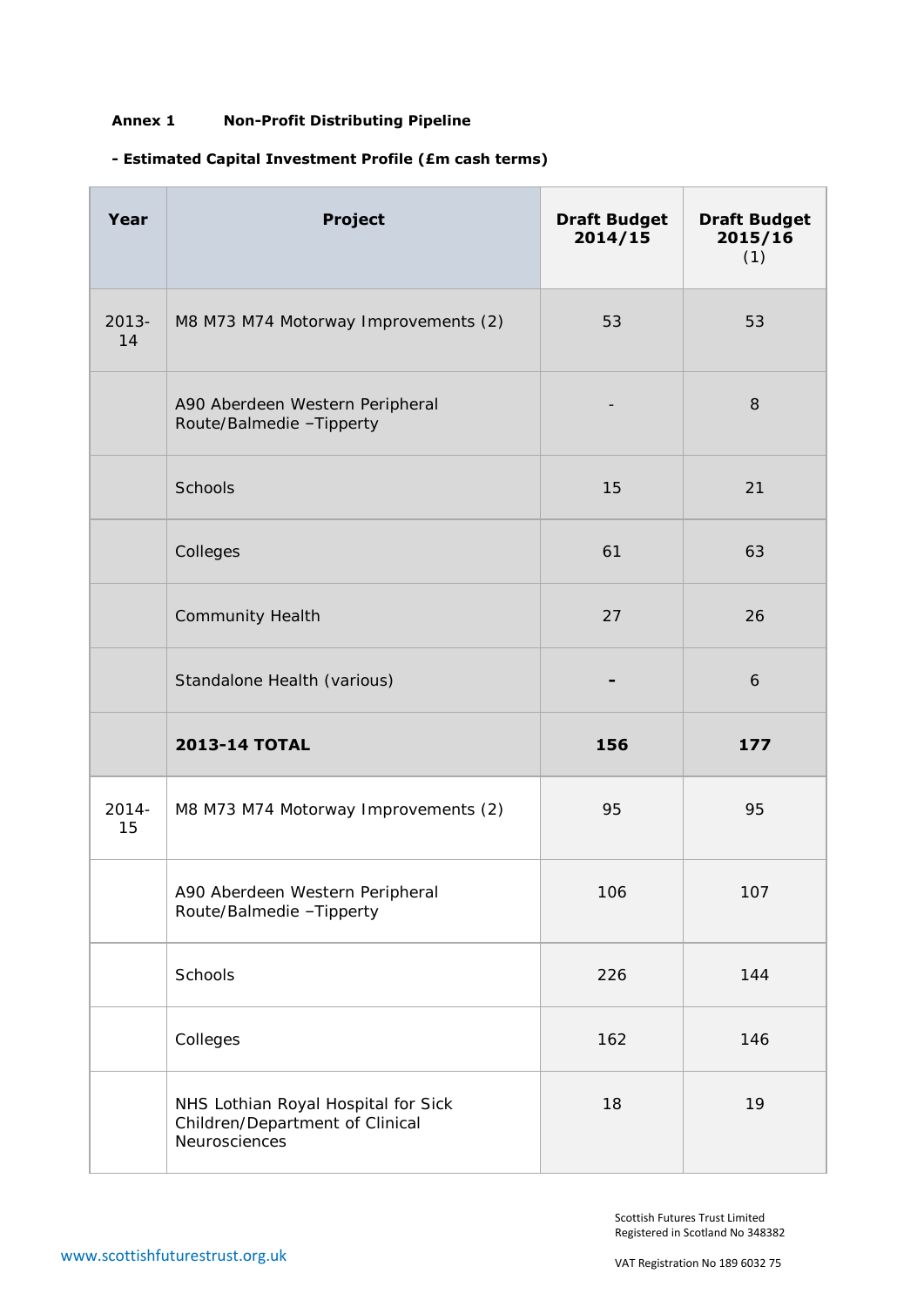|                | NHS Ayrshire & Arran Acute Mental Health<br>and<br>North Ayrshire Community Hospital    | 27       | 21  |
|----------------|-----------------------------------------------------------------------------------------|----------|-----|
|                | NHS NSS Scottish National Blood Transfusion<br>Service National Centre                  | 13       | 10  |
|                | NHS Dumfries & Galloway Acute Services<br>Redevelopment Project                         | $\Omega$ | 21  |
|                | <b>Community Health</b>                                                                 | 110      | 51  |
|                | 2014-15 TOTAL (3)                                                                       | 757      | 614 |
| $2015 -$<br>16 | M8 M73 M74 Motorway Improvements (2)                                                    | 101      | 101 |
|                | A90 Aberdeen Western Peripheral<br>Route/Balmedie -Tipperty                             | 147      | 181 |
|                | Schools                                                                                 | 220      | 326 |
|                | Colleges                                                                                | 58       | 66  |
|                | NHS Lothian Royal Hospital for Sick<br>Children/Department of Clinical<br>Neurosciences | 110      | 99  |
|                | NHS Ayrshire & Arran Acute Mental Health<br>and North Ayrshire Community Hospital       | 23       | 25  |
|                | NHS NSS Scottish National Blood Transfusion<br>Service National Centre                  | 24       | 22  |
|                | NHS Dumfries & Galloway Acute Services<br>Redevelopment Project                         | 93       | 119 |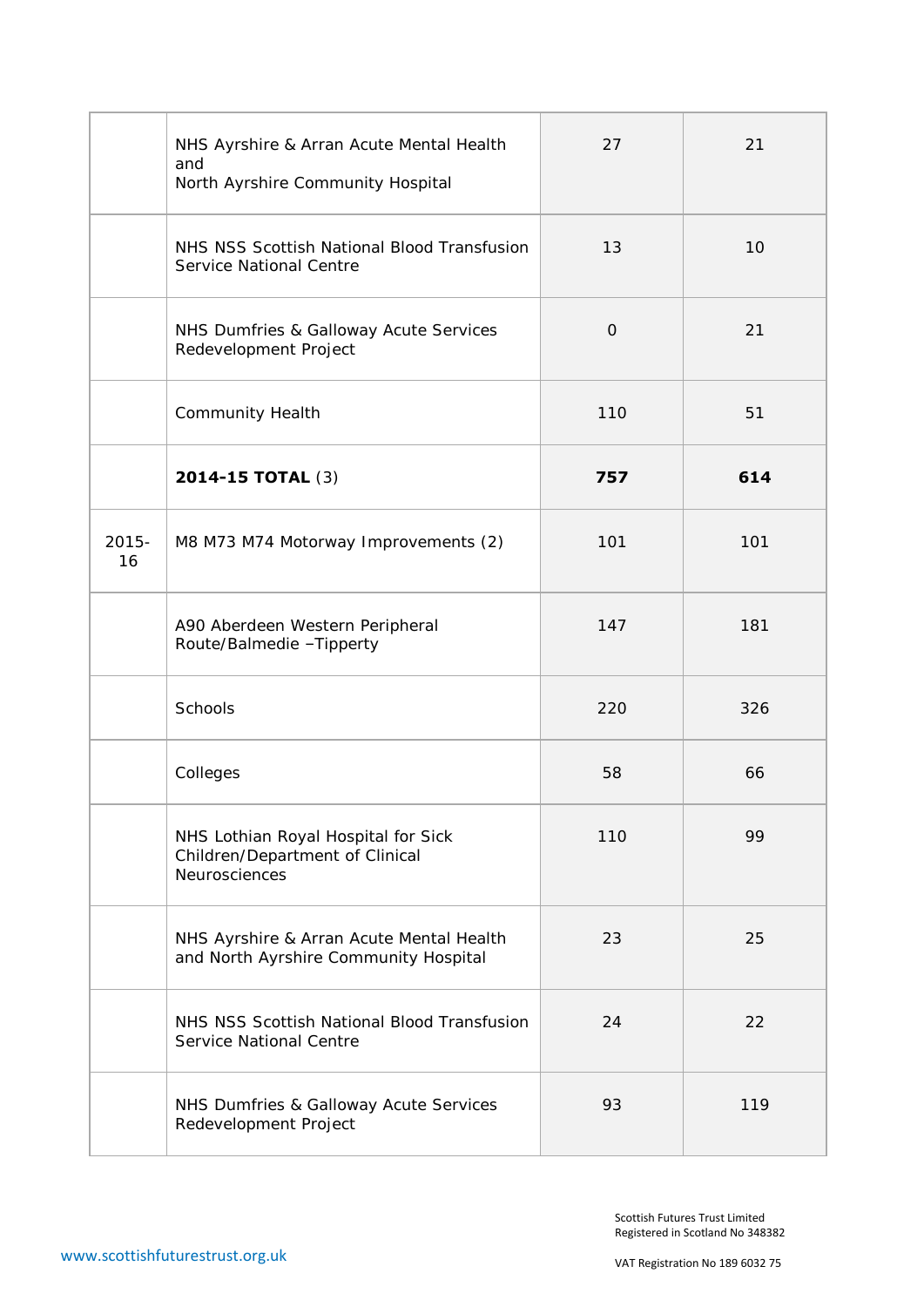|              | Community Health                    | 89    | 115    |
|--------------|-------------------------------------|-------|--------|
|              | Pre-contract uncertainty (4)        |       | $-100$ |
|              | <b>2015-16 TOTAL (3)</b>            | 865   | 954    |
| <b>TOTAL</b> | 2013-14 to 2015-16 investment total | 1,778 | 1,745  |

Note

1. Estimated profile of construction activity associated with Scottish Government revenue funded projects in the budget period based on dates and values updated by Local Authorities, Health Boards and other procuring bodies for the August 2014 Infrastructure Investment Plan update.

2. Investment values for the M8 M73 M74 motorway improvements project have been restated in the Draft Budget 2014-15 column to reflect the significant value for money impact of the contracted value being well under budget, and allow comparison net of this effect to be made.

3. Totals may not sum due to rounding.

4. Across the programme deals are progressing faster than historic norms. Uncertainty remains in the progress of projects yet to be contracted. It is critical that projects are finalised to deliver the best possible value for money and user experience over their life. Reflecting the greater uncertainty further out in time, a programme level adjustment to the 15-16 total has been made.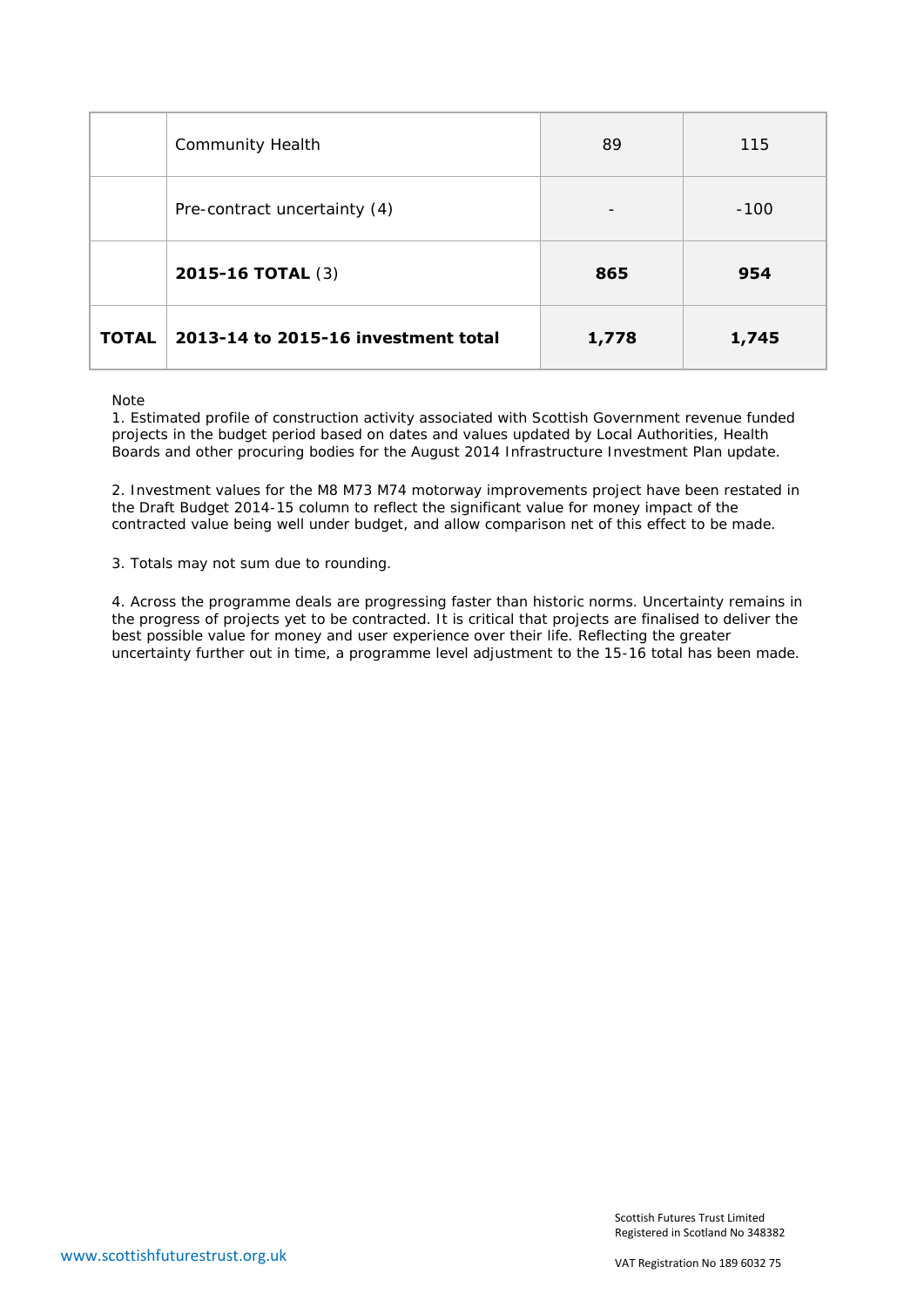#### **Notes to table:**

#### **Update on the 2013-14 capital investment delivered**

£21m more capital investment in the NPD programme was delivered in 2013/14 than the forecast from last year adjusted for the M8 being under budget. Overall there are 10 revenue funded projects with a value of over £760m which have reached financial close to date and are in the construction phase or open to deliver services across the education, health and transport sectors.

**M8 M73 M74 Motorway Improvements**: Project commenced construction in February 2014. Strong competition and robust procurement process resulted in a final tender price significantly under budget. Over the period 2013-14 to 2015-16 the value achieved takes £148m out of the anticipated profile.

**Aberdeen Western Peripheral Route (AWPR)**: Preferred bidder has been appointed and prestart works agreement signed in August 2014 allowing preparatory works to commence.

**Schools**: Significant construction activity has occurred across the schools programme to date including James Gillespie's High School in Edinburgh, Alford Community Campus in Aberdeenshire, Levenmouth High School in Fife and Wick High School projects.

For a number of reasons local authorities and their partners have changed their delivery dates on the schools programme to ensure that land, planning and wider value for money considerations are properly resolved resulting in a lower forecast for 2014/15 and a higher forecast in 2015/16 when compared with estimates last year.

**Colleges**: Inverness, Ayrshire and City of Glasgow College projects are now all in the construction phase with Inverness College and the Glasgow Riverside Campus due to reach completion in summer 2015.

**NHS Lothian Royal Hospital for Sick Children/Department of Clinical Neurosciences**: NHS Lothian are currently working with their preferred bidder to reach financial close in 2014.

**NHS Ayrshire & Arran Acute Mental Health and North Ayrshire Community Hospital**:

Following a 17 month procurement the project started on site on programme and under budget.

**NHS NSS Scottish National Blood Transfusion Service National Centre**: Preferred bidder has been appointed and financial close expected in 2014.

**NHS Dumfries & Galloway Acute Services Redevelopment Project**: Preferred bidder recently appointed. NHS Dumfries and Galloway are working with their bidder to achieve financial close in early 2015.

**Community Health**: The Aberdeen Health Village and Forres, Tain and Woodside health centres delivered through the hub programme are all now open. The 14-15 profile also includes work on primary care centres in Kilsyth, East Kilbride and Wishaw for NHS Lanarkshire alongside health and community centres for NHS Greater Glasgow and Clyde one of which is a joint facility with East Renfrewshire Council, phase 1 of the redevelopment of Royal Edinburgh Hospital Campus, and health centres at Firhill, Muirhouse and Blackburn.

The 2014/15 investment has been reprofiled showing a larger proportion falling into 2015/16. This predominantly reflects the decision of health boards and their delivery partners to reschedule dates allowing rescoping of a number of projects to deliver increased service integration across health and community care, and review the corresponding cost movements to support long term value for money and affordability.